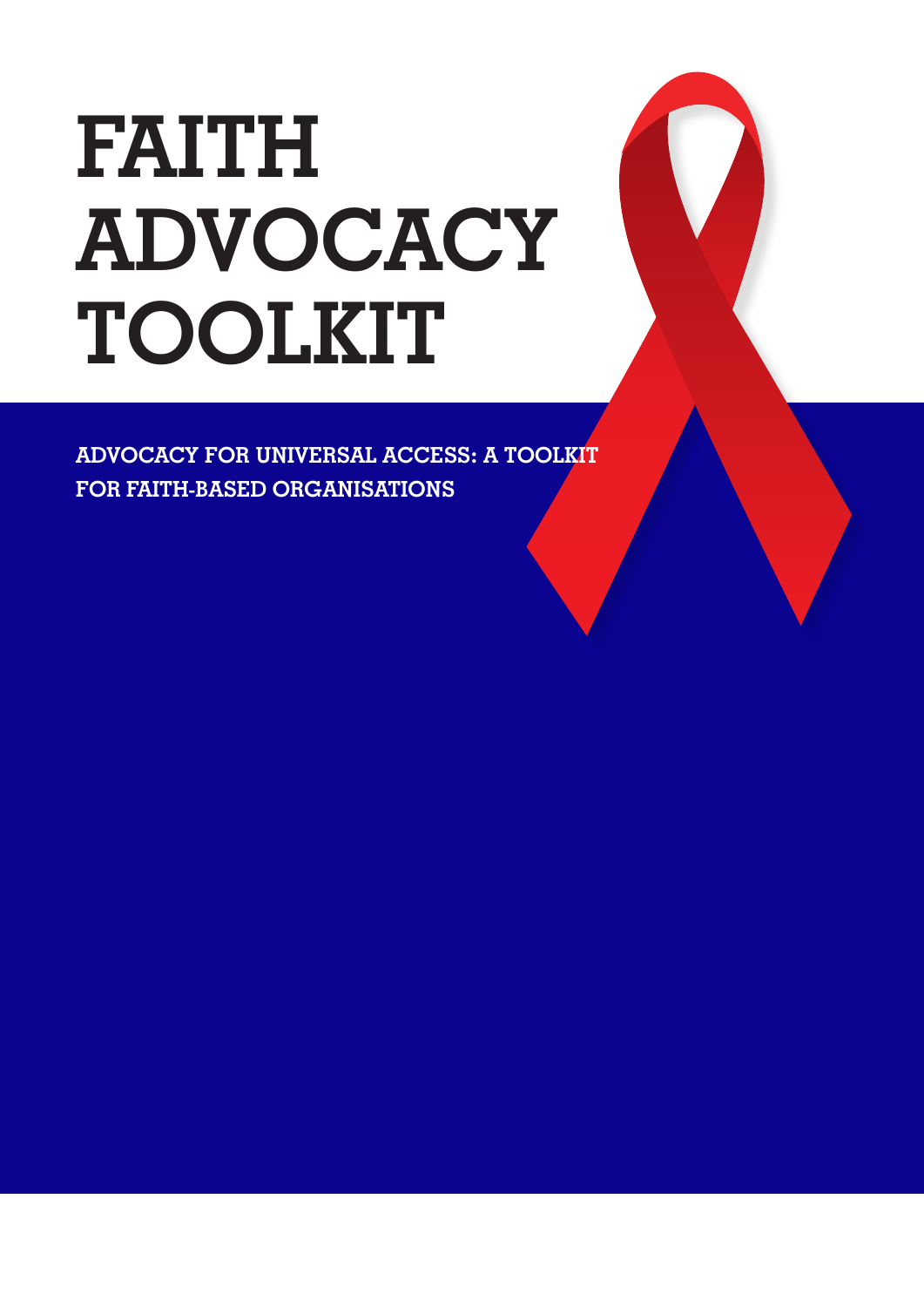| <b>Acknowledgements</b>                                                                                                                                                                                                                                                                       | 3        |
|-----------------------------------------------------------------------------------------------------------------------------------------------------------------------------------------------------------------------------------------------------------------------------------------------|----------|
| Introduction                                                                                                                                                                                                                                                                                  | 4        |
| <b>Step 1 Faith-Based Organisations, Unique Advocates for Universal Access</b><br>1. Rooted in our beliefs<br>2. Current response of FBOs to HIV and AIDS<br>3. Challengs facing FBOs                                                                                                         | 7        |
| <b>Step 2 Planning Advocacy Campaigns</b><br>l. Issue identification<br>2. Goals and objectives<br>3. Messaging<br>4. Timing<br>5. Building coalitions<br>6. Tactics<br>7. In-person advocacy/direct lobbying<br>8. Working with the media<br><b>Step 3 Universal Access</b><br>l. Background | 16<br>29 |
| 2. Towards achieving universal access<br>3. Political commitments<br>4. Universal access and human rights                                                                                                                                                                                     |          |
| <b>Step 4 Worksheets</b>                                                                                                                                                                                                                                                                      | 42       |
| <b>Additional Resources</b>                                                                                                                                                                                                                                                                   | 49       |
| <b>Appendix I A HIV Competent Church</b>                                                                                                                                                                                                                                                      | 50       |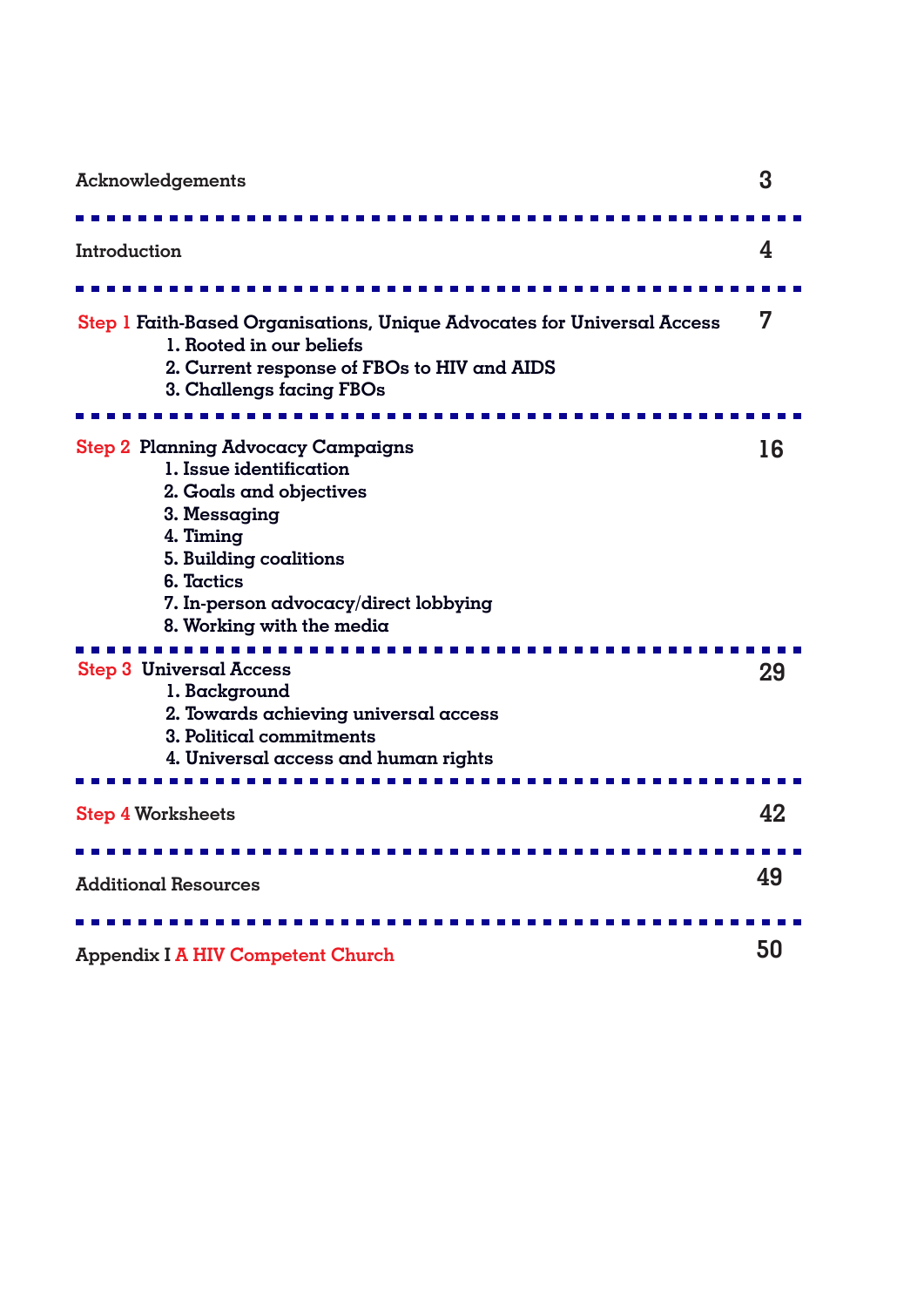It is a daunting task to write about AIDS for a multi-faith audience. But when I thought about the goals of the project, I found that the themes I wanted to convey were universal: inspiration, leadership, compassion, focus and perseverance. To achieve universal access we must hold onto these values tightly. They are the key to building inspired and informed communities that can hold our leaders accountable to their promises.

This toolkit draws upon a substantial body of literature about HIV, religion and advocacy. In particular, it builds upon resources from the following organisations: Ecumenical Advocacy Alliance, Global Youth Coalition on AIDS, Religions for Peace, Tearfund, UN-AIDS and the World AIDS Campaign. It also draws on material from the other toolkits produced by the World AIDS Campaign for organised labour, youth and people living with HIV.

I would like to thank the following people who contributed their time and knowledge to help create this resource: Christine Mangale, Assistant to the Director, Lutheran Office for World Community; Thabo Sephuma, HIV and AIDS Campaigns Officer, Ecumenical Advocacy Alliance; Sara Speicher, Communications Consultant, Ecumenical Advocacy Alliance; Amanda Cary, Policy Associate, American Jewish World Service; Dr. Sue Perry, Regional Coordinator: Southern Africa, World Council of Churches-Ecumenical HIV&AIDS Initiative in Africa; Emma Pulsford; and Claudia Ahumada, Women's Campaign Coordinator at the World AIDS Campaign.

Special thanks goes to Jostein van Vliet who managed this project.

In solidarity,

Emily Davila

#### About the Author:

Emily Davila is a writer and advocate who has worked with a variety of faith-based organizations, most recently as the Assistant Director of the UN office of the Lutheran World Federation in New York. She has a particular commitment to youth leadership, HIV and AIDS and women's rights. She led two youth peace summits in Rwanda and Kenya, and previously served as chair of Ecumenical Women, a faith-based women's rights advocacy coalition. She has a Masters Degree in Strategic Communications from Columbia University and currently lives in Bonn, Germany.

The financial contribution of UNAIDS towards this project is gratefully acknowledged, as is that of the Ecumenical Advocacy Alliance for the printing of this resource.

The World AIDS Campaign is a secular organisation that encourages dialogue within and between faiths and denominations on HIV and AIDS. We are pleased to have had the opportunity to help facilitate the process to develop this resource.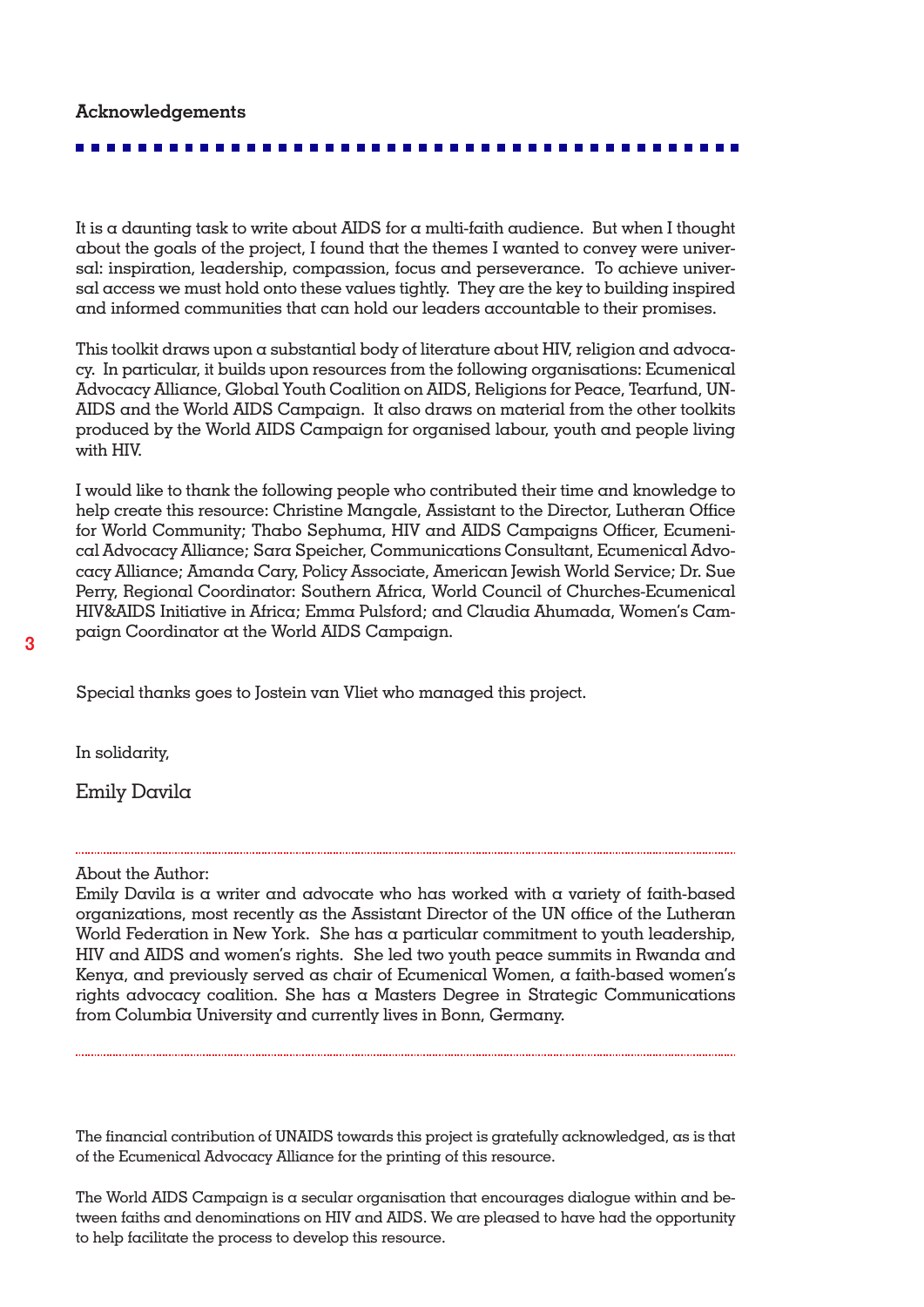## **Introduction**

*People of faith, called to action for universal access*

# **Why this kit?**

This toolkit was written to equip and inspire people of faith to use the strength of their communities to advocate for the achievement of universal access to HIV prevention, treatment, care and support for all.

The need for this resource was identified by faithbased organisations (FBOs) who requested more information about universal access in order to hold their governments accountable to their commitments.

This resource includes a background on faithbased responses to the pandemic, tools for planning advocacy campaigns, and overviews the existing commitments by governments to universal access.

Achieving universal access will take everyone working together – across religion, nationality, ethnicity, gender, regardless of age, income or HIV status. It will take a movement, and people of faith are called to be leaders in this movement, working in partnership with the communities most affected by HIV, as well as governments and donors.

## **How will we achieve universal access?**

 *1. Reducing sexual transmission of HIV 2. Preventing mothers from dying and babies from becoming infected with HIV 3. Ensuring that people living with HIV receive treatment 4. Preventing people living with HIV from dying of tuberculosis 5. Protecting drug users from becoming infected with HIV 6. Removing punitive laws, policies, practices, stigma and discrimination that block effective responses to AIDS. 7. Empowering young people to protect themselves from HIV 8. Stopping violence against women and girls 9. Enhancing social protection for people affected by HIV* (UNAIDS 2009)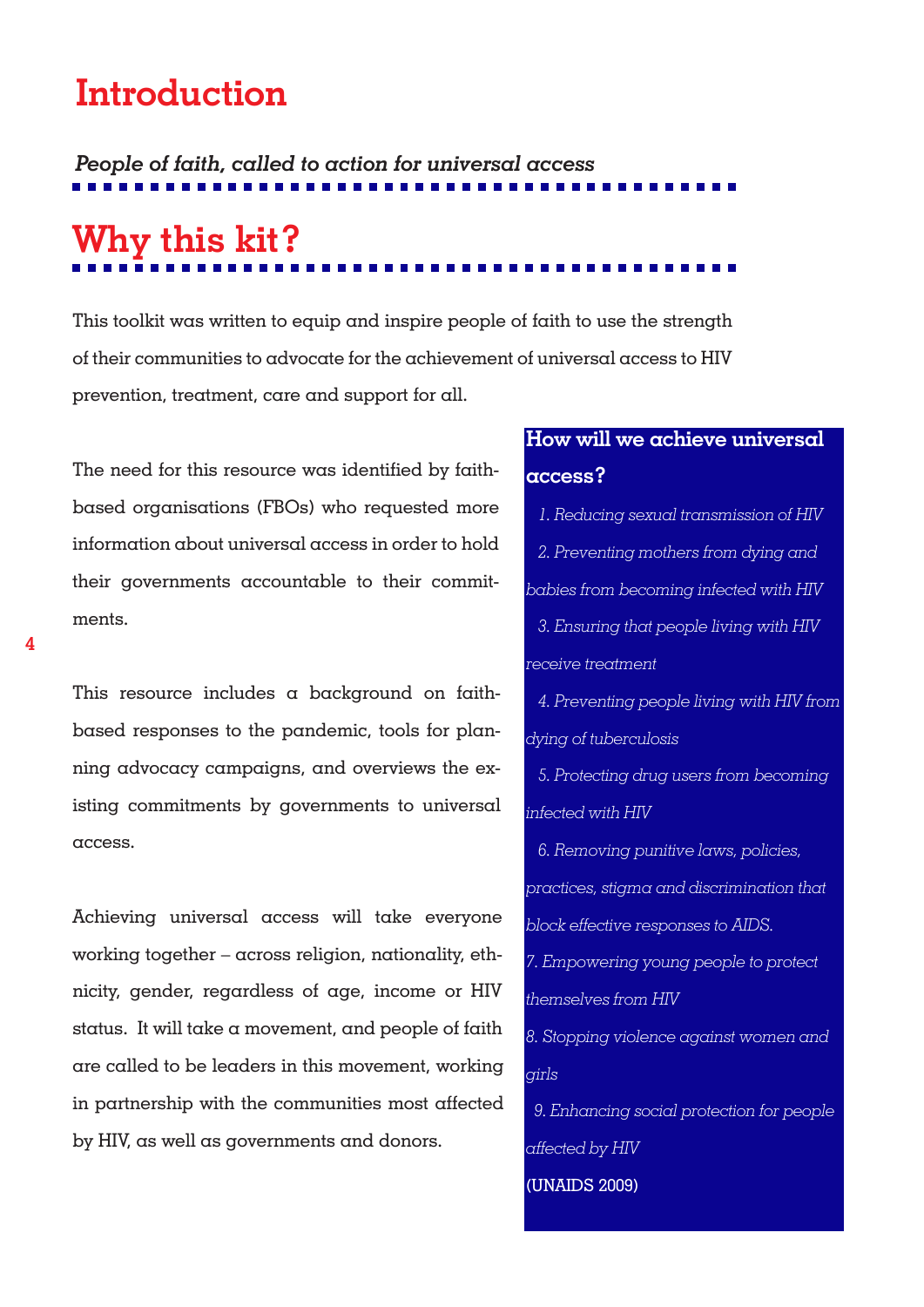#### **Who is this toolkit for?**

This toolkit is intended for faith communities that would like to begin or increase their advocacy around HIV and AIDS. A definition of 'faith communities' might include (but is not limited to):

-Individuals -Religious communities (churches, monasteries, mosques, temples etc.) -Prayer and study groups -Women's, men's and youth groups -FBOs and service providers -Religious institutions

#### **What is Universal Access?**

Universal access is the global commitment to make HIV prevention, treatment, care and support available to all. It was first agreed upon during the United Nations General Assembly Special Session on HIV/AIDS (UNGASS) in 2001, but has been reaffirmed in many forums. This commitment is based on measurable, timebound and realistic national targets specific to each country.

#### **What is included in this toolkit?**

There are five sections in this toolkit:

- 1. A background on faith-based advocacy and HIV
- 2 A step-by-step guide to planning advocacy campaigns
- 3. An overview of universal access and human rights

4. Worksheets that can be photocopied and used by groups to deepen knowl edge about advocacy and universal access.

5. Additional resources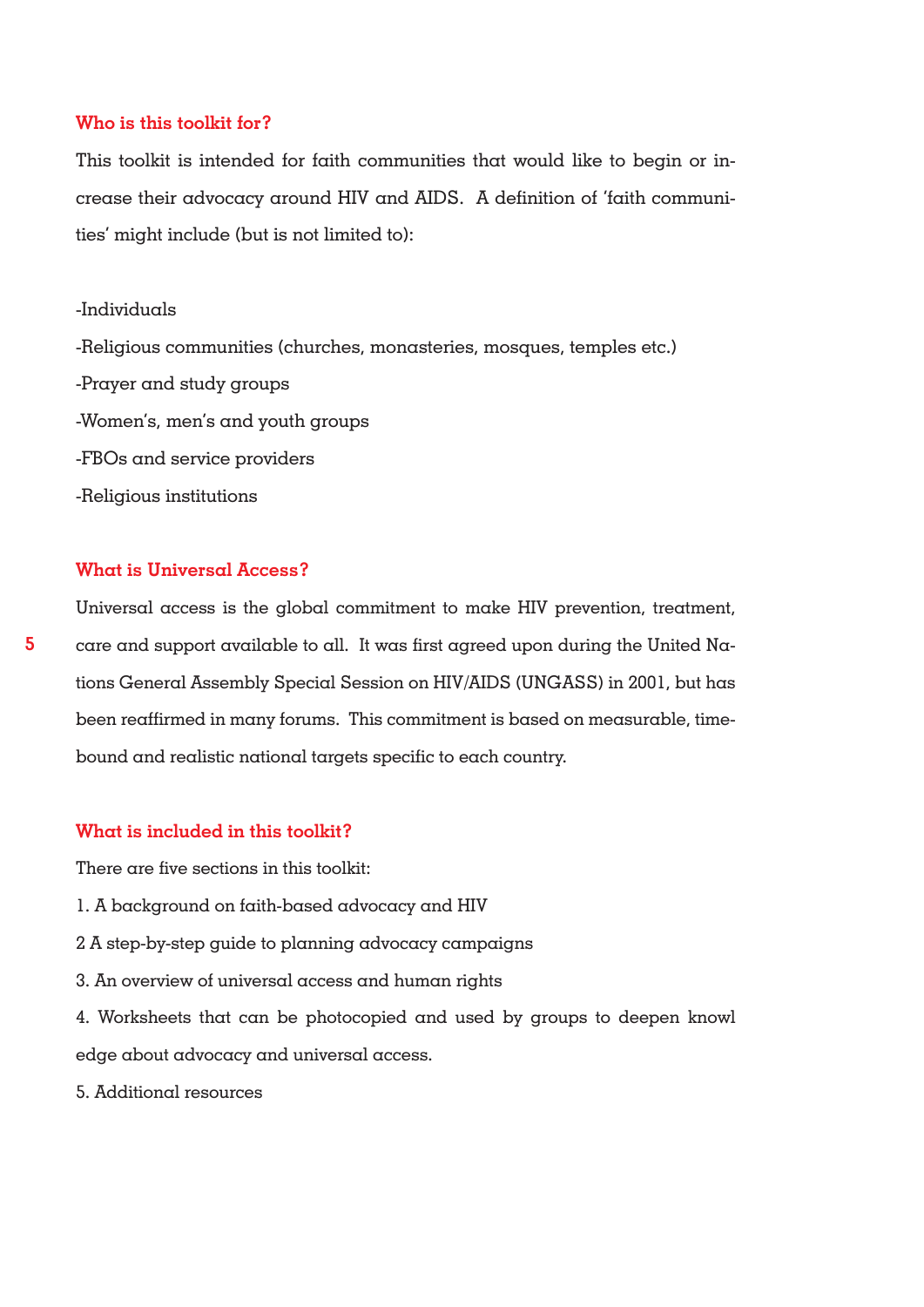#### **How to use this toolkit:**

For background and analysis on the response of faith communities to HIV, read Step 1*.* 

The heart of this toolkit is Step 2 – planning advocacy campaigns. Advocacy is defined as a process to bring about change in the policies, laws and practices of influential individuals, groups and institutions<sup>1</sup>. This section suggests that faith groups begin by organising a community plenary to identify advocacy priorities. After the advocacy goal has been identified, the following sections help you build your campaign by:

-setting specific goals and objectives -creating your message -building coalitions -strategic timing -integrated campaign tactics -in-person advocacy with decision-makers -working with the media.

In order to focus your campaign on universal access, the political commitments are outlined in Step 3. In Step 4, a series of worksheets are included to complement concepts in the document, and can be used by individuals or by groups as teaching tools for campaign planning. For more resources on faith-based advocacy, read Step 5.

There are several acronyms used throughout this document: FBOs: Faith-based Organisations GIPA: Greater Involvement of People living with HIV NGO: Non-governmental Organisation UNAIDS: Joint United Nations Programme on HIV/AIDS UNGASS : United Nations General Assembly Special Session on HIV and AIDS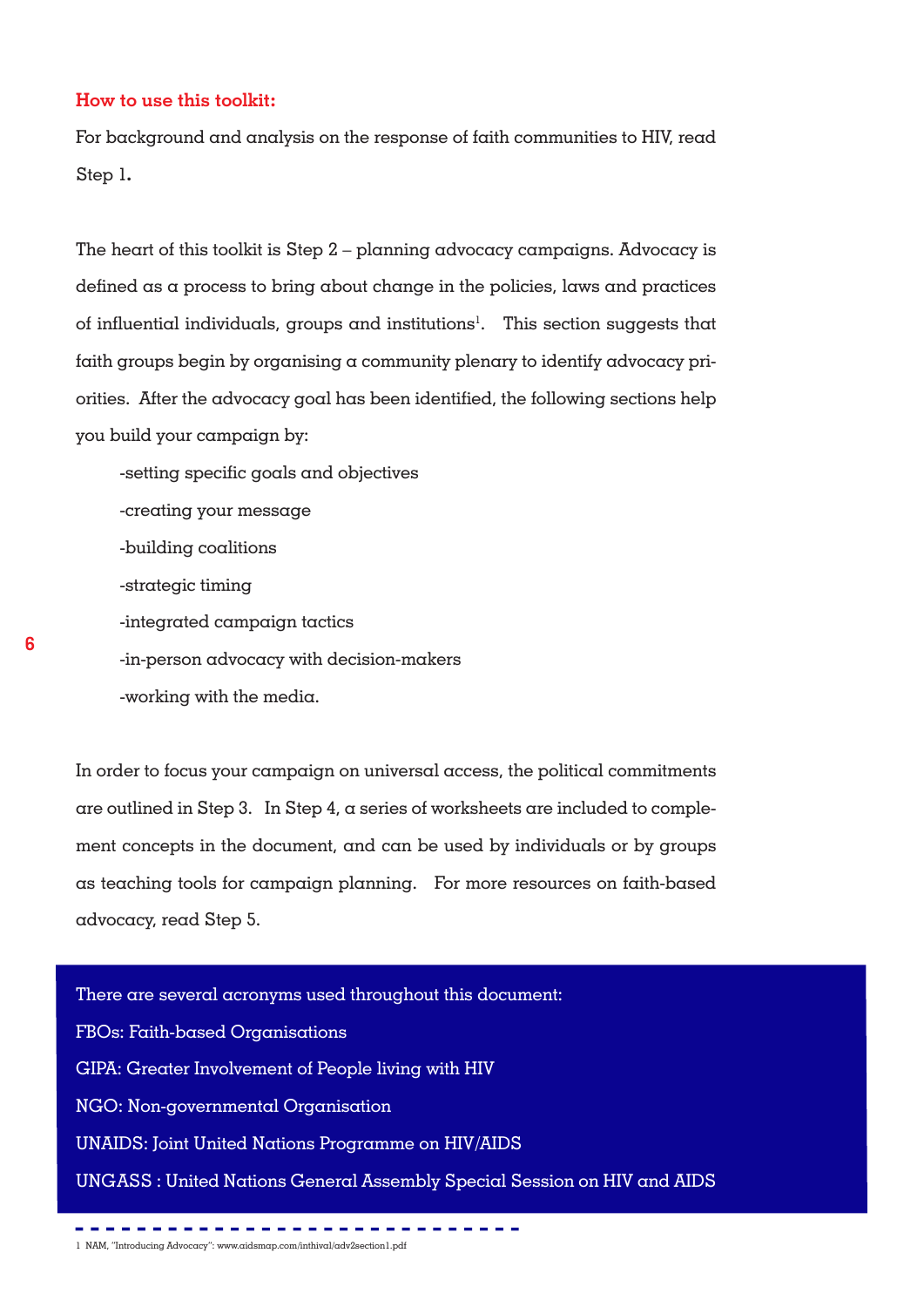## **Step 1: Faith-Based Organisations, Unique Advocates for Universal Access**

No matter what religion we are a part of; people of faith are united by our belief in the sacredness of human life and compassion for our neighbour. Many faithbased organisations (FBOs) have a rich experience of providing spiritual care, support and services for people living with HIV and AIDS. This knowledge, combined with our moral calling, mean that faith communities have a unique voice that can make a difference in achieving universal access. We just need to raise it!

#### **1. Rooted in our beliefs**

At times, HIV has challenged faith communities because it exposes complex issues, such as life, death and sexuality. Whilst most religions proclaim solidarity and justice as fundamental principles, many people living with or affected by HIV have felt rejected, condemned, and isolated by religious communities and individuals. As people of faith, we are called to advocate for universal access, promote human rights, prevent HIV transmission and support people living with HIV.

Why should people of faith advocate for universal access?

- The sacredness of human life is a principal shared by all major faith traditions in the world today. When commitments to universal access are not kept, the value of human life is undermined.

- The reach of faith communities is greater than any other institution in the world. More people are members of religious communities than any other institution in the world. Many religious leaders are widely respected and influential. If they all raised their voices for universal access there could be a huge potential for impact.

- The world's major faith traditions are about addressing the whole person. Meeting the spiritual needs of a person also means ensuring their physical, emotional, and psychological needs. By advocating for universal access we are advocating for services that meet these needs.

Every religion has teachings that promote compassion, justice and celebrate life, for example<sup>2</sup>:

...

**7**

2 Religious text excerpts originally quoted in "Faith in Action: Working towards the Millennium Development Goals", World Conference on Religions for Peace. http://www.wcrp.org/resources/toolkits/faith-in-action

--------------------------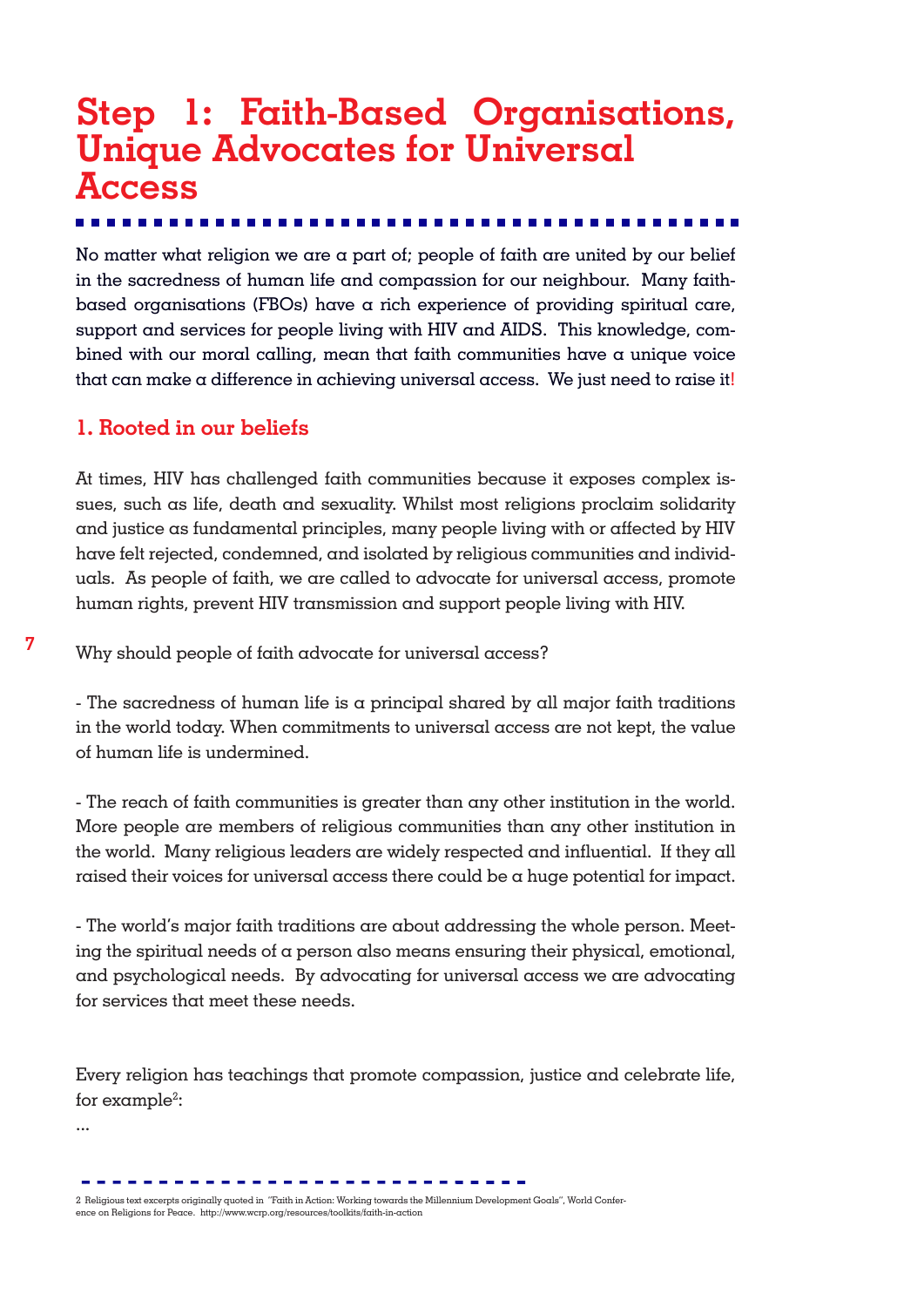*Treat not others in ways that you yourself would find hurtful.* Buddhism– The Buddha, Udana-Varga 5.18

*In everything, do to others as you would have them do to you; for this is the law and the prophets.* Christianity– Jesus, Matthew 7:12 (NRSV)

*This is the sum of duty: do not do to others what would cause pain if done to you.* Hinduism– Mahabharata 5:1517

*Not one of you truly believes until you wish for others what you wish for yourself.* Islam– The Prophet Muhammad, Hadith

*What is hateful to you, do not do to your neighbour. This is the whole Torah; all the rest is commentary. Go and learn it.* Judaism– Hillel, Talmud, Shabbath 31a

*I am a stranger to no one; and no one is a stranger to me. Indeed, I am a friend to all.*

Sikhism– Guru Granth Sahib, p.1299

*Regard your neighbor's gain as your own gain and your neighbor's loss as your own loss.*

Taoism– Lao Tzu, T'ai Shang Kan Ying P'ien, 213

#### **2. Current responses of faith communities to HIV and AIDS**

#### **Background: FBOs**

**8**

UNAIDS estimates that 70 percent of the world's population identifies with a religion.4 In many places, religious leaders are some of the most trusted public leaders, and have more credibility than political leaders, the media or non-governmental organisations. Religion shapes culture and influences how people living with HIV are treated by their communities. In many of the world's poorest communities, FBOs are some of the only ones providing health services.

Faith communities generally operate at three levels:

1. Informal social groups or local faith communities;

"Faith-based organisations are rooted in local structures and are therefore in an excellent position to mobilise communities to respond to the HIV/AIDS crisis. In many cases, religious organisations and people of faith have been among the first to respond to the basic needs of people affected by the disease."

*Statement by Faith-Based Organisations attending UNGASS in 20013*

- 2. Formal worshipping communities with organised hierarchy and leadership;
- 3. Independent faith-influenced non-government organisations (FBOs). 5

. . . . . . . . . . . . **Contract Contract** 

3 "FBOs: A matter of Faith", Moments in Time, Policy Project, 2003. 4 "Developing Strategies to work with FBOs"

UNAIDS: http://www.unaids.org/en/KnowledgeCentre/Resources/FeatureStories/archive/2008/20080410\_Developing\_strategies\_to\_work\_FBO.asp 5 Definitions from UNAIDS Framework for working with FBOs. Draft 4, 2009.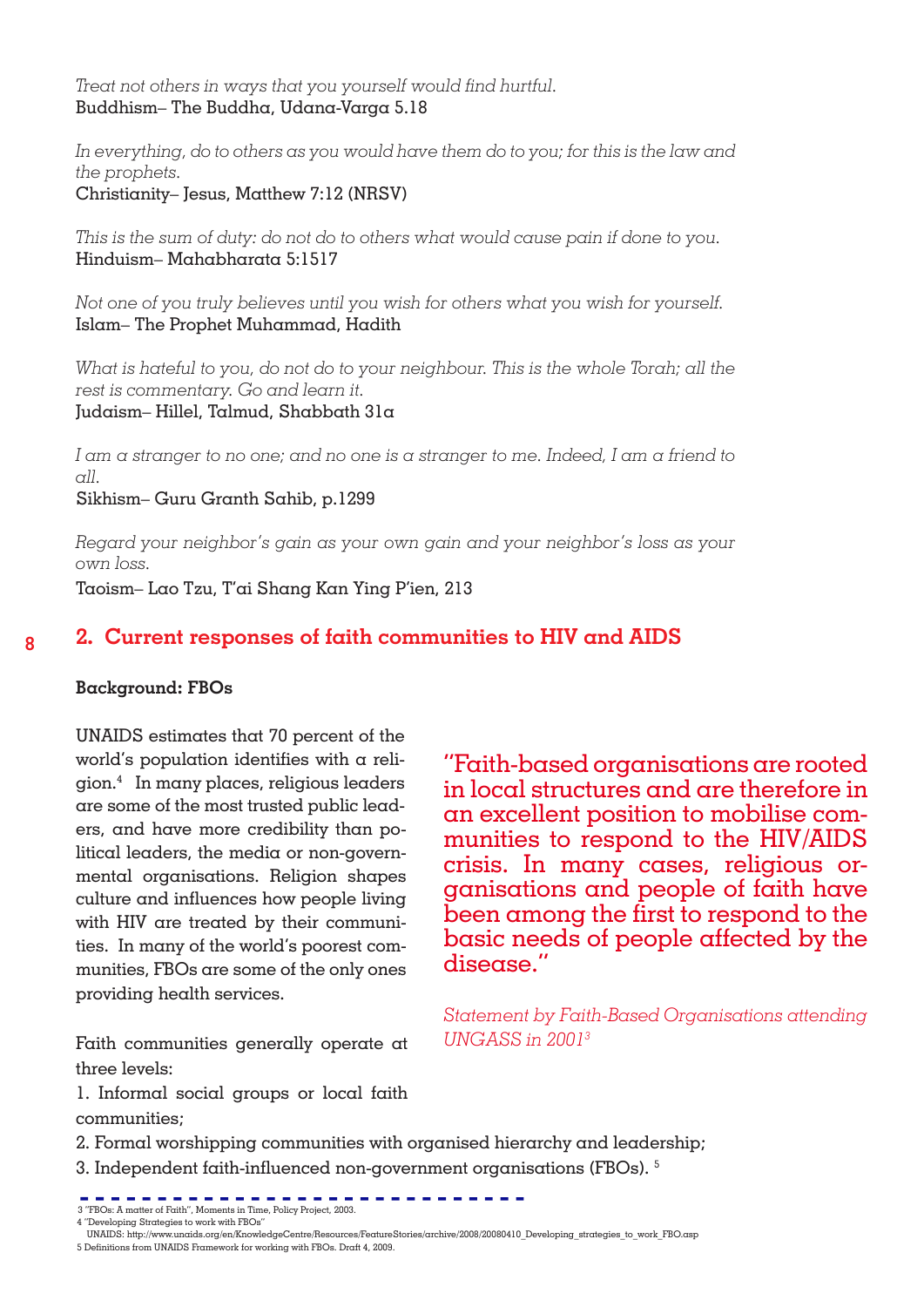Whilst all three levels influence society, FBOs provide the most HIV-related services.6 All three types of organisations can participate in advocacy, and each has different strengths. For instance,  $\alpha$  leader of  $\alpha$  large place of worship can team up with a local service provider -- one has moral authority and influence, whilst the other knows the needs on the ground.

Many faith communities were some of the first to respond to the AIDS pandemic, brought in largely by necessity to provide spiritual support and counselling to the sick and grieving. In some cases HIV has changed the very nature of outreach of faith communities.7 For example, Veena O'Sullivan, Tearfund's HIV and AIDS Advisor said:

*"The burden of care on churches is immense. I met recently with a pastor who was conducting three funerals the next day. Another said to me: 'I trained in theological college to do evangelism but I spend most of my time conducting funerals and counselling bereaved families. Theological college did not prepare me for this.'* " *<sup>8</sup>*

Whilst many faith communities have productively responded to HIV, many others have not. Particularly in the beginning of the pandemic, many religious leaders blamed one's HIV status on immoral behaviour, perpetuating stigma and discrimination.

To this day, stigma and discrimination remain some of the largest hurdles to achieving universal access and effectively dealing with the epidemic. Stigma and fear prevent people from knowing their HIV status and seeking treatment and care for themselves. Many people living with HIV have suffered human rights abuses as a result of stigma; some have lost their jobs, been rejected by their families and community and even been killed. Experience has shown that stigma has been reduced in places where people living with HIV have come together for mutual support and advocacy. Access to treatment also makes a big difference; where there is hope people are less afraid to get tested, disclose their status and seek care when necessary.<sup>9</sup>

#### **A Multi-level Approach**

Around the world, communities of faith have responded to HIV in various ways, both internally, changing policies and practices within their institutions, as well as externally providing social services and advocating internationally.

Christianity, which counts over 2.1 billion members of Catholic, Anglican, Lutherans, Baptists, Orthodox and Protestant churches, has a wide-ranging response to HIV.10 Many churches in North America and Europe have national development agencies, which support international projects as well as promote advocacy and education about issues of poverty and HIV. Additionally, many churches have a "desk" or focal point for HIV at the denominational level that provides trainers and counsellors to support local churches in developing their own HIV and AIDS response<sup>11</sup>.

<sup>10 &</sup>quot;Scaling up Effective Partnerships," Ecumenical Advocacy Alliance, 2006.

<sup>11</sup> Faith Untapped, Tearfund 2006.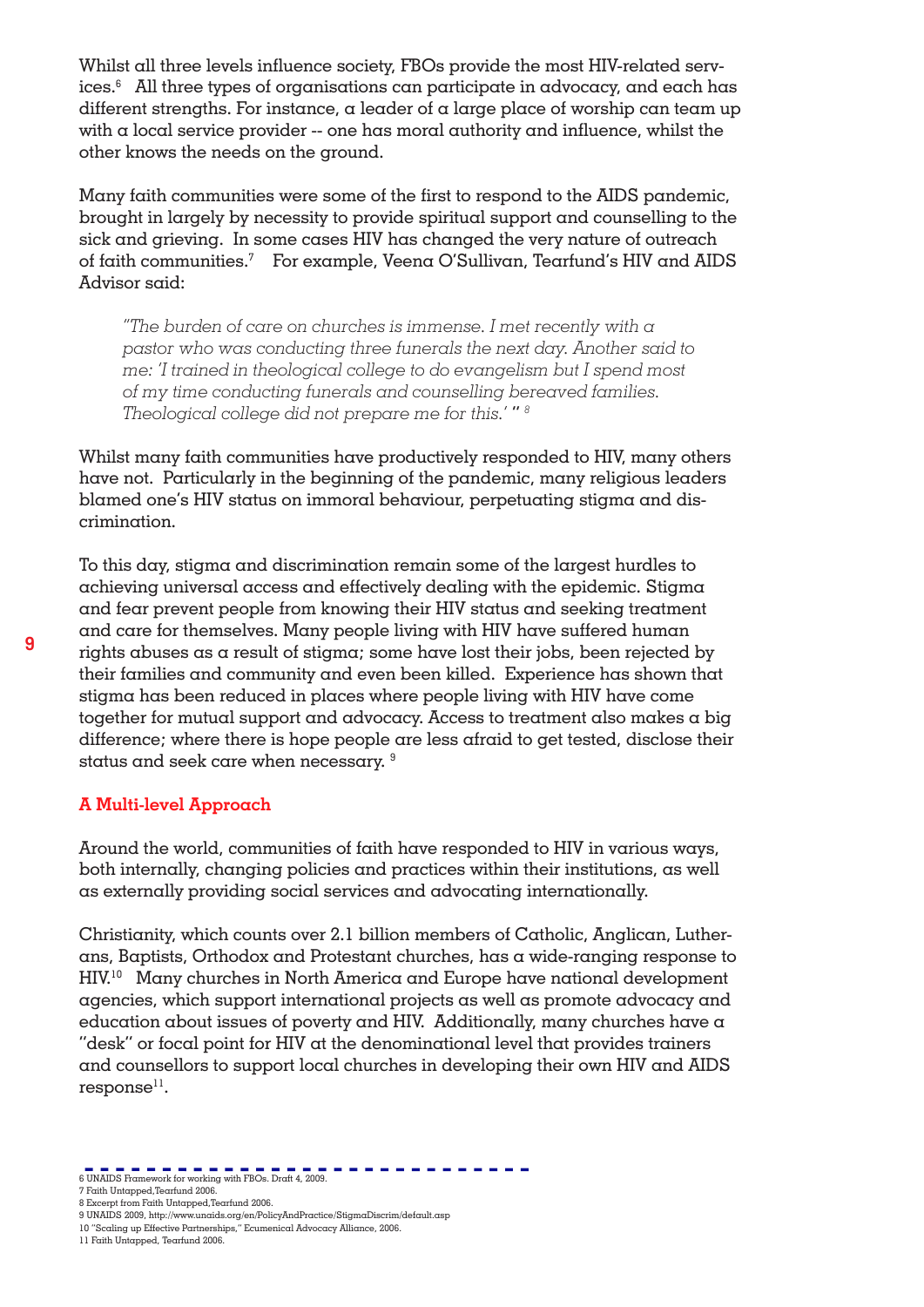HIV has affected every level of the religious institution, even changing how religious leaders are trained. In Africa, many theological institutions are mainstreaming HIV and AIDS into their curriculum.<sup>12</sup> Globally, the World Council of Churches, a worldwide fellowship of 349 Christian churches, has developed guidelines for "The HIV Competent Church" which calls for theological and technical competence (these guidelines are included in Appendix 1).

In Islam, many Islamic medical associations all over the world have educated Imams and Muslim communities about HIV. For example, to create culturally relevant messages about HIV, the Islamic Medical Association of Uganda used teachings about mutual fidelity and the individual moral responsibility not to endanger others. They also held a conference, which included leaders from every district in the country to spread messages of HIV education. <sup>13</sup> In South Africa, a group called Positive Muslims provides education and support to people living with HIV from a Muslim perspective. They also lobby their own religious leadership "to increase our compassion, mercy and non-judgementalism for people of all walks of life." 14

In Thailand, Buddhist monks were some of the first to respond to people dying of AIDS by opening the doors of their temples to provide hospice care, which was uniquely based on their philosophy to be compassionate to all living beings. The most well-known example is the Wat Phra Baht Nam Phu, also referred to as the "AIDS Temple". What began as a hospice with eight beds, it is now a 400-bed complex.15 Across Asia, UNICEF has identified monks and nuns as strategic partners, creating the Regional Buddhist Leadership Initiative. The initiative outlines the Buddhist approach, which can be read at www.hivpolicy.org/Library/HPP001156. pdf.16 Buddhist monks and nuns have come to recognise the need to provide not only care for the suffering, but also prevention and education and are taking steps to scale-up these types of programmes.<sup>17</sup>

The Jewish response to HIV comes from a sense of responsibility that obligates Jews to reach out to all people – Jews and non-Jews – that are suffering.<sup>18</sup> Perhaps the most prominent response comes from American Jewish World Service, which currently funds grassroots responses to HIV all over the world, and also promotes educational resources for Jewish communities about  $HIV<sup>19</sup>$ . In North America, some Jewish community centers and family service centres have resources and programmes on HIV. Community responses are led by members of the synagogue with support from an ordained rabbi.<sup>20</sup>

12 For more information, see: Chitando,Ezra. Mainstreaming HIV and AIDS in Theological Education, EHAIA Series, World Council of Churches, 2008.

18"Scaling up Effective Partnerships", Ecumenical Advocacy Alliance 2006.

<sup>13 &</sup>quot;Moments in Time" HIV/AIDS Advocacy Stories, The Policy Project p 79. see also: http://imauganda.org

<sup>14</sup> More information: http://www.positivemuslims.org.za/

<sup>15&</sup>quot;Scaling up Effective Partnerships", Ecumenical Advocacy Alliance 2006.

<sup>16</sup> See "HIV/AIDS From a Buddhist Perspective, The Four Noble Truths of AIDS", www.hivpolicy.org/Library/HPP001156.pdf

<sup>17 &</sup>quot;Scaling up Effective Partnerships", Ecumenical Advocacy Alliance 2006.

<sup>19</sup> See also "The Global HIV/AIDS Pandemic" a comprehensive resource on HIV and Jewish response including learning module: http://ajws.org/what\_we\_do/ education/hiv\_aids.html

<sup>20 &</sup>quot;Scaling up Effective Partnerships", Ecumenical Advocacy Alliance 2006.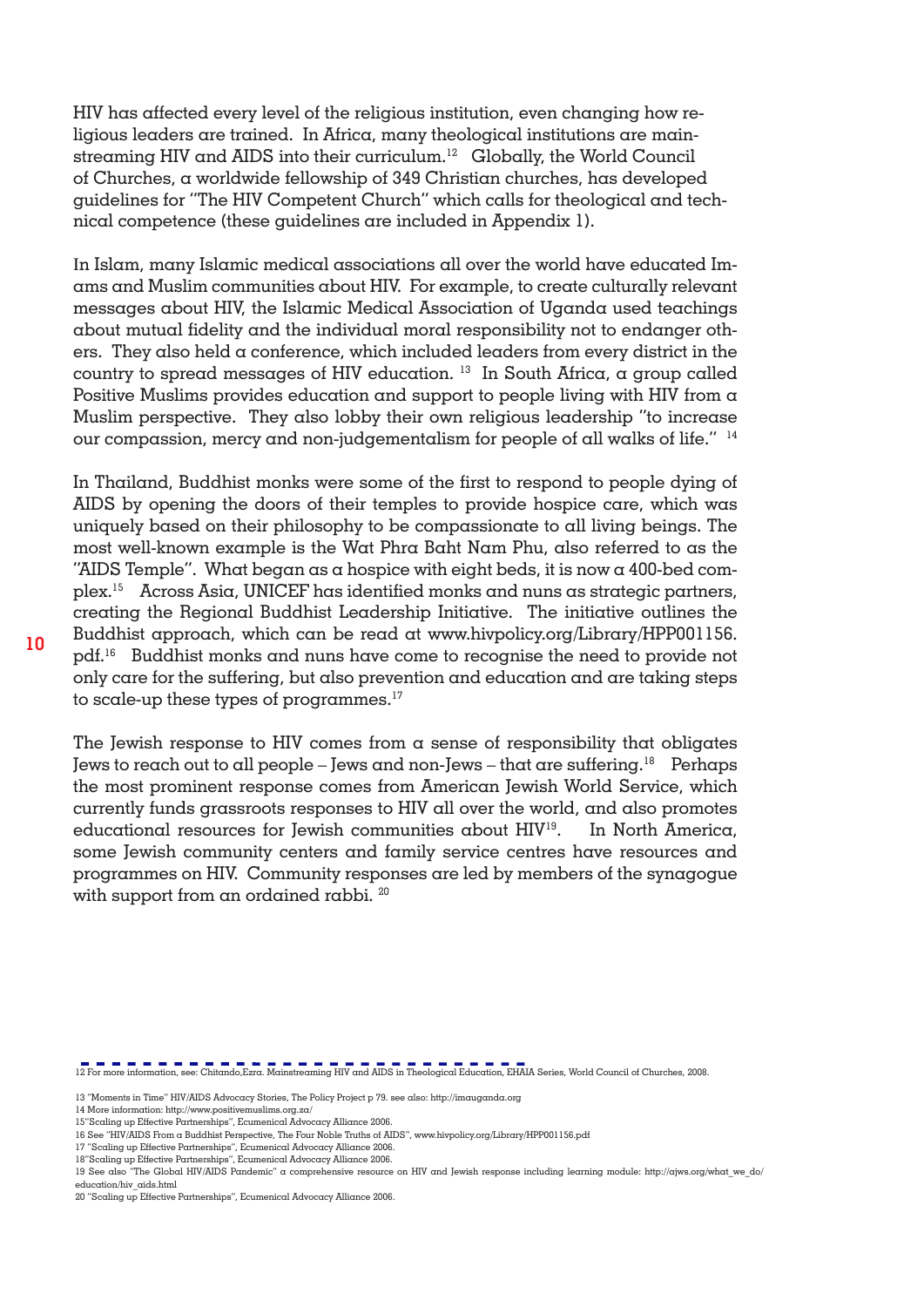Hinduism, counting one billion members around the world, has yet to have a coordinated response to HIV for a variety of reasons. Ninety percent of Hindus live in India, and while it was not affected at the early stages of the epidemic, there are now more than five million cases of HIV in India. Hindus are less centrally organised than other religions, without national umbrella institutions. There are currently no studies on the response and the capacity of Hindu leaders and related organisations to respond to HIV. However, there are positive indications; Hindus have a strong tradition of working interfaith, which means that at the community level there are many relationships with other community and FBOs, potentially around HIV. Historically Hindus have responded to disease and suffering around the world; the two predominant unifying principles are compassion and selflessness.21

#### Some of the responses of FBOs to HIV:

*-Spiritual encouragement*

*-Education & information*

*-Values & moral information*

*-Compassionate care*

*-Respectful relationships*

*-Curative interventions* 

*-Material support*

*-Setting up income-generating schemes for affected families* 

*-Providing prevention information and assistance* 

*-Training volunteers*

*-Lobbying and advocacy* <sup>22</sup>

 $\blacksquare$   $\blacksquare$   $\blacksquare$   $\blacksquare$   $\blacksquare$   $\blacksquare$   $\blacksquare$   $\blacksquare$   $\blacksquare$   $\blacksquare$   $\blacksquare$   $\blacksquare$   $\blacksquare$   $\blacksquare$   $\blacksquare$   $\blacksquare$   $\blacksquare$   $\blacksquare$   $\blacksquare$   $\blacksquare$   $\blacksquare$   $\blacksquare$   $\blacksquare$   $\blacksquare$   $\blacksquare$   $\blacksquare$   $\blacksquare$   $\blacksquare$   $\blacksquare$   $\blacksquare$   $\blacksquare$   $\blacks$ 22 Some adapted from UNAIDS Framework on working with FBOs. Draft 4 2009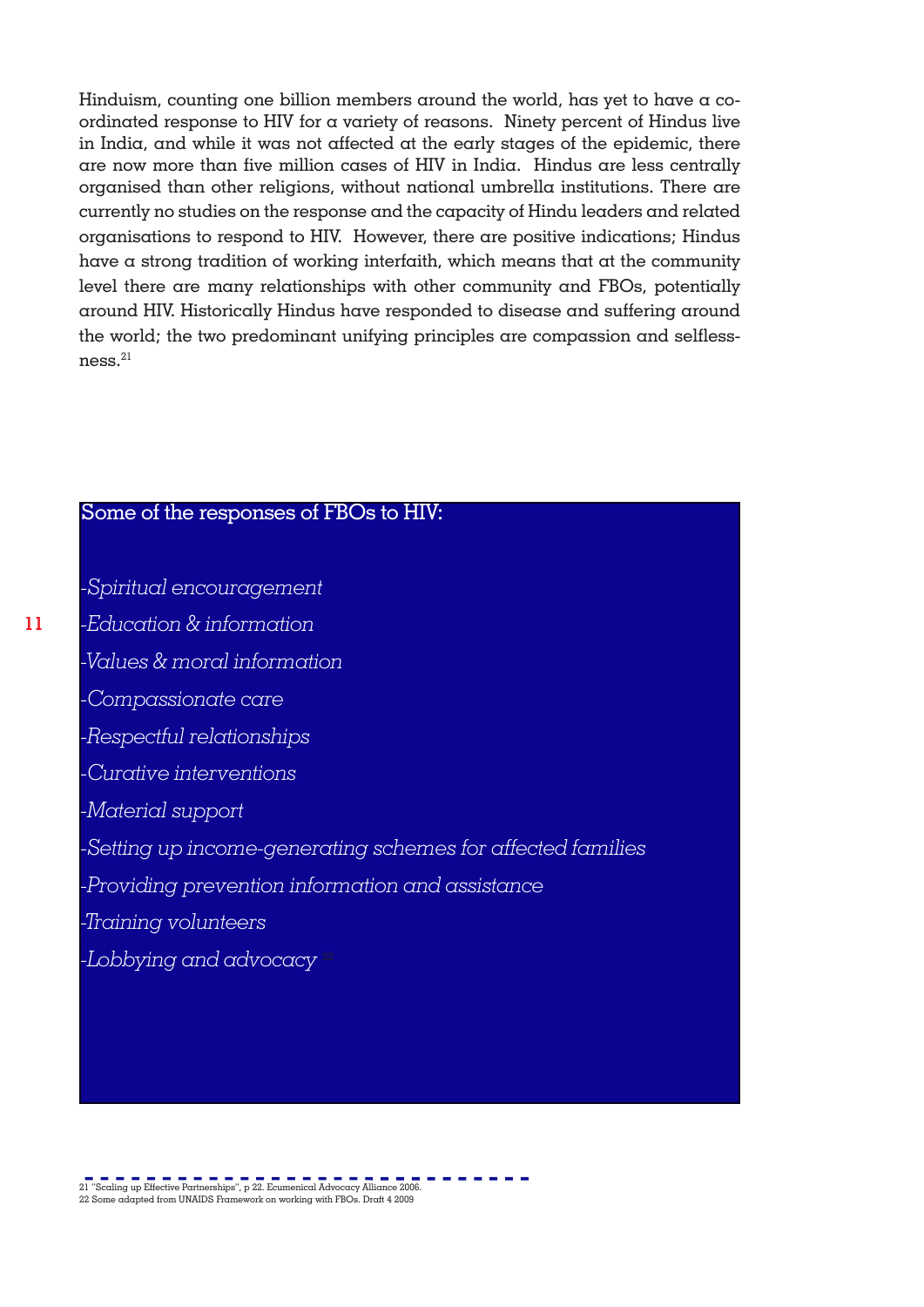#### **Faith-based Advocacy**

Whilst providing services and support to people living with HIV is absolutely vital, it is different than advocacy. Advocacy is a process to bring about change in the policies, laws and practices of influential individuals, groups and institutions. 23 The focus of this toolkit is to prepare you for advocacy, particularly with government decisionmakers. The goal of this advocacy is to achieve universal access for prevention, treatment, care and support for people living with and affected by HIV and AIDS.

Advocacy can be done at many levels: in inter-personal or family relations, with the community or local authorities, or at the national, regional or international level. For many faith communities, advocacy is often first internal, changing the policies and environment to be welcoming for people living with HIV. Internal advocacy is often an important first step. Many FBOs are already involved in advocacy.

In Uganda in 1992, Canon Gideon Byamugisha was the first Anglican priest in Africa to go public with his HIV status, breaking the silence within the Christian community. In 2003 Byamugisha founded the organisation ANERELA+, the African Network of Religious Leaders Living with or Personally Affected by HIV or AIDS, to provide support for religious leaders facing stigma and discrimination. The network has inspired many leaders to go public with their status and start HIV programmes in their communities. It now counts more than 2,000 members in 39 countries.<sup>24</sup>

Recently ANERLA+ has turned to advocacy, promoting comprehensive approaches to prevention through a method called SAVE, which refers to: Safer practices, Available medications, Voluntary confidential counselling and testing and Empowerment through education. SAVE is in part a response to abstinence only education and the ABC model (Abstain, Be Faithful, use a Condom), which many feel is not comprehensive. Byamugisha has also campaigned against the donations from the United States of non-generic HIV drugs, which cost five times as much as the generic brands. ANERELA+ recently expanded to include non-African members, changing its name to INERELA  $+$  in 2008.<sup>25</sup> It continues to support religious leaders and their families today, and also partners with organisations like the Global Network of People living with HIV (GNP+) for global advocacy. **12**

### **How can advocacy make a difference?**<sup>26</sup> ..........................

*-Encourage the increase of resources for AIDS response*

- *-Campaign to make antiretroviral drugs widely and cheaply available*
- *-Change policies to be more effective*
- *-Reduce the stigma of people living with HIV*

*-Uphold the rights of HIV-positive people*

- *-Strengthen solidarity between people living with HIV and the community*
- *-Involve people living with HIV in all aspects of programming*

 $\blacksquare$   $\blacksquare$   $\blacksquare$   $\blacksquare$   $\blacksquare$   $\blacksquare$   $\blacksquare$   $\blacksquare$   $\blacksquare$   $\blacksquare$   $\blacksquare$   $\blacksquare$   $\blacksquare$   $\blacksquare$   $\blacksquare$   $\blacksquare$   $\blacksquare$   $\blacksquare$   $\blacksquare$   $\blacksquare$   $\blacksquare$   $\blacksquare$   $\blacksquare$   $\blacksquare$   $\blacksquare$   $\blacksquare$   $\blacksquare$   $\blacksquare$   $\blacksquare$   $\blacksquare$   $\blacksquare$   $\blacks$ 

25 More information: http://inerela.org

<sup>24 &</sup>quot;HIV-positive religious leaders break their silence", Mail & Guardian. March 17, 2008.

<sup>26</sup> Adapted from What Religious Leaders Can Do About AIDS, Religions for Peace, page 24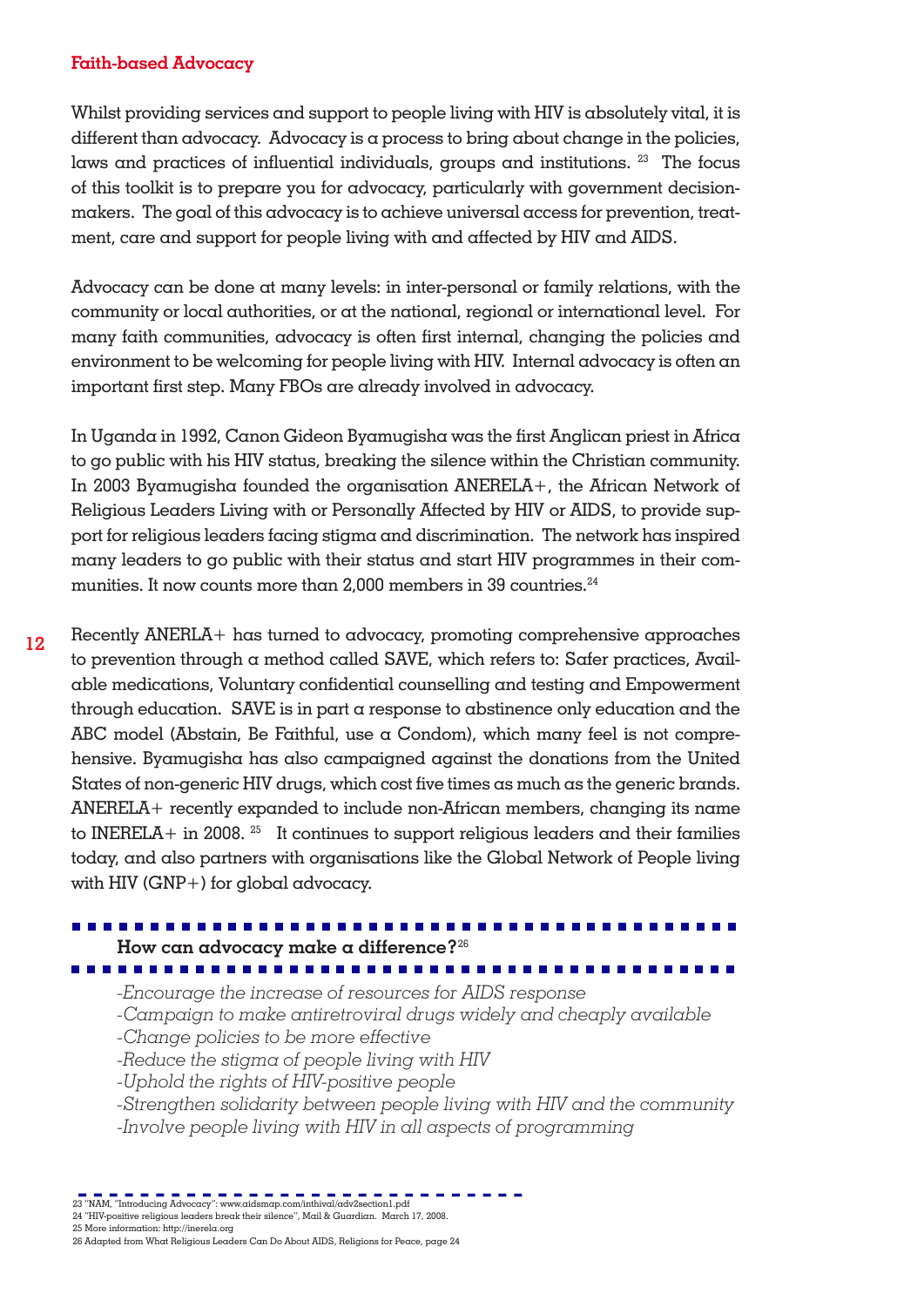Since 2000, the Ecumenical Advocacy Alliance (EAA) has been the lead inter-church network for advocacy initiatives in response to HIV. Through its offices in Geneva, it coordinates the efforts of a worldwide network of Christian-based agencies, churches, and organisations to address issues such as fair and equal access to antiretroviral medication and the elimination of stigma of those living with HIV. 27 The EAA has led a campaign to end travel restrictions for people living with HIV, including direct lobbying of restrictive countries, and created an educational game "Around the World with HIV".  $^{28}$  The EAA has also launched a campaign to make medicines available to children through post-card writing and engagement with four leading pharmaceutical companies. 29

Besides advocacy with governments, FBOs can also monitor and dialogue with multi-lateral organisations. Grassroots engagement with multi-lateral organisations is important in order to ensure that their programmes and interventions are rooted in and the local culture and context. For instance, representatives from faith communities around the world participate in the national country coordinating mechanisms (CCM) of the Global Fund to Fight AIDS, TB and Malaria.

Some FBOs directly engage with the private sector on access to antiretroviral medication. In the United States, the Interfaith Center for Corporate Social Responsibility (ICCR) files shareholder resolutions with pharmaceutical companies like Abbott and Bristol-Meyers-Squibb, focusing on issues like antiretroviral medications for children. 30

There are many examples of multi-faith collaboration around the world. In India, both religious and secular organisations joined together to hold vigils as part of  $\alpha$ "Night of Solidarity". The goal of the vigil, which was reinforced by direct lobbying and letter writing, was to get Novartis to withdraw its patent case for antiretroviral medication from Indian courts, which would have limited access to a cancer drug frequently used by people living with HIV. 31 After months of litigation and huge outcry from civil society all over the world, Novartis withdrew the case in 2007.

*Learn More: If you would like to deepen your understanding of types of advocacy, see Worksheets 1 & 2 on Advocacy Approaches & Concepts at the end of this guide.*

#### . . . . . . . . . ------**3. Challenges Facing FBOs**

Whilst many religious communities are already engaged in support and services for people living with HIV, increasing advocacy for universal access may bring up some challenges that faith communities should not be afraid to address:

#### *-Fear of perception of being political*

Many religious leaders and institutions are hesitant to be seen as engaging in dayto-day politics, but religious leaders should not be afraid to hold decision-makers accountable to their promises.

 $27$  EAA HIV and AIDS Campaign Framework: http://www.e-alliance.ch/en/s/hivaids/

 <sup>28</sup> More information: http://www.e-alliance.ch/en/s/hivaids/stigma/travel-game/

 <sup>29</sup> More information: http://www.e-alliance.ch/en/s/hivaids/accessmeds/children/what-are-we-asking-for-from-pharmaceutical-companies/

 <sup>30</sup> For more information see: http://iccr.org

 <sup>31&</sup>quot;Church leaders call on Novartis to drop the case in India," Ecumenical Advocacy Alliance, 14 Feb. 2007.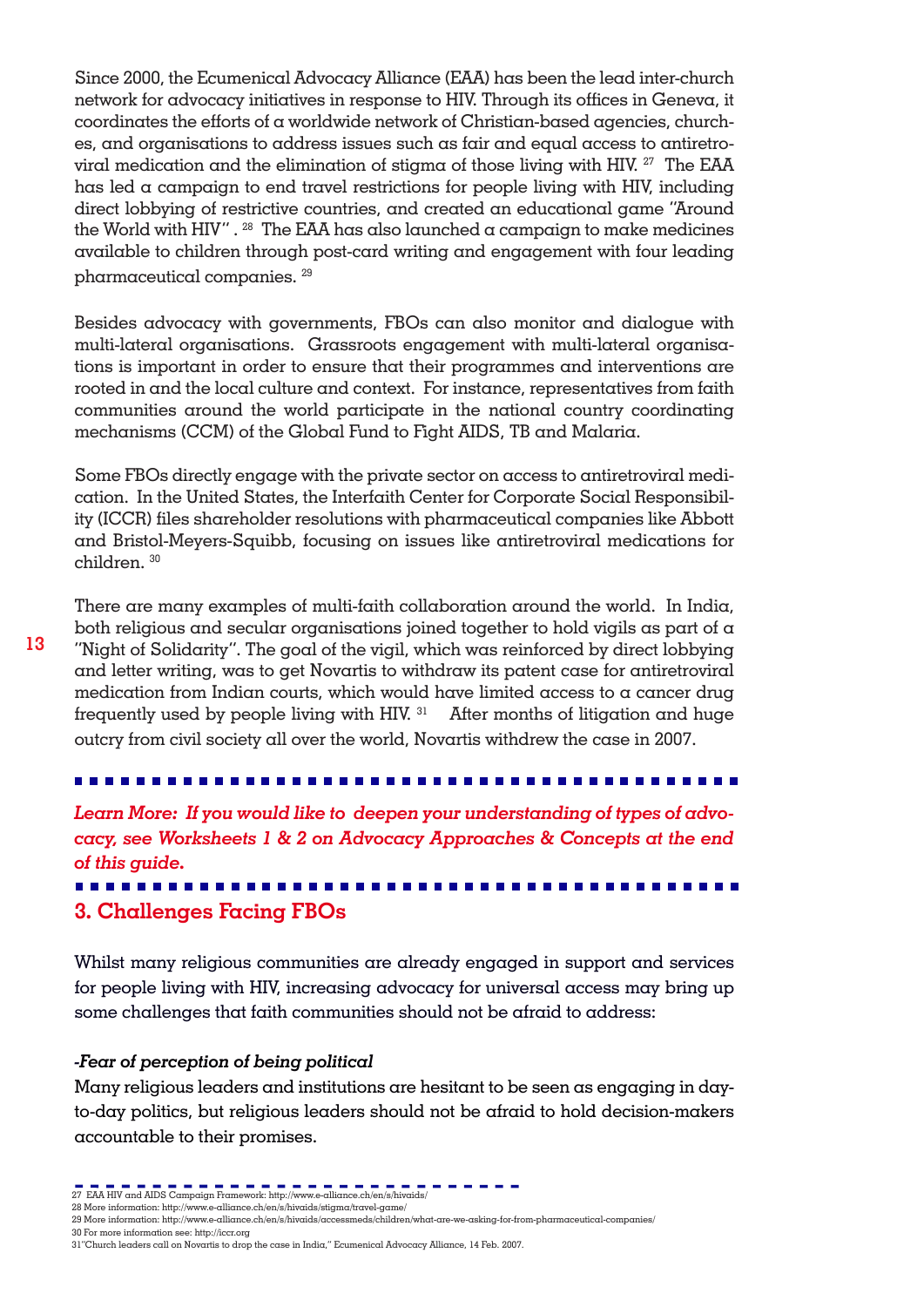Faith communities need to build their capacity to ask questions about public policy. To inform their advocacy, some religious institutions have created social policies developed over long periods of study based on their sacred texts.

#### *-Engaging with most affected populations*

The demographics of HIV vary by country, but communities most affected by HIV tend to include people living with HIV, young people, women, men who have sex with men, people who use drugs, and sex workers. An effective approach to HIV requires working in partnership with these communities, moving past approaches that perpetuate stigma and discrimination. To do this effectively, safe spaces for dialogue and mutual trust building must be created, and FBOs can play a key role in doing this.

#### -*Embracing change and investing in the future*

FBOs need to be open to new ways of expanding their response to HIV and AIDS, and review their existing strategies. This includes how to share appropriate and culturally relevant information on prevention and sexual health, encouraging testing and advocating for access to treatment and support for all. FBOs must also invest in human resources and in developing capacity to try new approaches. This will also require time and resources spent within organisations for internal dialogue, evaluation and analysis. 32

#### *-Addressing the root causes of gender inequality*  **14**

In some parts of the world, particularly Southern Africa, women are becoming infected with HIV and AIDS at rates of three to five times faster than men. There are many reasons for this, including poverty, women's lack of economic power and biological susceptibility. Violence against women is linked to the rise of HIV infections of women. This includes rape, sexual assault, domestic violence, trafficking and early marriage.<sup>33</sup> Women often fear HIV testing because the consequence may result in domestic violence or being thrown out of their homes. To address this, faith communities must do the work of re-examining their own attitudes to women, girls, gender and sex. Men are important partners in this work.

#### *–Partnering with and empowering young people*

Young people make up nearly half of new HIV infections. They also make up the majority of populations in many countries with the highest HIV prevalence. FBOs and religious communities should empower young people with accurate information and resources to protect themselves from HIV infection. Faith communities would also benefit from unleashing the power and energy of young people as advocates and peer educators through investing resources in youth leadership, skill building and creating opportunities for youth participation in decision-making in HIV-related programming.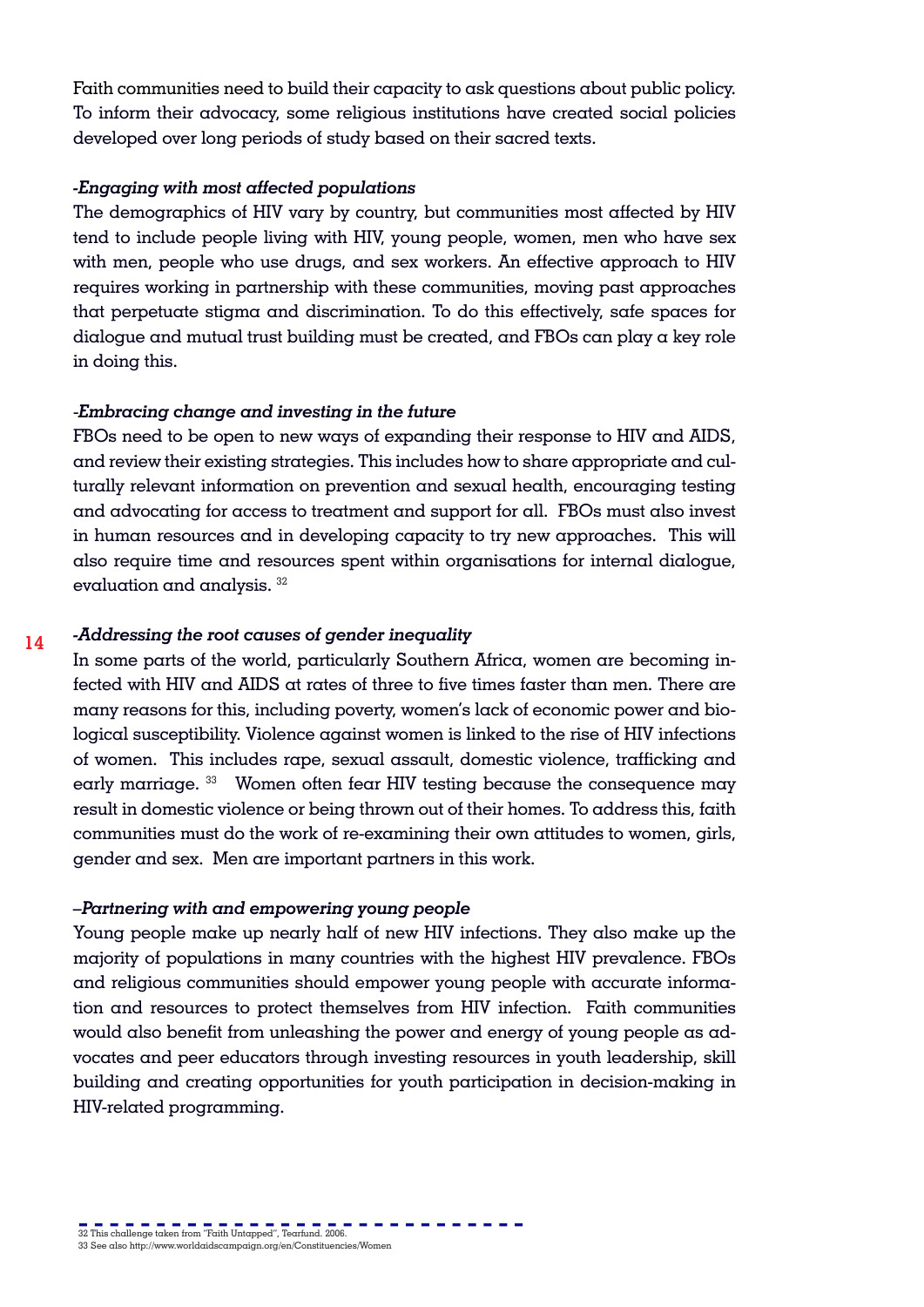#### *-Professionalism of their AIDS response*

To scale-up their response and attract more funding partners, many faith groups will need more training and to address concerns about their professionalism. Many faith groups have tended to employ 'trusted religious persons' to lead their HIV and AIDS response, instead of people with specific relevant expertise. Any effective response will require a basis in strong counselling skills and sound medical knowledge 34. At times, governments, international organisations and NGOs do not know how to work with FBOs. One resource created to address this gap is "Scaling up effective partnerships: A guide to working with faith-based organisations in the response to HIV and AIDS." 35

#### *-Partnerships*

For faith groups to build capacity for effective advocacy and service delivery, they will need to strengthen partnerships with the communities most affected by HIV, as well as with other stakeholders in the field, including civil society organisations, governments and donors. There is growing recognition of the GIPA principle, or the Greater Involvement of people living with HIV. People living with HIV understand each other's situation better than anyone and are often best placed to counsel one another and to represent their needs in decision-making forums. 36 Networks of people living with HIV exist in many forms at the local and national level, and have international networks such as INERELA, GNP+ and the Global Coalition on Women and AIDS.

34 "Faith Untapped", Tearfund. 2007

 35 See: http://www.e-alliance.ch/en/s/hivaids/mobilizing-resources/faith-literacy/ 36 For more about GIPA: http://www.unaids.org/en/PolicyAndPractice/GIPA/default.asp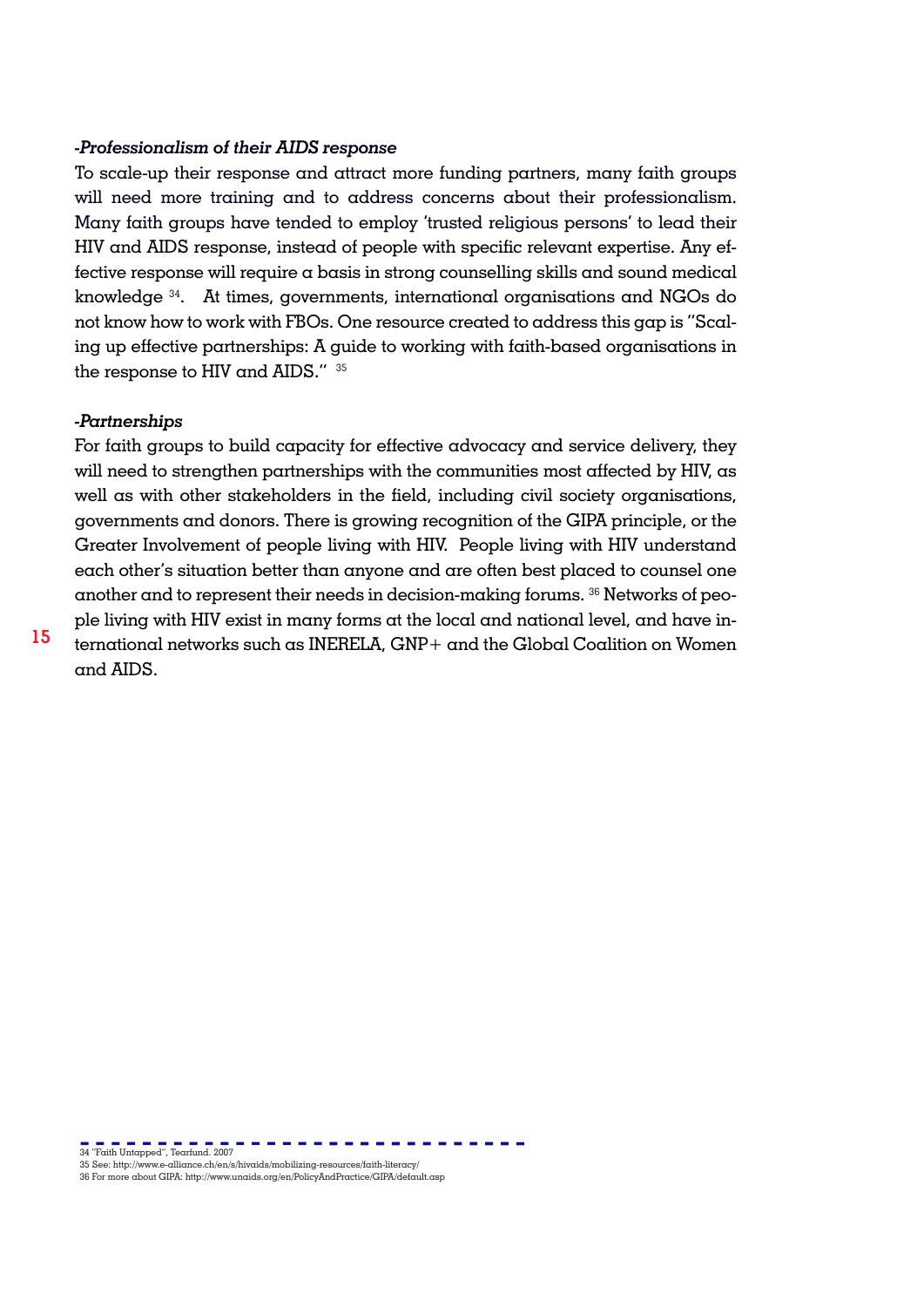## **Step 2**

# **Planning Advocacy Campaigns**

As religious leaders, we have a very important role to play in lobbying governments and international institutions so that we can strengthen and add to the voices of organisations and the people of our churches that have been working of a day-to-day response to HIV. -- Msgr. Gustavo Rodriguez, President, National Social Commission in Mexico of the Catholic Church.

If not us, then who? If not now, then when?" --Winston Churchill, former Prime Minister of the United Kingdom

**Advocacy can take many forms. The most successful campaigns integrate many tactics, for instance public events for World AIDS Day is followed up with meetings with members of parliament and pitches are made to journalists for media coverage. This section has tools for you to build your campaign for universal access including: 1) identifying your issue 2) setting goals and objectives 3) messaging 4) timing 5) coalition building 6) advocacy tactics 7) political lobbying and 8) working with the media.** 

#### ---------

#### **1. Identify your issue**

It is important to work with the people who will be affected by your campaign, ideally right from the beginning. Without this initial consultation, you may end up launching a campaign that is not relevant or inclusive of people you are trying to reach. Through research you will identify a topic that needs to be highlighted and you will have built up a bank of evidence including facts, figures, and comments to use in your campaign.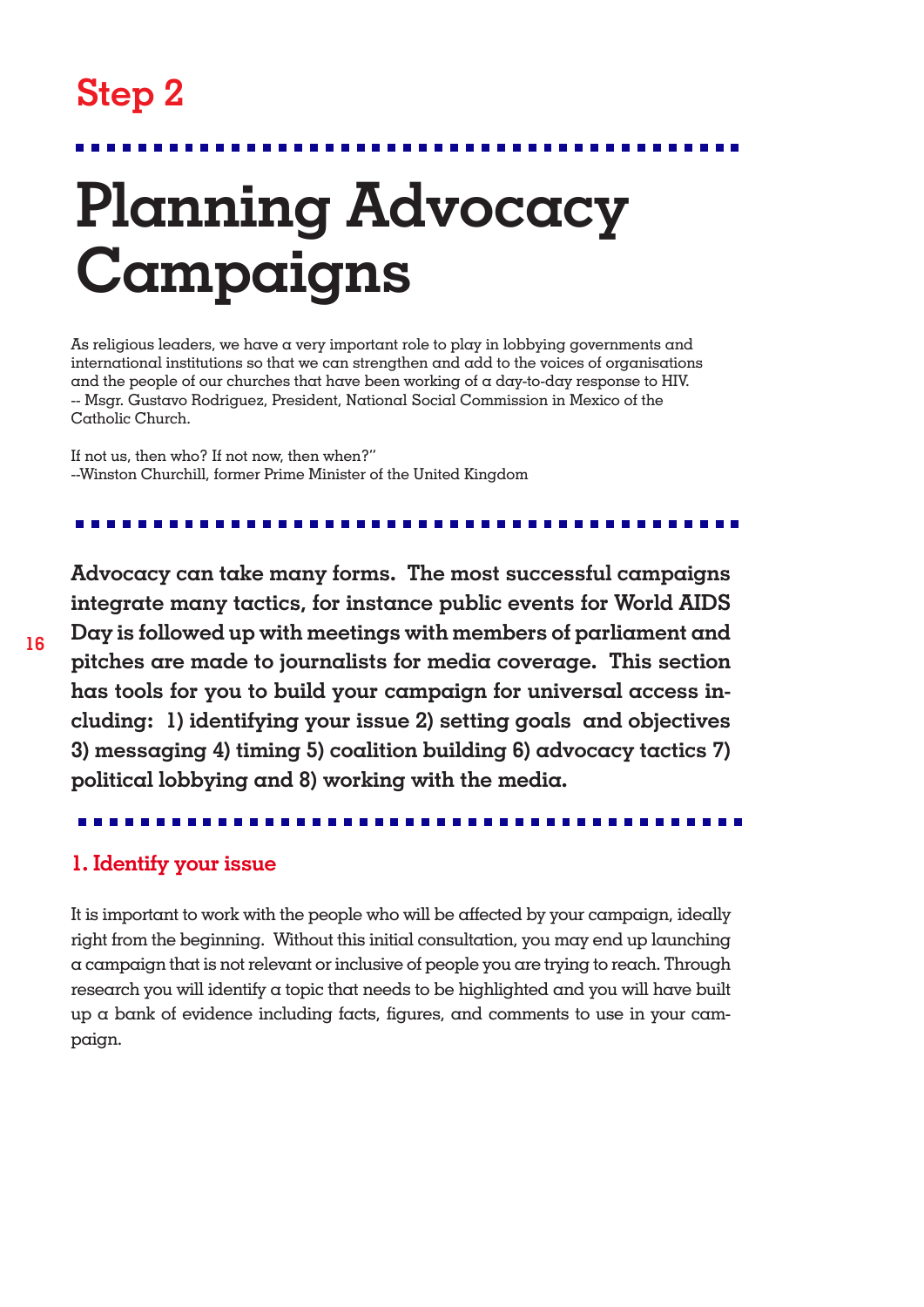#### **Research Tips: Know Your Epidemic**

-Call local experts and ask them about their priorities

-Find out who key HIV and AIDS service providers are in your area and what they do -Check statistics about your country and region from, for example, UNAIDS or other online sources

-Find out how behaviour and cultural norms relate to HIV transmission -Ask people you know how HIV affects their lives

-Check local newspapers, television and radio for programmes on HIV and AIDS

*Ask yourself: how can your faith community add value to the current AIDS response?*

#### 4 *Action: Community identification of advocacy issues*

A great way to begin your campaign is to start learning how HIV affects your community. One way to do this is by holding a community plenary on HIV. Bringing people together generates energy and inspiration, which is a key ingredient to any campaign! For your plenary, invite speakers who can give you an overview of how HIV is affecting your community, as well as speakers from affected groups. Use this meeting to identify community priorities and set a goal for your advocacy. You can form a leadership group during this meeting that can use the resources in this guide to plan an advocacy campaign. Think about who to invite from different parts of civil society, especially networks of people living with HIV and people from other faiths-- this may turn out to be the

**Learn More: Use worksheet 3 and 4 to help plan your programme for holding a community plenary and identify advocacy priorities.**

#### **Tips for a successful community meeting:**

beginning of your advocacy coalition.

-Be prepared

-Welcome people to your space

-Delegate tasks, the facilitator should not also have to worry about tea or lunch breaks -Consider opening with words from a high-level faith or government leader to demonstrate the event's importance

-Establish the meeting as a safe space and discuss what it means to be non-judgemental -Be flexible and listen

-Make sure everyone has a chance to speak

-Be aware that for marginalised or even criminalised groups, such as sex workers, there may be risks that you must be prepared to pre-empt with the provision of safe spaces

-Be careful to honour personal stories and testimonies, it is often emotional for people to talk about HIV & AIDS

-Send an invitation in advance so people have time to prepare

-Select a rapporteur to take minutes, while also noting that certain issues may require confidentiality

**17**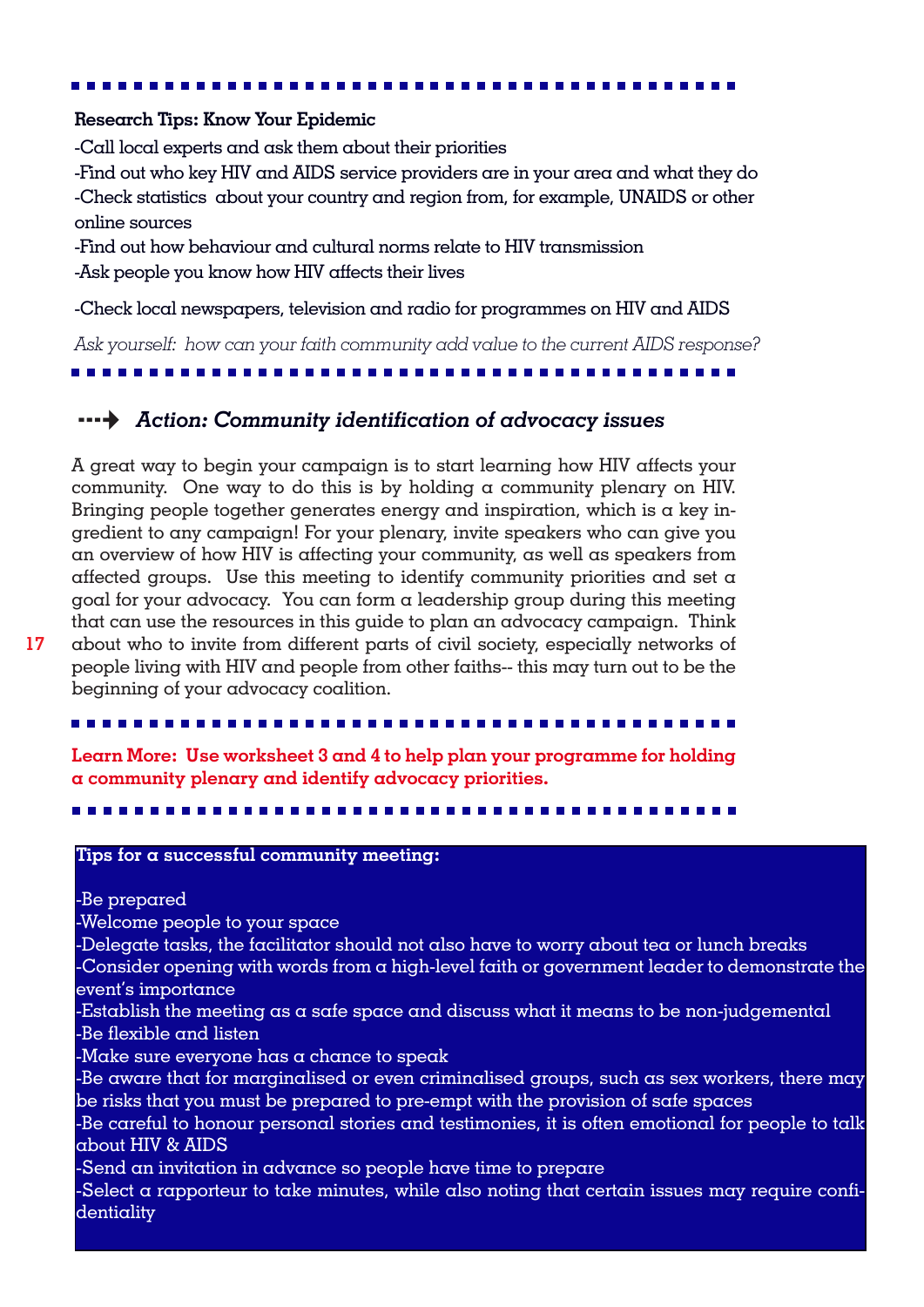### **2. Goals and objectives**

Now that you have identified your advocacy issue, it is time to build your strategy. The first thing to do is to take the issue you identified and write it in simple terms as a goal with one or several objectives.

**Goal or Aim:** the long-term result that you are seeking<sup>37</sup>

**Objective:** a short-term target that contributes towards achieving the long-term aim 38

For example, your community may have identified that increased access to medicines for people living with HIV in your district is your priority issue. But because of corruption and inefficiency, medications often do not reach clinics on time and sometimes are not distributed to the people who need them.

#### **Therefore your goal would be:**

• Ending corruption and increasing efficiency of antiretroviral distribution in your district through monitoring three clinics over nine months.

#### **Your objective breaks down this goal into pieces that can be addressed by your coalition. They could include:**

Meeting with staff of clinics to learn more about the problem ofantiretroviral distribution and tell them about your monitoring project.

• Creating a standard reporting form based on your conversations with clinic staff to use at regular visits to clinics.

- Write  $\alpha$  report on results of your monitoring.
- Launch the report at an event that includes NGOs, journalists, the government health ministry, and the National AIDS Authority.
	- Use your report to help draft an NGO shadow report for your country and submit it to the 2011 review of the UN Declaration of Commitment on HIV/AIDS, which includes universal access targets. (See Part III for more information on this.)

Now that you have identified your goal and objective are they SMART?

A SMART objective is $33$ :

**18**

*Specific*: the objective is clear in terms of what, how, when, or where the situation will be changed

*Measurable:* the change is measurable (e.g. percentage increase or number of people reached)

*Appropriate/Achievable*: the objective delineates a particular area or population (e.g. sex, age, village)

Realistic: the objective is not beyond your group's capacity, resources, experienc

*Time-bound:* the objective indicates a time period within which it must be realised or accomplished

37-38 This content was adapted from International AIDS Alliance's Advocacy in Action toolkit.

39 The content of this section on SMART goals is adapted from the Tearfund ROOTS 2: Advocacy in Action, http://tilz.tearfund.org/Publications/ROOTS/ Advocacy+toolkit.htm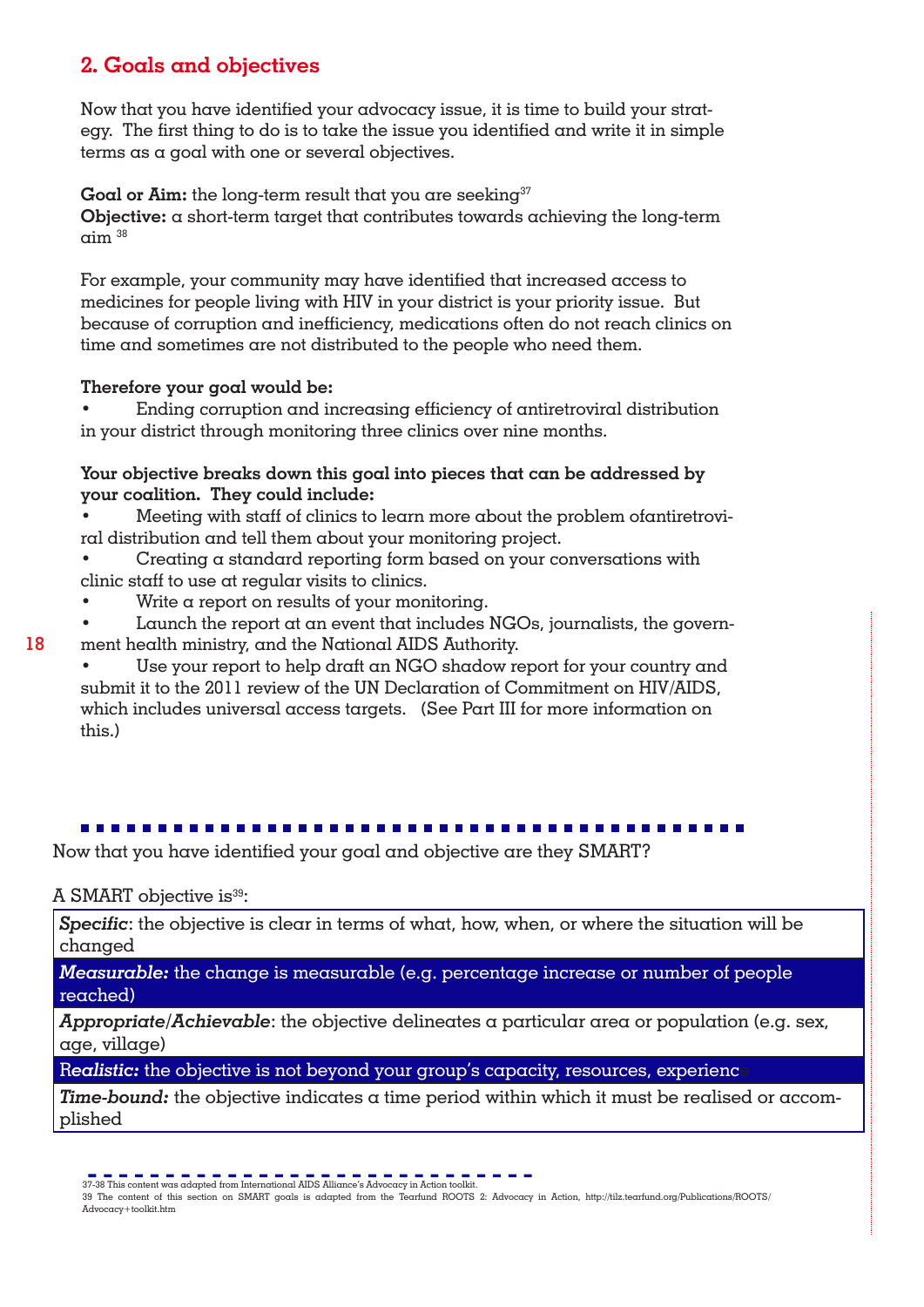For example, a SMART Objective:

*Advocacy Aim: To ensure antiretrovirals are delivered to clinics without corruption.* 

**SMART Objective:** To monitor the distribution of drugs at three clinics over nine months.

-It is Specific because you have a clear goal for access to medication. -It is Measurable because your coalition will collect information at intervals on a standard form.

-It is Appropriate/Achievable because you are targeting three clinics and have the necessary staff capacity.

-It is Realistic because the focus is on writing one monitoring report, not direct enforcement.

-It is Time-bound because you will monitor three clinics for nine-months. -and-

-It is Strategic because you can use your report for advocacy for the UN meeting that will occur in 2011 to reviewtargets for universal access.

### **3. Developing your Advocacy Strategy: Messaging**

Now that you have goals and objectives, you need a unifying message to let everyone know about your campaign. This message should communicate your goal and be easy to understand. Your message should specifically address the policy change you are advocating for. One way to determine your message is to find out about commitments that have already been made by your government or the international community (See Part III of this guide, Political Commitments to Universal Access). It can be as simple as "Universal access to treatment by 2010".

Some examples of slogans people have used for issues around HIV and/or universal access include:

**"Stop AIDS. Keep the Promise." – Used by the World AIDS Campaign** 

**"15% Now!" – Used by the African Public Health Alliance on the seventh anniversary of the African Union 15 percent Health Commitment made in 2001 in Abuja, Nigeria.**

**"Live the Promise" – The 2009-2012 theme of the HIV and AIDS campaign of the Ecumenical Advocacy Alliance.** 

**You should be able to integrate your message throughout your campaign. Ask yourself, will you use this message for just a few months or over several years? Is it easy to remember? Could you put it on a letterhead, a banner, a T-shirt, use it in a song or in a worship service?**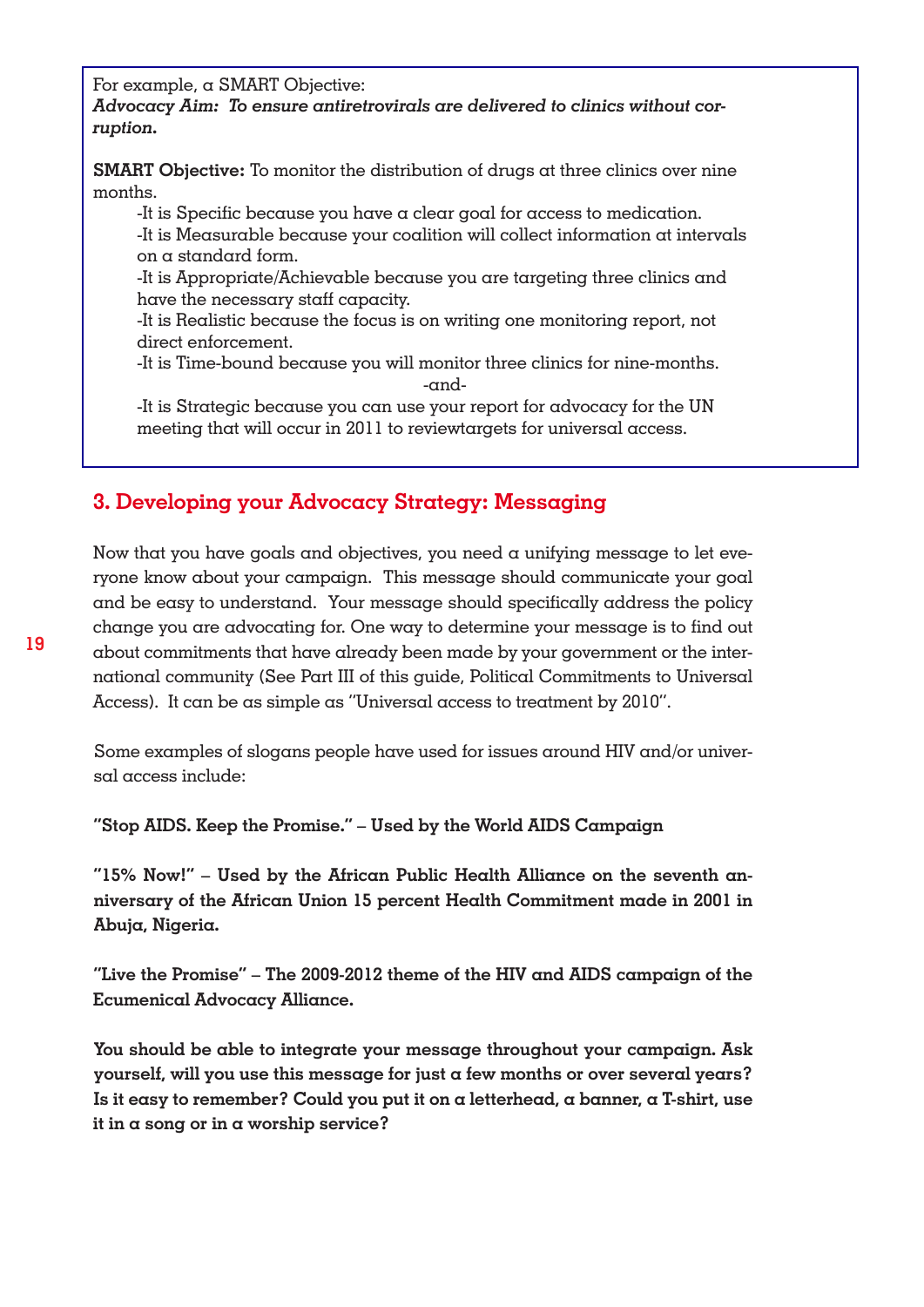#### **4. Timing**

Once you have decided on your objectives, you should structure them within a timeframe. Your timeframe should allow for all the preparation you need to do (for example printing materials or collecting letters), and it should also be strategic.

Strategic timing could be before and after an election, or to raise national awareness before an international meeting such as the UN General Assembly High Level Review on AIDS. It could also be around a date that will capture attention, such as a national or religious holiday. Decide if your campaign will last just a few months, or if you will work on it for years.

#### **EXAMPLES**

#### **Political Timeframes:**

-Lobbying your government 6 months before the UNGASS Review in June 2011 -Meetings with all presidential candidates prior to and after an election -Marking an anniversary of a political agreement, such as the Abuja Health Declaration

For more information on Political Commitments to Universal Access and when they were made see Part III of this toolkit.

International Observances: **20**

-International Women's Day – March 8 -International Day for Eradication of Poverty – October 17 -Universal Children's Day – November 20 -World AIDS Day – December 1 -Human Rights Day – December 10 -National HIV Testing Day – Varies by country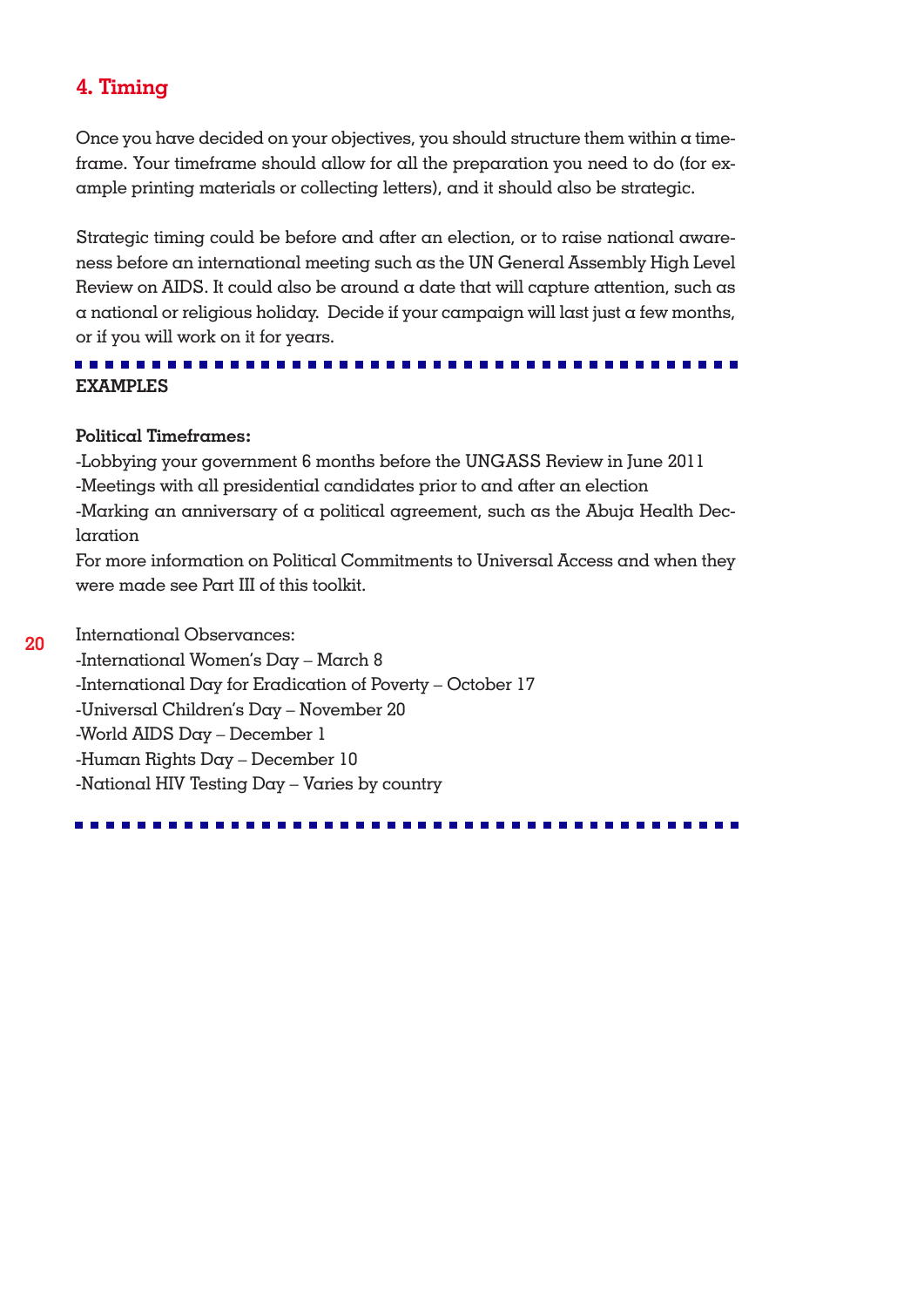#### *Case study: A voice for people living with HIV and AIDS in Malawi on World Poverty Day*

The Access to Medicines campaign in Malawi was officially launched on 17th October 2008, World Poverty Day. The campaign is being supported by Oxfam International and being led by the Malawi Health Equity Network and other local NGOS, including the National Association of People Living with HIV and REACH Trust.

This campaign aims to help people like Ruth, a single mother who spoke at the launch and told how every month she has to fight to travel, wait long hours and sometimes is turned away, in order to access drugs. Sometimes people like Ruth are at the mercy of individual health staff to get the drugs they need.

Many people living with HIV and AIDS attended the launch, and shared their experiences, which were incredibly moving. For them the event was seen as a platform to speak to the government about their issues and the challenges they faced everyday when trying to access basic medicines.

If you just look at medicines as a campaign issue, the connection to poverty is not apparent. But when you listen to this woman and Ruth, and others like them, and hear how much of her time is spent on chasing basic drugs, and how she is sometimes made to choose as to which of her two sick children should get medicines, then the picture becomes clear.

Hearing stories like this renews my strength to speak out and keep working to get the message out there that this is preventable poverty, that my government can do much more, and that donors can contribute more.

People at a local level are willing to mobilise themselves. They just need our support to channel through their issues, and the confidence to demand their rights. The launch has opened an interaction, which if sustained, will bring about change.

--Shenard Mazengera, Oxfam International Advocacy Manager, Joint Oxfam Programme, Malawi<sup>40</sup>

 $\blacksquare$   $\blacksquare$   $\blacksquare$   $\blacksquare$   $\blacksquare$   $\blacksquare$   $\blacksquare$   $\blacksquare$   $\blacksquare$   $\blacksquare$   $\blacksquare$   $\blacksquare$   $\blacksquare$   $\blacksquare$   $\blacksquare$   $\blacksquare$   $\blacksquare$   $\blacksquare$   $\blacksquare$   $\blacksquare$   $\blacksquare$   $\blacksquare$   $\blacksquare$   $\blacksquare$   $\blacksquare$   $\blacksquare$   $\blacksquare$   $\blacksquare$   $\blacksquare$   $\blacksquare$   $\blacksquare$   $\blacks$ 

П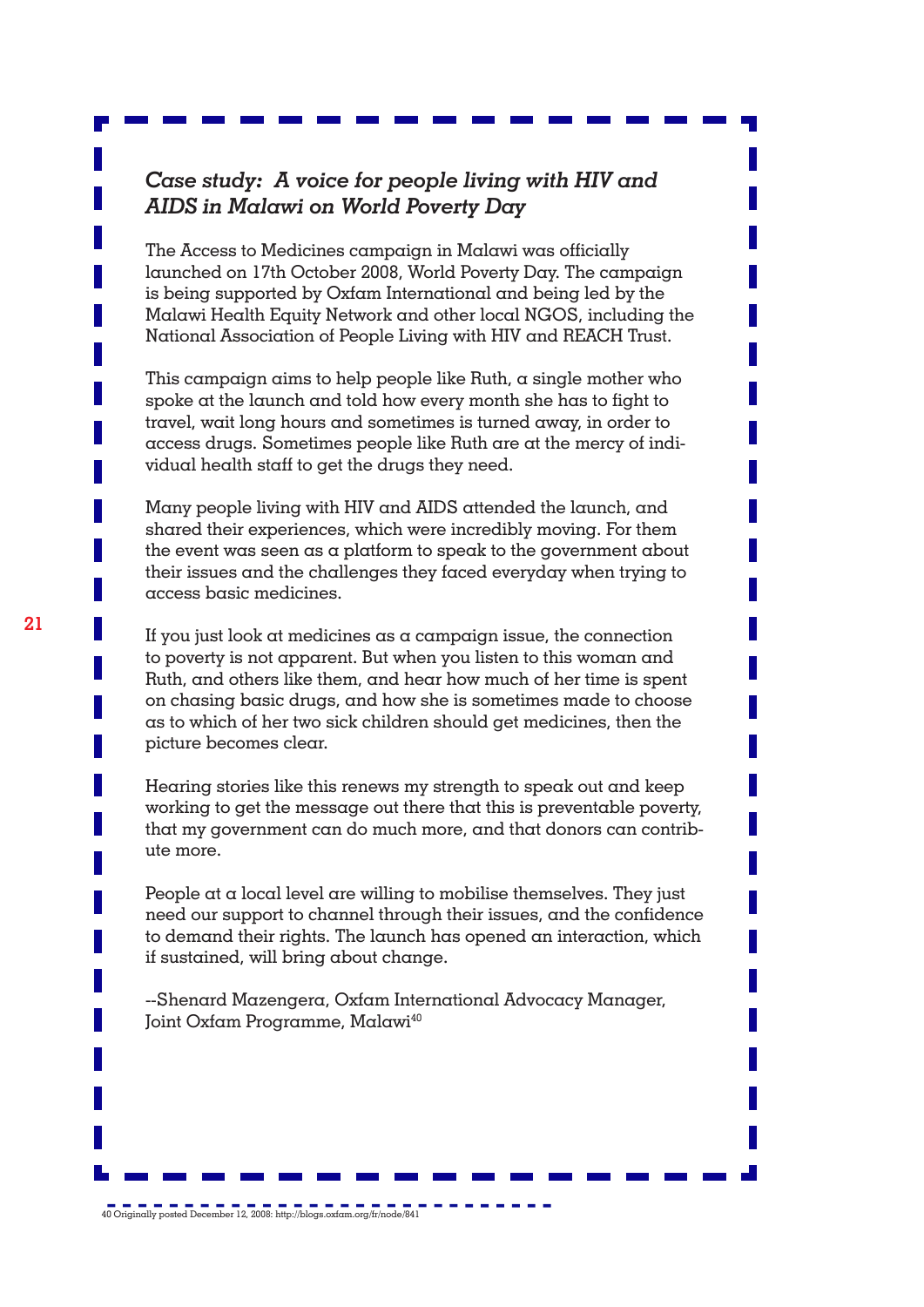#### **6. Coalition Building**

When civil society is organised, it is harder for governments to ignore because of the number of people involved. It is also generally easier for government to address one organised coalition instead of fragmented civil society groups.

There are many benefits to working in coalitions, such as meeting new people, learning from others and the general strengthening of civil society. Often these benefits pay off in the long-term as relationships grow stronger.

The members of your coalition are a major choice for your campaign. If your issue directly impacts a group like youth or women, it would be smart to partner with a women's group or youth organisation to increase your chances of success. The greater involvement of people living with or affected by HIV will also likely play a role in

your campaign. Every coalition is different, but you should be united by your common goal.

 Working in coalitions can be very time consuming if each member has to agree on every decision. Set some parameters from the beginning

Each partner may bring a different benefit to the table, but when inviting people to your coalition you might look for partners that have:

-direct experience working on the issue -large membership base to mobilise -access to information or the media -the willingness to act<sup>41</sup>

on what must be agreed upon by all partners, or perhaps share the leadership of the campaign by having co-chairs or a steering group from each constituency. Some members of the coalition may only participate in certain activities. For instance, you may want to draft a letter to the government directly from your faith community, but join a large coalition for a rally or demonstration.

To begin building your coalition, think about how HIV cuts across multiple sectors. For instance, teachers educate students about the disease, health workers treat people living with HIV, international NGOs provide social services and youth organisations do peer-to-peer education. Think about the ties your religious community has to different actors involved in your issue. Are they strong or weak ties? Which stakeholders are vital to your campaign?

Learn More: Draw a map of all the stakeholders in your campaign including if your organisation has strong or weak links to them. Use Worksheet 5 as an example.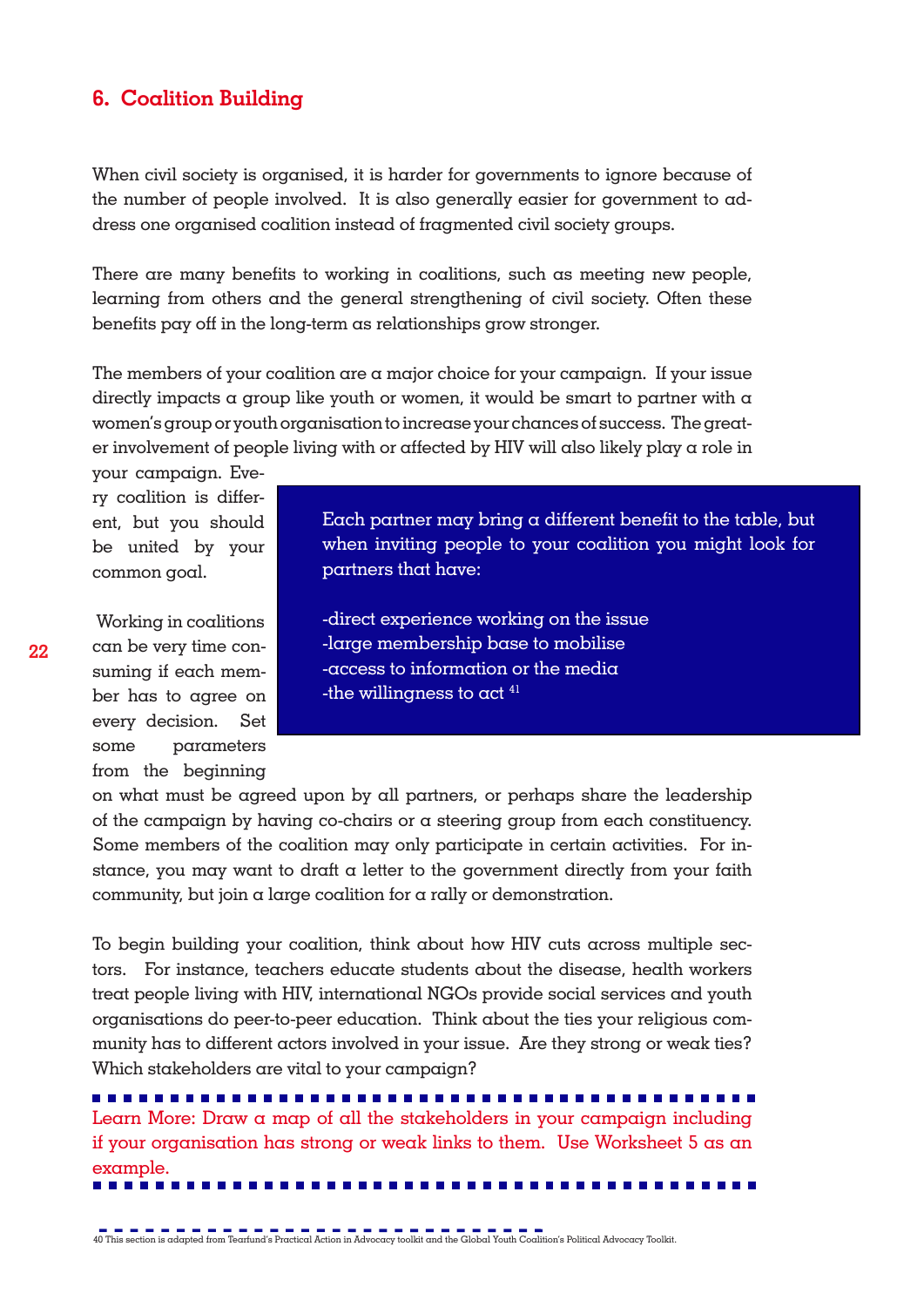#### **6. Advocacy Tactics**

Now that you know your goal, objectives, message, timing and coalition, you can decide which tactics to use. Most advocacy campaigns combine several tactics. For example, wearing a red ribbon does not have much significance on its own, but if thousands of people are doing it, accompanied by media exposure and direct lobbying of politicians, the campaign can affect policy.

Here are some ideas to help you design your campaign:

#### *Letter writing*

Produce a fact sheet including your talking points and where the letter should be sent. The letter should be directed to  $\alpha$  single person e.g. the Minister of Health. You should instruct people to write directly to the person and ask them to send  $\alpha$ copy of the letter to you for your records. A conference or event with  $\alpha$  lot of people is a great place to start a letter writing campaign because you can get many letters written during a single day.

#### *Postcards*

Simpler than letter writing, a postcard campaign can target one or several decisionmakers ranging from the pharmaceutical industry to government leaders.

You will need to produce postcards with a short specific message, clearly outlin-23 ing what you want the person receiving the  $\gamma$ **OUT**  $\overline{QOQI}$ **?** postcard to do. You can either ask people to mail the postcard directly, or you can ask that the postcards be returned to you. If they are returned to you, you can stage an event and turn them in personally to the person you are targeting.

Be realistic about your resources, which tactic(s) will help you best achieve

#### *Sign-on letters*

A sign-on letter is another way of showing the number of supporters to your campaign. Instead of everyone writing their own letter, one letter is written and circulated and people sign their names. You may need to decide if sign-on names will come from individuals or organisations.

#### *Hold a religious service*

Worship services can be powerful way to pull the community together and potentially invite decision-makers. Consider having a service on universal access with readings, songs, and/or prayers that tie-in to that theme. Involve people living with HIV in the planning of the service and ensure that their status is only shared by them if they choose. (See note at end of this section relating to language).

#### *Sermons / Teaching / Practice*

Ask the leader of your faith community to preach a sermon or deliver a teaching on universal access. Encourage your leaders to call for accountability from the government and international institutions. If possible record their message or obtain a written copy so that it can be shared with others or posted online.

#### *Demonstration*

A demonstration is a public way of bringing attention to your message and advo-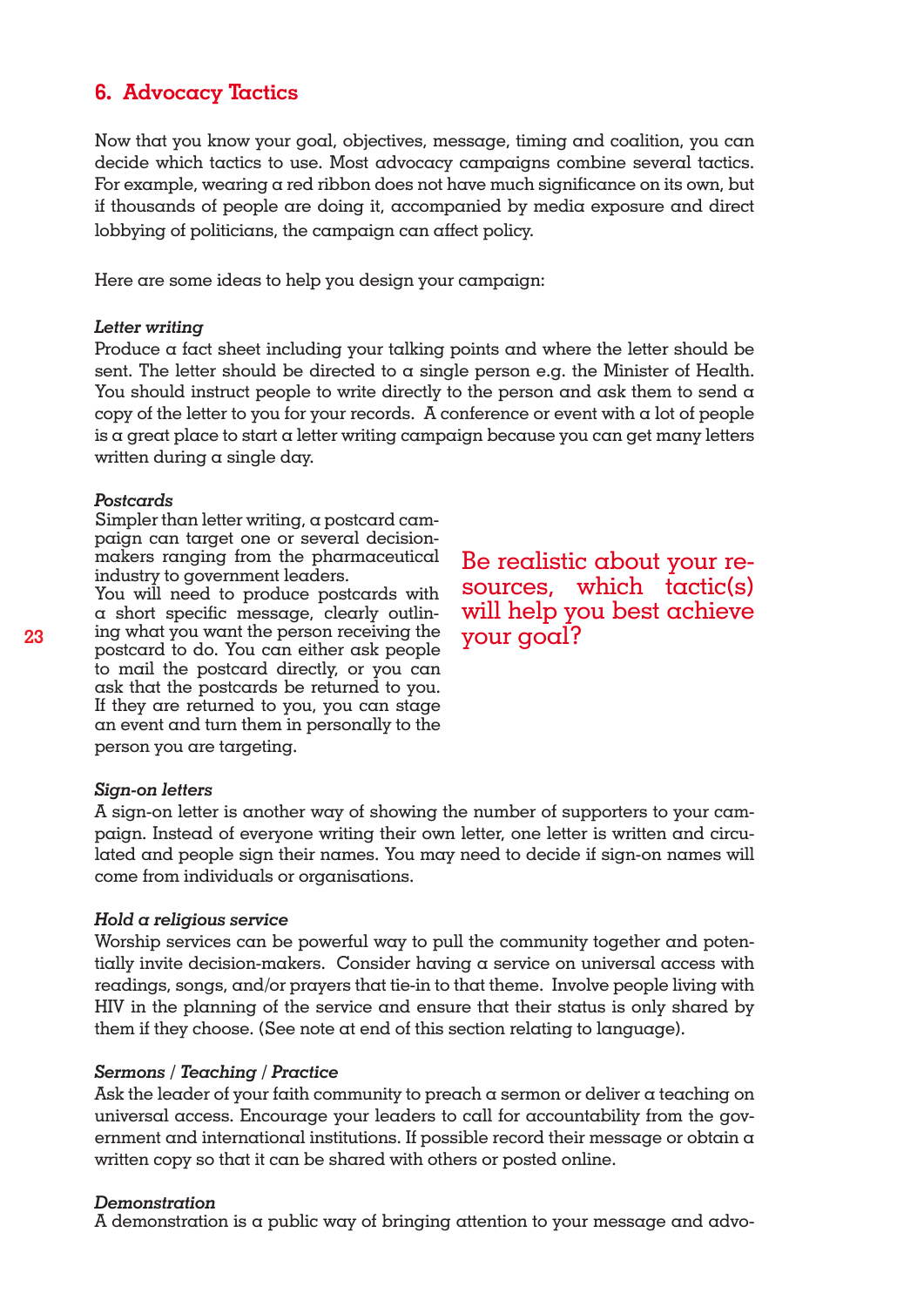cacy. In some cases you may need to apply to the local authorities for permission. To ensure your event is a success, make sure you have time to spread the word and that the timing makes sense within your campaign. Consider asking people to send SMS messages to invite their friends. You could also use social networking websites like Facebook or Twitter. If your faith community belongs to a larger institutional structure, you could appeal for support from other members. You might want to fund transportation to ensure that people can get to the location. Make sure your message comes across clearly; you might want to prepare banners with your slogan and campaign message. Consider assigning a photographer to take pictures, producing t-shirts for people to wear and prepare a short hand-out. Prepare a press statement to ensure any media reporting on the demonstration is accurate.

#### *Make a day of it*

Consider dedicating a day in your community for universal access. The day can be an opportunity for your whole community to learn about the issues, the political commitments, and have fun at the same time. You could use drama and dance as well as make speeches to get your message across. You could incorporate a letter-writing workshop or make a video message to the leader you are targeting. HIV testing could also be included if you have access to trained peer counselors and medical staff. The community can begin and end the day together with prayer, meditation, or worship.

#### *Drama, dance, music*

Dance, drama and music are creative ways of conveying the message of your campaign. They allow the element of personal stories to come through and can connect with people on an emotional level. They also represent your culture and are also wonderful when you have an audience of different ages.

#### *Wear an emblem*

A simple form of advocacy can be to get supporters to all wear a symbol, which represents your campaign. Most people are familiar now with the use of a ribbon to support different causes, such as a red ribbon for AIDS which was created by the artists and activists of Visual AIDS to symbolise blood, passion and love in 1991. Why not come up with something people can wear to raise awareness that is specific to your campaign? Ask artists to help you.

#### *Using the Media / Logos*

Now that you have a strong message, consider professionalising it by asking an artist or graphic designer to design a logo for your message. There is a chapter about engaging with the media later in this toolkit but here are a few ideas: put an advertisement in printed media like newspapers, magazines, newsletters, bulletins, (sometimes advertisement space is donated to NGOs). You can also reach out to radio and TV stations (make sure your news has a visual component). Don't forget the internet – launch your own website (see Wordpress.com to start your own simple site for free) and cross post your information on blogs and social networking sites.

#### *Language*

In all of the actions listed above language is very important. As people of faith we are often accustomed to language that helps us identify those that share our faith and those that do not. To outsiders this language can sometimes appear divisive and offensive. Examples include words like redeemed, chosen ones, saved, lost, sinner, ignorant, infidel etc. When you are preparing a campaign that will reach further than your immediate faith community the language needs to consider that audience. Be aware that you are likely to have people living with HIV in your faith community, whether you are aware of it or not. Avoid using terms like 'them' and 'us' and avoid referring to HIV in the context of wrongdoing or punishment.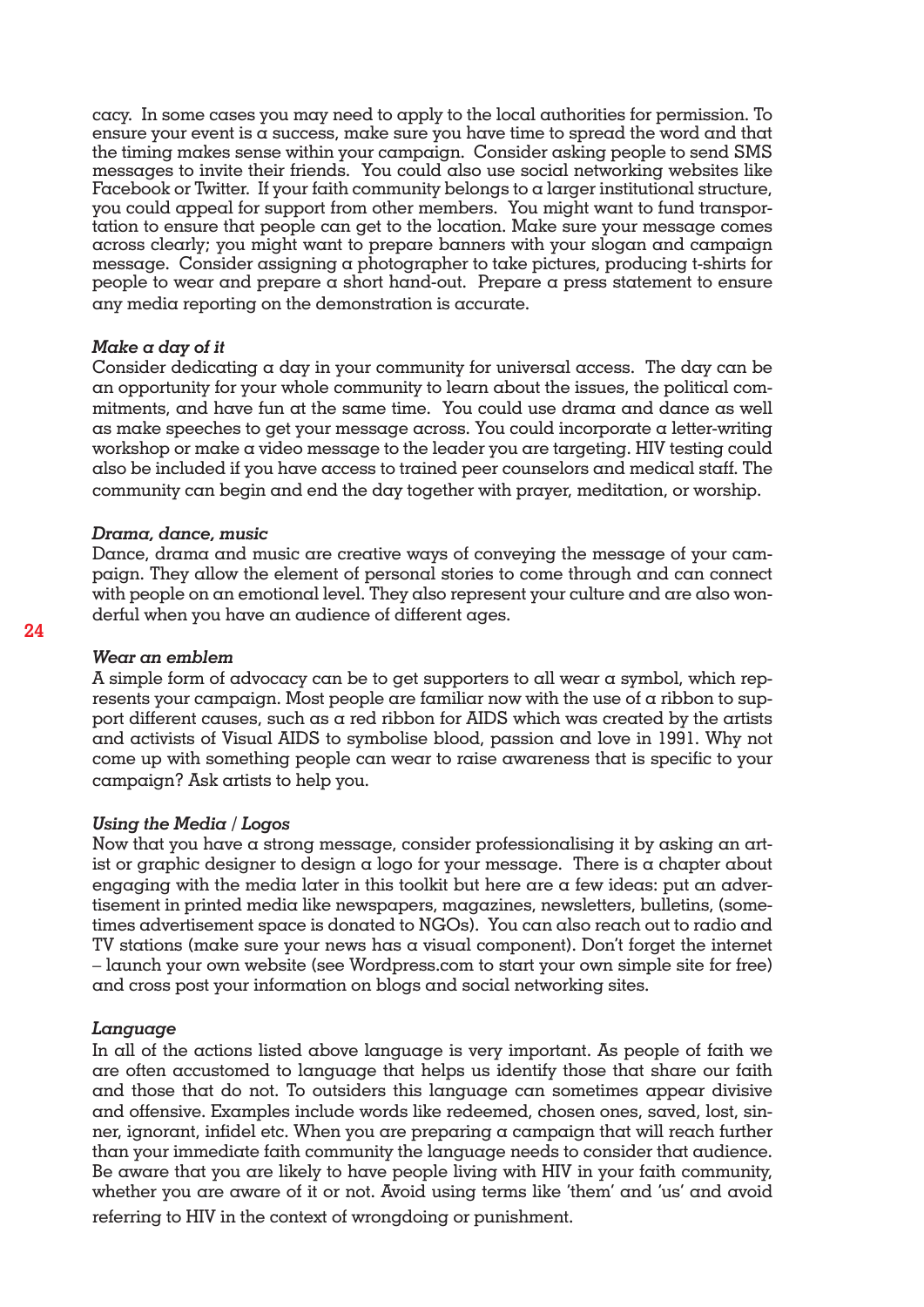#### **7. In-Person Advocacy / Direct Lobbying**

Whilst  $\alpha$  lot of effort can go to raising awareness with the public about your issue, a strategic meeting with decision-makers can go a long way to accomplishing your goals and objectives. An in-person meeting can give a human face to your issue and also builds a relationship with a decision-maker. You may consider organising "lobby days" or a week of advocacy where members of your coalition meet with elected officials on behalf of your campaign. This is an effective strategy if you need to meet with multiple officials, for instance every member of parliament. You also might ask for meetings before, during and after international conferences such as the UNGASS review or the International AIDS Conference. These global events often offer unique opportunities to meet with high-level decision-makers.

*Here are a few tips for in-person advocacy:*

**25**

#### **Before the meeting:**

• Find out who you should meet with. This sounds simple, but it is an important strategic choice. Your approach may be different if you are targeting elected decisionmakers like members of parliament, versus officials from the ministry of health.

• Ask for a meeting. If you have a certain timeframe (like before a global meeting), make sure to ask with enough time in advance. If you do not receive an answer, follow-up by phone. Many officials prefer to be asked in writing, via fax, letter or in some cases email.

- To gain access to decision-makers, it helps to have high-level religious leaders attend the meeting. But it is also important to include stakeholders who are directly affected and can speak for themselves, such as young people or people living with HIV.
	- Assign roles before the meeting, such as who will speak first, chair and take notes.
	- Know what questions you want to ask in advance and prepare materials to leave with the official.

• Practice your argument and use stories, facts and figures.

#### . . . . . . . **During the meeting:**

• Make sure to tell the official who you are and what constituencies you represent. Leave your contact information and any information you have prepared.

• Keep an open mind. The official might have never heard about your issue; they could also be from your faith community.

• You might start with an easy opening question, but don't let the official steer the agenda away from the tough questions you have prepared in advance.

• Don't be afraid to be passionate and persuasive about the issue. That's your role!

• Stay friendly and polite, you do not want to burn any bridges. You may have to build up a relationship over time and have several meetings in order to reach your goal.

#### **CONTRACTOR After:**

- Follow-up with a thank you letter and any additional materials that were requested.
- Debrief with your group about next steps.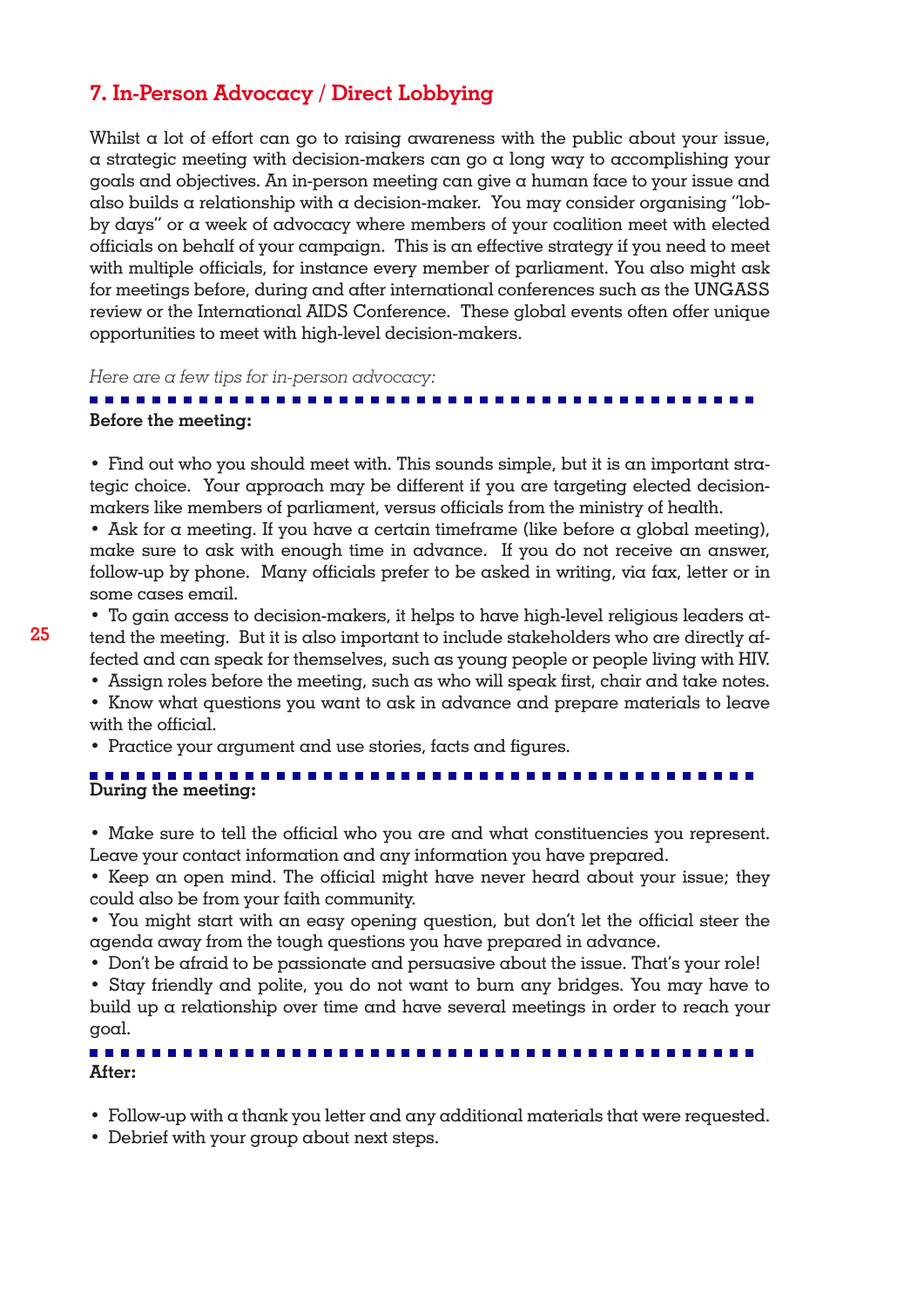#### *Case study: 15% Now! Campaign42*

**Issue:** The annual death of eight million people in Africa due to preventable, treatable or manageable health conditions.

**Goal:** Educate public and government institutions on their political commitments to the health-related Millennium Development Goals and universal access targets for prevention, treatment and care.

**Objective:** Ask the finance ministers of the members of the African Union to reaffirm their 15 percent commitment at the next AU Summit in Egypt.

**Message:** 15% Now!

**Coalition:** 140 African and global organisations, led by the African Public Health Alliance, with Archbishop Desmond Tutu.

**Timeline:** Before, after and during the seventh anniversary of the African Union 15% Health Commitment, made in April 26, 2001 in Abuja, Nigeria's capital city.

#### **Strategies:**

-Mass mobilisation on political commitment anniversary in Abuja

-Targeted follow-up meetings with decision makers and other global stakeholders and donors such as the UN, European Union, World Bank, International Monetary Fund, and international NGOs.

#### **What makes this campaign media friendly:**

-High-level speaker Desmond Tutu -Sound bites:

-The 8 million annual death toll is equal to 43 transatlantic jets with 500 passengers each crashing every single day. -The cost of not treating TB to Africa between 2006 and 2015

would be \$519 billion while TB can be controlled with \$20 billion in the same period.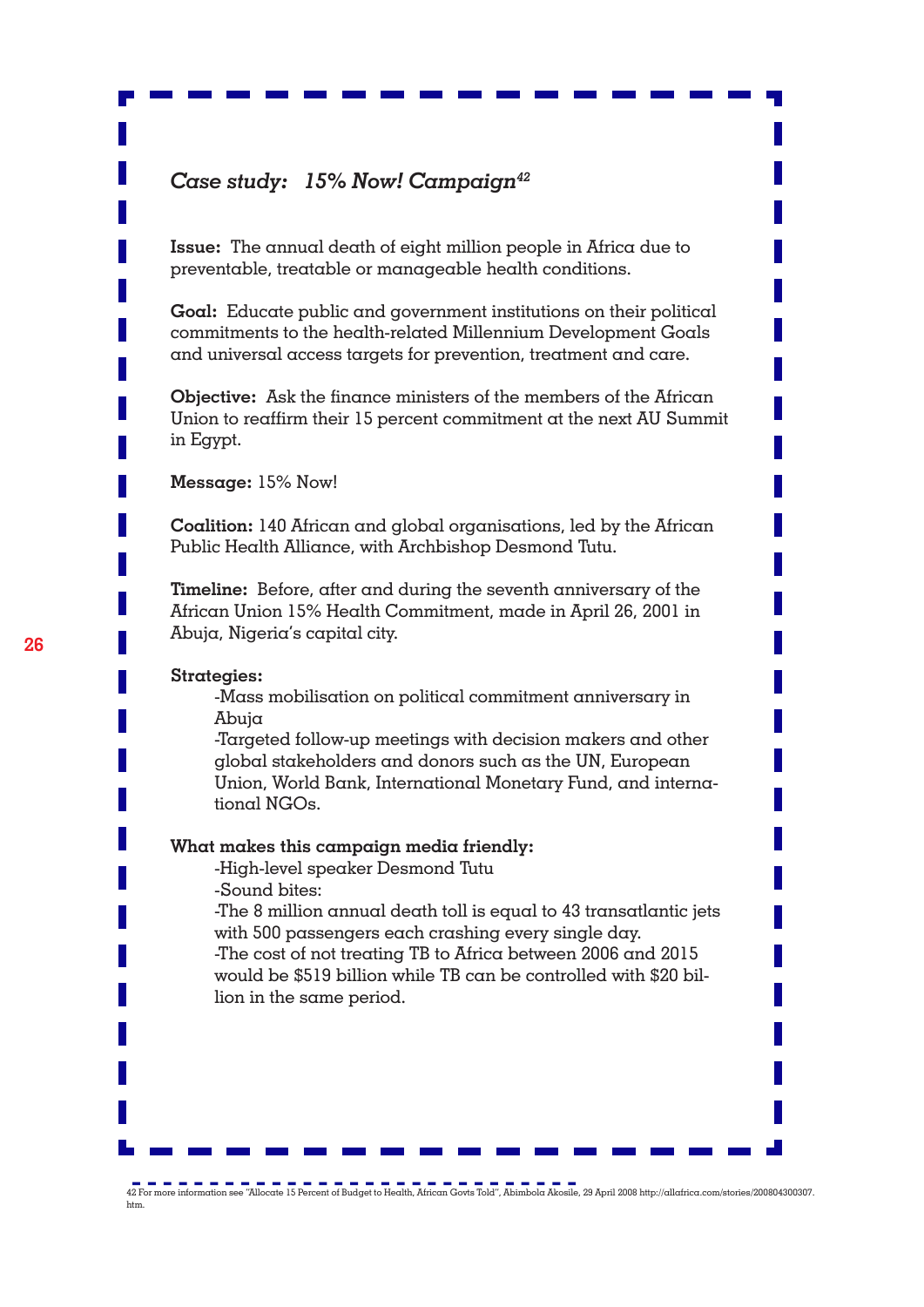#### **8. Working with the Media**

Media coverage can enhance almost every advocacy campaign. Media coverage can add credibility, serve as good results to show partners, and demonstrates to decisionmakers that you are serious. Media also of course spreads awareness about your message to the broader public. Oftentimes, campaigners do not designate enough resources towards media outreach or leave it until the very last minute. Working with the media can be a lot of work, so if you have limited resources make sure you know what your objective is for gaining media attention. However, getting the media to cover your campaign is not rocket science, it just takes some preparation and common sense.  $43$ 

*Media Hooks: Ask yourself 'Why is this interesting? What will catch people's attention? What is the likely reaction?' News with elements of local impact, personal stories, conflict or controversy, injustice, special events, and celebrity involvement tends to get more attention.*

*Be Prepared: Appoint one person or a small team to work on press releases and media outreach. Establish who your media spokesperson is before the event. Know who you represent and what you're trying to accomplish. Be aware of local impacts as a result of media coverage. Be clear about your proposed solutions and goals when you talk to journalists.*

*Stick to your message: Reduce complex issues into simple talking points for a wide audience. Frame the problem as a social justice issue that everyone can relate to.* 

*Never lie or say something you're unsure of: If a reporter asks you a question you don't know, say that you don't know and will call back with an answer. Lying or providing false information may cause complications for your advocacy campaign or organisation.*

*Remember that no news is unbiased: Most media have values behind them, whether they are political, religious, poverty focused etc. Make sure you find out what this is before you approach them.* 

*Build your press list: Before your event or campaign launch, take the time to research which press you would like to reach and compile their contact information in one place. You can get this by calling general phone numbers or looking on the internet for fax numbers and email addresses. Form a small team to call everyone on your list. Give the press at least one days notice before your event so they have time to pitch the story to their editor. If you think your issue necessitates a longer in-depth article, take time to build a relationship with the reporter.* 

*Utilise Faith-based media: Does your faith have a press officer or news service? Make sure to contact them and ask them to cover your event. They might also be able to help you write your press release and pitch your story to other media houses. There are multiple religious newswires that can help spread your news around the world.*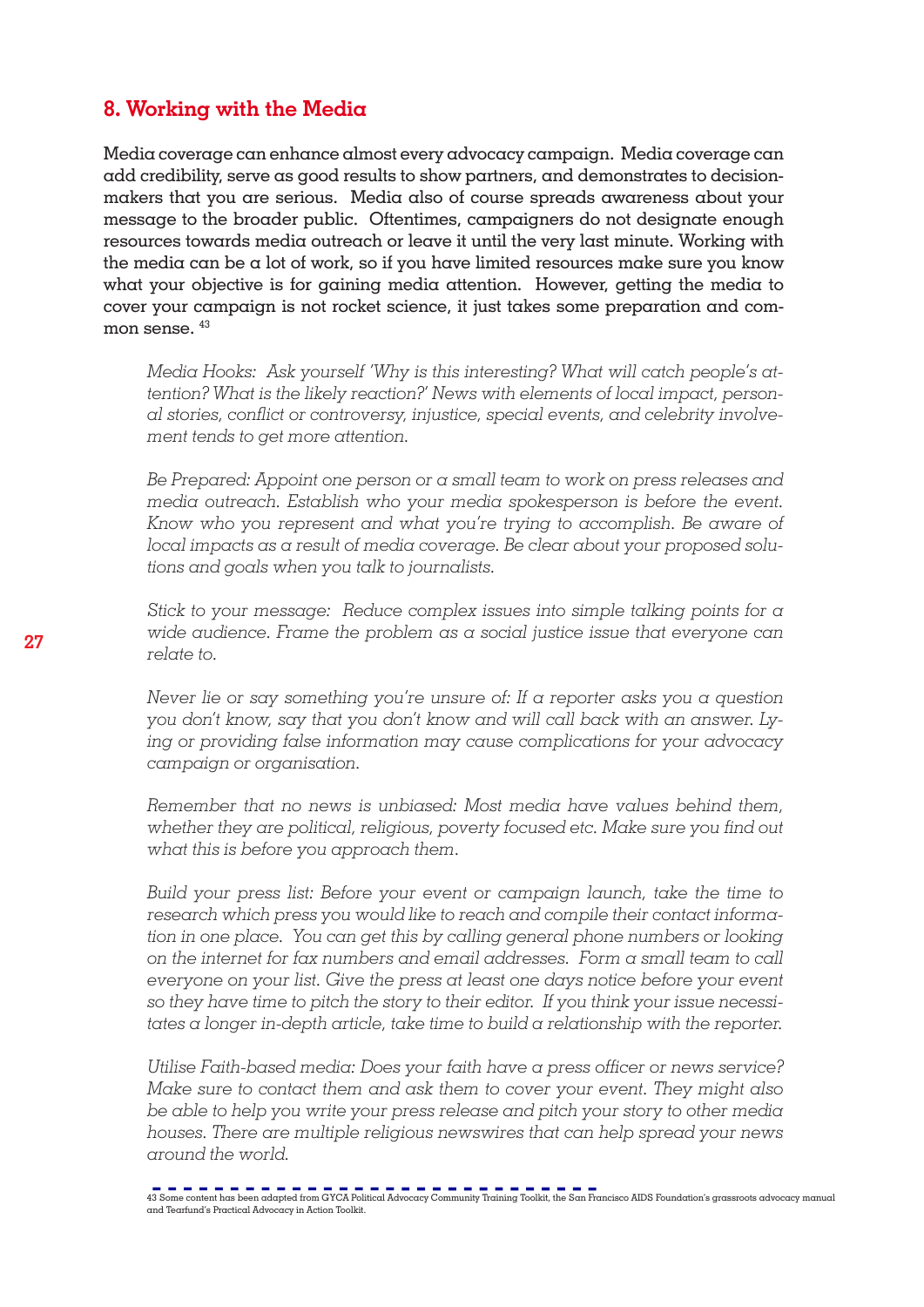#### *Case study: Media Advocacy*

**Church Leader Calls S.African AIDS Policy a 'Sin' Reuetrs NewMedia - Monday January 28, 2002** 

**JOHANNESBURG (Reuters) - South Africa's Anglican archbishop said it was a "sin" that the government was denying HIV-positive pregnant women a drug that reduces a newborn's risk of contracting the virus, a newspaper reported on Saturday.** 

**"If the life of a child rests on drugs, but she does not receive them,** 

**it's a sin, it's immoral," Archbishop Njongonkulu Ndungane was quoted by the Johannesburgbased Saturday Star as saying.** 

**President Thabo Mbeki's government is appealing against a ruling by the country's high court that the government has a constitutional duty to increase access to the antiretroviral drug nevirapine, which has been** 

Why was this story picked up by the media? -high-level religious leader -specific -affects many people (100,000 babies and their families)

-controversial to call the government's action  $\alpha$  sin

П

-facts & figures are easy to understand -has global implications

-the willingness to act

**shown to cut mother-to-child infection rates by up to 50%.** 

**The government argues against the use of nevirapine, saying it is costly and that there are concerns about its safety. There are side effects from the drug, but medical experts say they are limited and the drug is a life-saver.** 

**Up to 100,000 babies are born HIV-positive every year in South Africa, which has more people living with HIV-AIDS than any other country. One in nine South Africans is estimated to be HIV-positive.** 

**Going against the national government's policy, two provincial governments have said they will distribute nevirapine to pregnant women after securing a deal with a German pharmaceutical company to supply the drug free for five years. Ndungane said HIV-AIDS had to be declared a national emergency. "When the government stands in the way of our right to live then the government has overstepped its boundaries," he said.**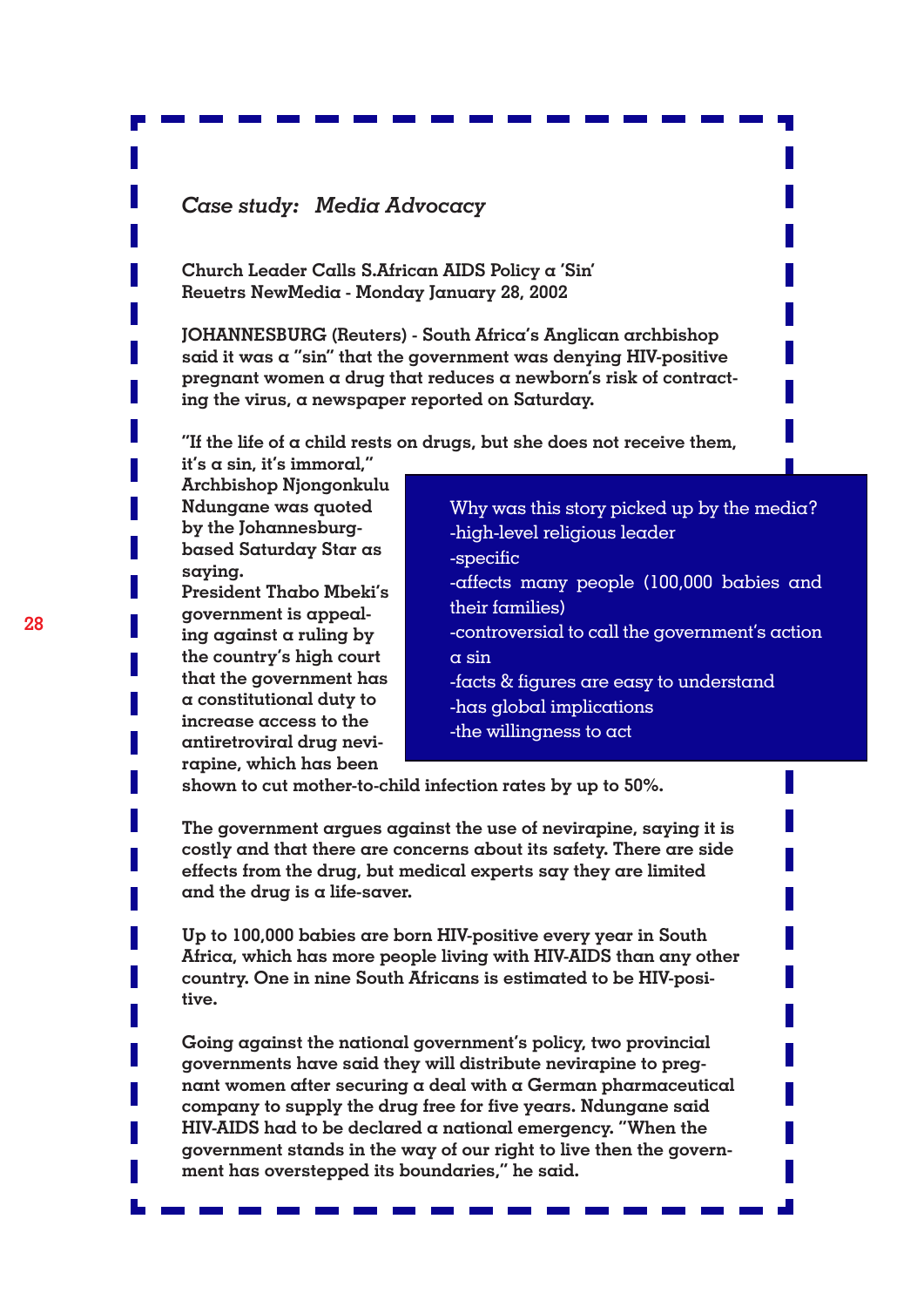## **Step 3**

# **Universal Access**

"Universal access can only happen because of you... You, the faith based leaders supporting communities around the world... who will hold us all to account for reaching our universal access goals. We know what it takes— now we need your inspiration and action."

UNAIDS Executive Director, Michel Sidibe 44

**In the last ten years, governments have made numerous and comprehensive commitments in responding to the AIDS pandemic. This section will examine those commitments and take stock of global progress towards meeting them, as well as outline ways in which faith-based organisations can help ensure these commitments are kept.**

#### **1. Background 29**

In 2007, the Joint United Nations Programme on HIV/AIDS (UNAIDS) estimated that there were over 33 million people living with HIV around the world. In 2008, for every two persons on antiretroviral treatment another five persons were newly infected with HIV. Almost 7,500 people are still being infected with HIV every day. AIDS is one of the top ten causes of mortality worldwide, and the leading cause of death in Africa.

Universal access is the global commitment to make HIV prevention, treatment, care and support services available to all those in need. This commitment is based on measurable, time-bound and realistic national targets specific to each country 45. During the United Nations General Assembly Special Session on HIV/AIDS (UN-GASS) in 2001, Member States adopted a series of time-bound targets, which were reaffirmed at the 2006 United Nations High Level Meeting on AIDS.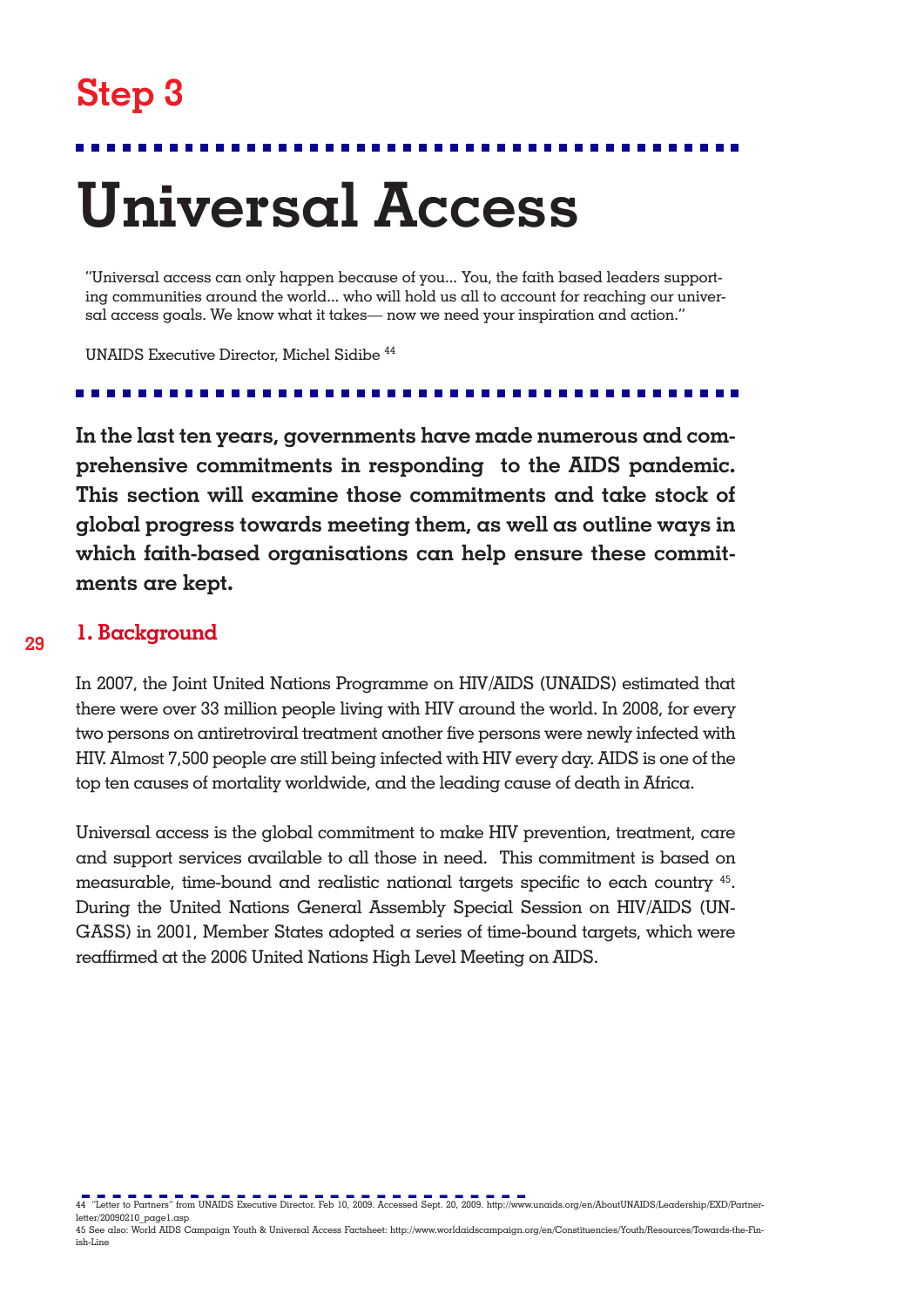#### Snapshot: Universal Access Commitments in the Declaration of Commitment

Specifically, universal access is access for "all people all over the world to education and counselling, multi-sectoral care and support services, and health services, including medicines, that will:

-prevent the transmission of HIV;

-support persons living with HIV, their families and those who care for them, in living longer with HIV and slowing the onset of AIDS-related illness;

-help HIV and AIDS affected families in mitigating the effects of the illness and death on their own households and communities" 46

These commitments included time-bound targets by the year 2010, such as:

-25% reduction in HIV infection among young men and women (15-24 years) -50% reduction in percentage of infants born to HIV infected mothers who are infected;

-Increased percent of adults and children living with HIV still alive 12 months after initiating antiretroviral treatment;

-Scale-up prevention approaches for vulnerable groups;

-Assist countries to employ the TRIPS flexibilities, including local production of antiretroviral drugs;

-Recognise that around \$20 billion is needed per annum by 2010;

-Set ambitious national targets for 2010 and pledge to fund all credible national AIDS plans.

Universal access to prevention means ensuring that all people have access to comprehensive information and services to prevent new HIV infections. Comprehensive and evidenceinformed HIV prevention requires  $\alpha$  combination of programmatic and policy actions that promote safer behaviours, reduce vulnerability to transmission, encourage appropriate approaches and technologies, promote social norms that favour risk reduction and address drivers of the epidemic.

Prevention also includes access to information about HIV and sexual health, including the benefits of waiting longer to become sexually active, reducing number of partners and concurrent relationships, encouraging sexual abstinence and mutual fidelity between partners who know that they are not HIV positive. Ensuring human rights and reducing HIV-related relation stigma, and addressing homophobia, and gender inequality are also key elements to preventing HIV. People living with HIV must also be involved in prevention efforts to ensure relevant and effective interventions.<sup>47</sup>

Universal access to HIV treatment means ensuring that people living with HIV have access to life-saving antiretroviral therapies, including second-line therapy (used after first-line treatments fail as the virus mutates). Access to drugs depends not only on financial and human resources. It depends also on people who need them being aware of their HIV status, knowledgeable about treatment, and empowered to seek it. 48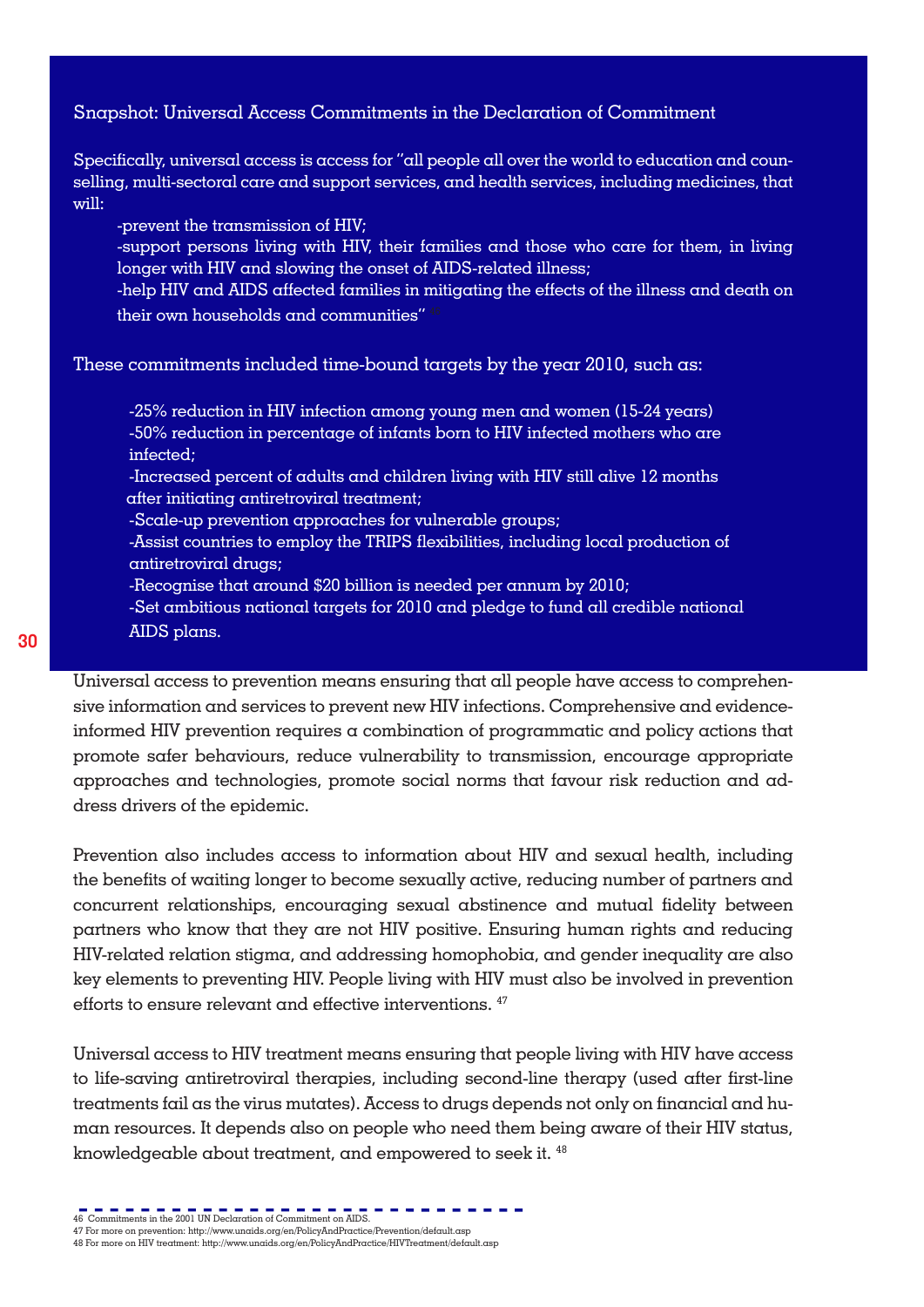Universal access to care and support means ensuring that people living with HIV have access to a wide range of continuum care and support interventions including nutrition, education and food security, home-based care, palliative care, psychological support, and care giver support. These include treatment for 'opportunistic infections' (the illnesses to which they become vulnerable as the immune system is destroyed by the virus). However, the vast majority of people around the world do not yet have access to such services.

AIDS-related care and support are key elements in the response to the epidemic; not only do they directly benefit people living with HIV, but they also reduce the social and economic impact of the epidemic and boost HIV prevention 49.

#### . . . . . .

#### *Important Milestones*

Universal access commitments evolved over time, and were built upon at key milestones.

**2015:** Target date for achieving the Millennium Development Goals **2011:** Comprehensive review of the United Nations General Assembly on the progress in realising the UNGASS Declaration of Commitment **2007:** Halfway point to reach all of the Millennium Development Goals

**2006:** New universal access targets in the 2006 Political Declaration from UN Review of UNGASS

**2005:** Universal access committed to at Group of 8 Summit in Gleneagles and reaffirmed at the UN World Summit.

**2001:** Millennium Development Goals announced. Goal 6: To halt and begin to reverse the spread of HIV and the incidence of malaria and other major diseases. **2000:** United Nations Millennium Development Summit; 189 Heads of State from 189 countries met to discuss major problems affecting the developing world. Summit culminates in the Millennium Declaration and  $\alpha$  year later the eight MDGs

#### **2. Towards Achieving Universal Access**

Countries are still far from reaching their universal access goals: global coverage of antiretroviral therapy is still low, reaching only 42 percent (around 4 million) of the estimated 9.5 million people who need it.  $50$  For every two people who get on treatment, another three need it. Lack of funding and a critical shortage in health care personnel contribute to the obstacles in reaching universal access by 2010. 51

Severe gaps in access to services and medicine remain. For instance, only one in four (28%) of pregnant women in Africa is offered and accepts HIV testing, due to stigma and fear and lack of available facilities. 52 Gender inequality reduces the ability of young women (especially those who are married) to negotiate condom use and access services. Currently in sub-Saharan Africa this is reflected by the fact that women make up three out of every four people infected. 53

- 51 Adopted: http://www.worldaidscampaign.org/en/Constituencies/Youth/Resources/Towards-the-Finish-Line
- 52 UNAIDS 2009. http://www.unaids.org/en/KnowledgeCentre/Resources/FeatureStories/archive/2009/20090930\_who\_pmtct.asp

<sup>50</sup> World Health Organization, 2009. http://who.int/hiv/en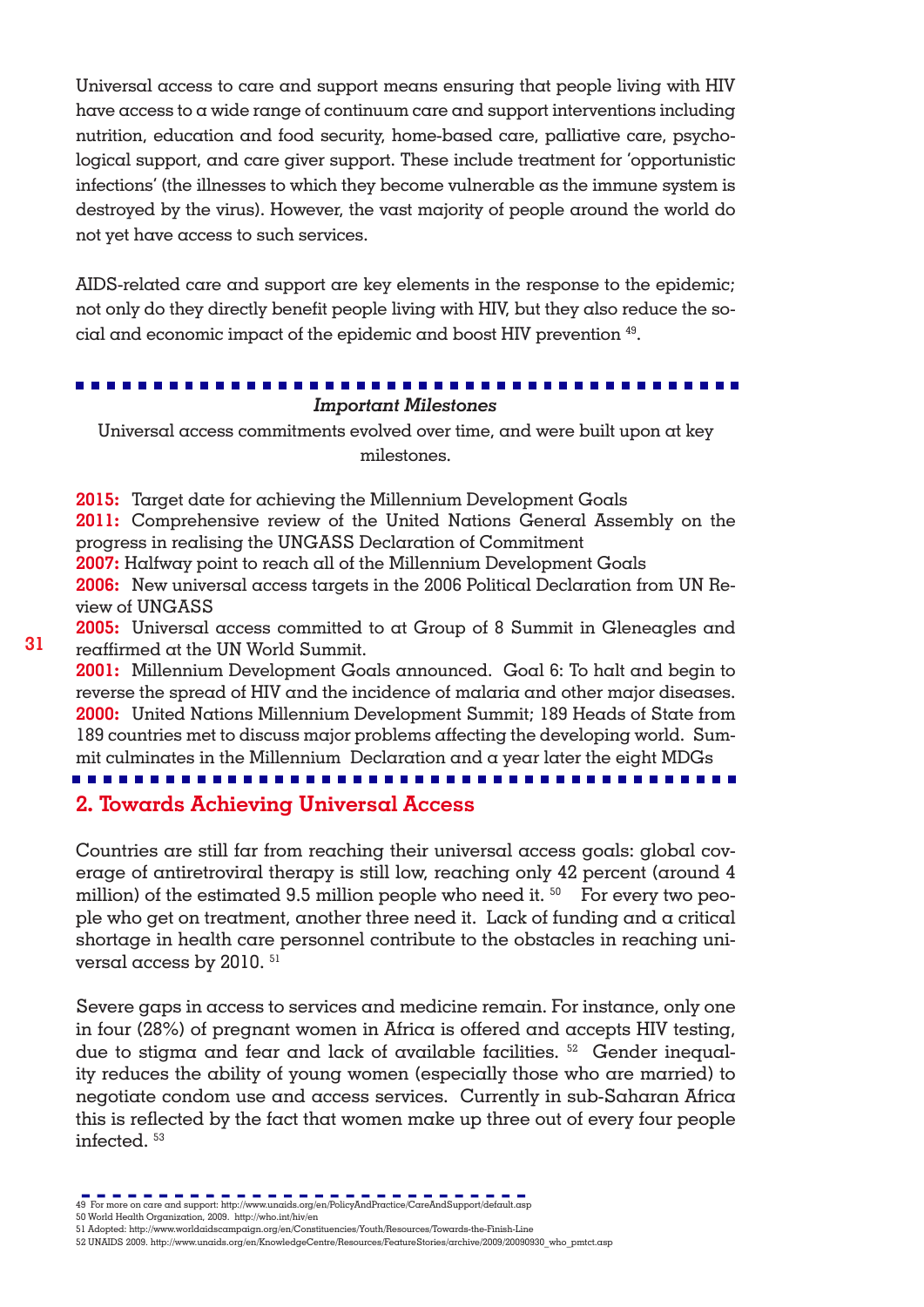Faith communities are especially concerned about the lack of resources and programmes for orphans and vulnerable children. Vertical transmission from the

mother to the child is the main cause of HIV infection in children under 15. About 45 percent of the 1.4 million women living with HIV who give birth every year received antiretrovirals to prevent HIV transmission to their child. Nearly half of babies born with HIV die by their second year.<sup>55</sup> Vertical transmission can largely be prevented with proper education and treatment, which costs about \$11.40 per mother and child. 56

HIV is particularly devastating for children and young people when HIV impacts the important adults in their lives. There are currently 12 million children and adolescents who have lost one or both parents to HIV. This is expected to grow to 25 million by 2010. 57

#### Funding Universal Access

UNAIDS estimates that \$23 billion annually is needed for Universal Access. While current funding levels have risen to nearly \$14 billion annually, they still don't reflect the urgency of the situation. More than half (52%) of AIDS funding comes from domestic sources. Annually out-ofpocket expenses, by individuals living with HIV and AIDS and their families, are estimated to be nearly \$1 billion. Bilateral and multi-lateral funding make up 32% of global AIDS funding  $54$ , the majority of which comes from:

> -The Global Fund to Fight AIDS, Tuberculosis and Malaria (the Global Fund) -The World Bank's Multi-Country HIV and AIDS Programme (MAP) for Africa -The US President's Emergency Plan for AIDS Relief (PEPFAR)

Ultimately, HIV and its impacts affect everyone. HIV tends to deepen existing social inequities that already exist within societies across the world, inequalities such as poverty, gender inequality, and other social and economic exclusion. The result is that groups of people are more likely to be exposed to HIV and its impacts than others. Sub-Saharan Africa, for example, continues to be home to two-thirds of people living with HIV and 72 percent of the over 2 million AIDS deaths. 58 Women in Sub-Saharan Africa bare an unequal burden of HIV infections, while in other parts of the world HIV is more common in groups who face discrimination and criminalisation, namely people who use injection drugs, sex workers, gay men and other men who have sex with men.

The commitment to universal access was won through the demands of dedicated, highly organised, informed and creative civil society movements including FBOs drawn mainly from people living with and affected by HIV. These movements worked independently and collectively to demand that local, national and global leaders respond adequately to HIV and protect of human rights.

53 Keeping the Promise: An Agenda for Action on Women and AIDS. The Global Coalition on Women and AIDS.

54 UNAIDS Fact Sheet AIDS Funding 2008-2009 is it online? Full references needed

- 55 UNAIDS 2009 Towards Universal Access Report, http://www.unaids.org/en/KnowledgeCentre/Resources/FeatureStories/archive/2009/20090930\_who\_pmtct.asp 56 Adopted from Tearfund, Faith Untapped 2008. Professor Andrew Tompkins, OBE. Institute of Child Health, London.
- 57 UNICEF 2009.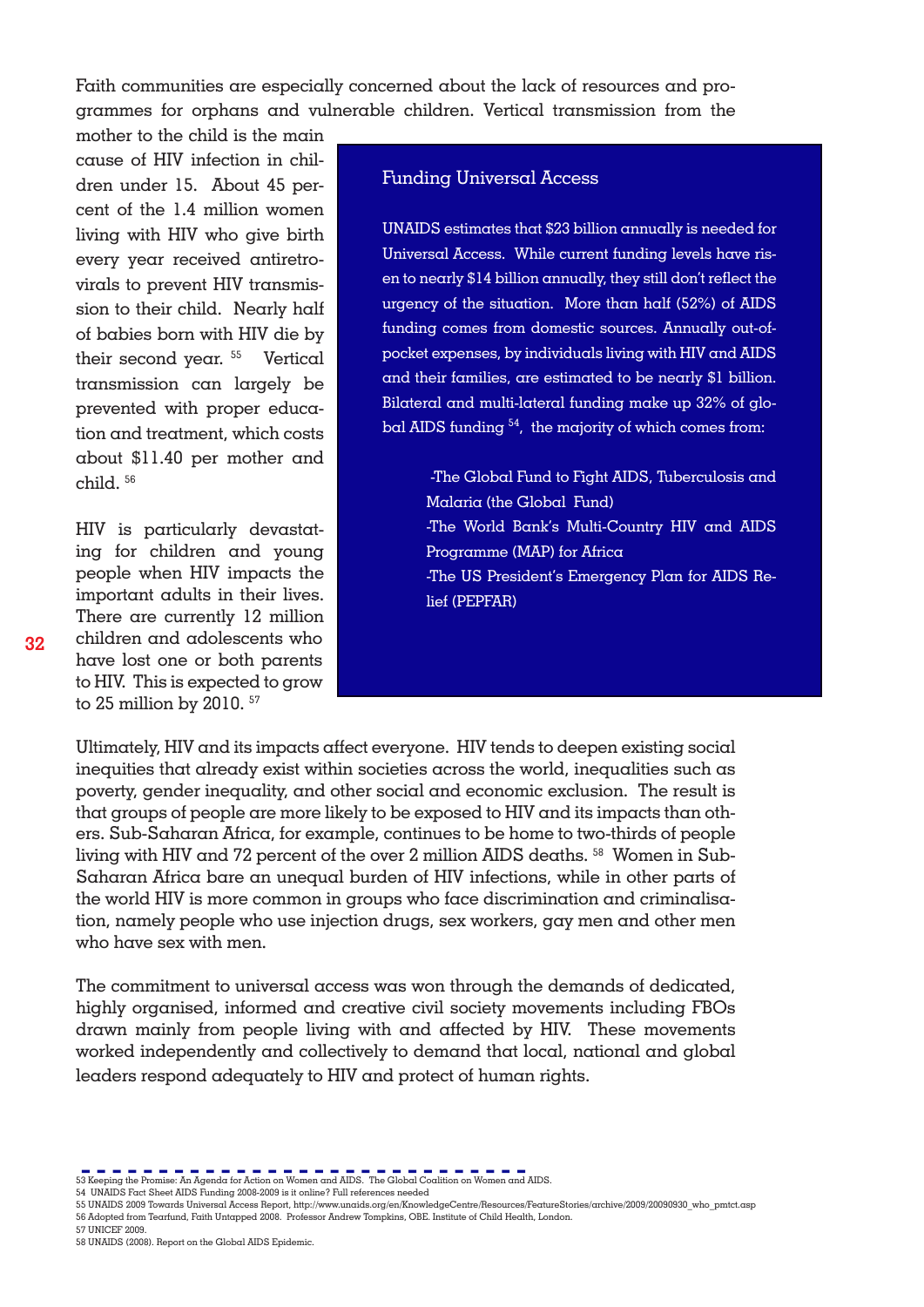The 2006 UNGASS High-Level Meeting Review reaffirmed the important role of NGOs, people living with HIV organisations, labour and trade unions, faith-based organisations, youth organisations, women's rights organisations and all members of civil society and the private sector in the response to assist country-driven processes to scale-up HIV prevention, treatment, care and support. This includes holding governments accountable for setting targets for universal access and ensuring that they are met.

**Achieving Universal Access will take an increase of resources, but also of will. It will require engagement from the highest levels of government to the grassroots. Investments will need to be made to strengthen health systems and train and educate health workers. Medicines will have to flow across borders regardless of trade rules, and reach everyone despite how remote they live or what they can afford to pay. Reaching universal access will take breaking the silence, again and again, and working together across divisions of religion, nationality, ethnicity or income. People living with HIV need to take leadership and participate in decision-making. Stigma must disappear, and the human rights of every person must be upheld. Reaching universal access will take leadership, vision and a lot of work-- and faith communities must play a role.** 

#### **3. Political Commitments to Universal Access**

**33**

In advocacy for universal access, it is important to understand where the goals come from. Universal access has been referenced and reaffirmed in multiple political agreements. This section will focus on the Abuja Declaration, the Millennium Development Goals, the meeting of the G-8 and the UN General Assembly Special Session on AIDS (UNGASS). One of the most significant obstacles in responding effectively to the HIV epidemic is inadequate accountability and leadership. While political commitments, human and financial resources are all essential to support implementation efforts, they do not of themselves guarantee results.

#### **1. Abuja Declaration, 24-27 April, 2001.**

At this summit heads of state of the African Union declared that "AIDS is a state of emergency in the (African) continent." The leaders pledged to "set a target allocating at least 15 percent of their annual budgets to the improvement of the health sector". This commitment was renewed in May 2006, by the African Union at the Abuja+5 summit.

### *If you are from Africa, does your country spend at least 15% of its budget on*  4 *its health sector?*

*Get Involved:* Push for and participate in your government's completion of the Abuja Indicators Questionnaire prepared by the World Health Organization. Monitor the commitment of your country of the Targets of the Abuja Plan of Action.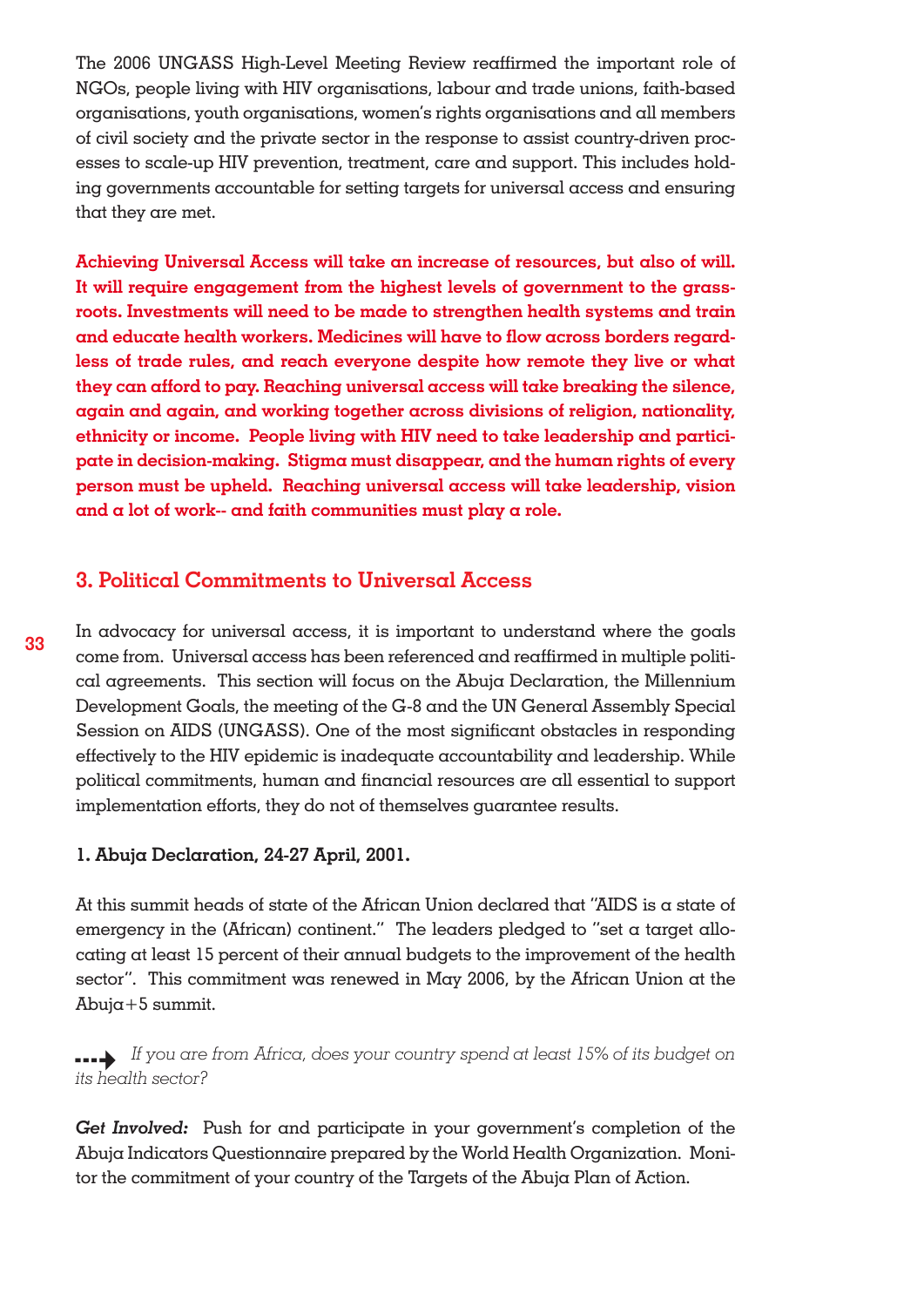#### *More information:*

http://www.worldaidscampaign.org/fr/Principaux-evenements/Abuja-5/African-Summit-on-AIDS-Malaria-and-TB-ABUJA-5

#### **2. United Nations General Assembly Special Session on HIV and AIDS (UN-GASS) Declaration of Commitment, 25-27 June, 2001, Review 2006, 2008 & 2011.**

In June 2001, the United Nations General Assembly Special Session (UNGASS) on HIV and AIDS adopted The Declaration of Commitment (DoC) - a long needed first step toward building a successful global response to HIV and AIDS. The DoC emphasised that with sufficient political will, leadership commitment, and resources, communities and countries could change the epidemic's course. The enormous task ahead was clearly outlined with measurable benchmarks and a defined timeframe. The DoC is not a legally binding document; it provides specific targets including milestones to be met by 2003, 2005, 2007 and 2010 that are subjected to thorough review. The monitoring and reporting mechanisms put in place to review the DoC are called CHAT and CRIS (listed below). Civil society can also use them as guides and points of participation for monitoring and engagement with governments.

| The next High Level meeting on AIDS is in 2011, will your government fulfil |  |
|-----------------------------------------------------------------------------|--|
| their promise?                                                              |  |

. . . . . . . . . . . --------------------------Did you know? - 123 countries have held national consultations to identify obstacles to scaling up to universal access - 111 countries have set ambitious national targets to reach universal access

- 83 countries have integrated their national Universal access targets into their National Strategic plans 59

*What has your country done and how can you be involved?* ..............

*Get Involved:* The high-level review of the universal access targets will occur at the United Nations in New York in 2011. While many advocates will surely attend this meeting, some of the most important work happens in the nine months before the meeting. For instance, each country is asked to fill out a questionnaire prepared by UNAIDS. Faith-based organisations can participate in the stakeholder consultations at the national level. If there are no consultations with civil society, faithbased organisations can push the government to be included. Whilst labour intensive, civil society coalitions often also write their own "shadow reports" based on their own research and submit them to the national government and UN meetings Additionally, civil society can ask the government to be included on the national

delegations to this meeting.

## *For more information on how to monitor your country's commitments and submit*

#### *your own shadow reports:*

-UNAIDS:http://www.unaids.org/en/CountryResponses/UniversalAccess/default.aspAIDS

-Country Response Information System (CRIS): http://www.unaids.org/en/Knowledge-Centre/HIVData/CRIS/

-Country Harmonisation and Alignment Tool (CHAT): http://data.unaids.org/pub/Report/2007/jc1321\_chat\_en.pdf

-Accountability International: http://aidsaccountability.org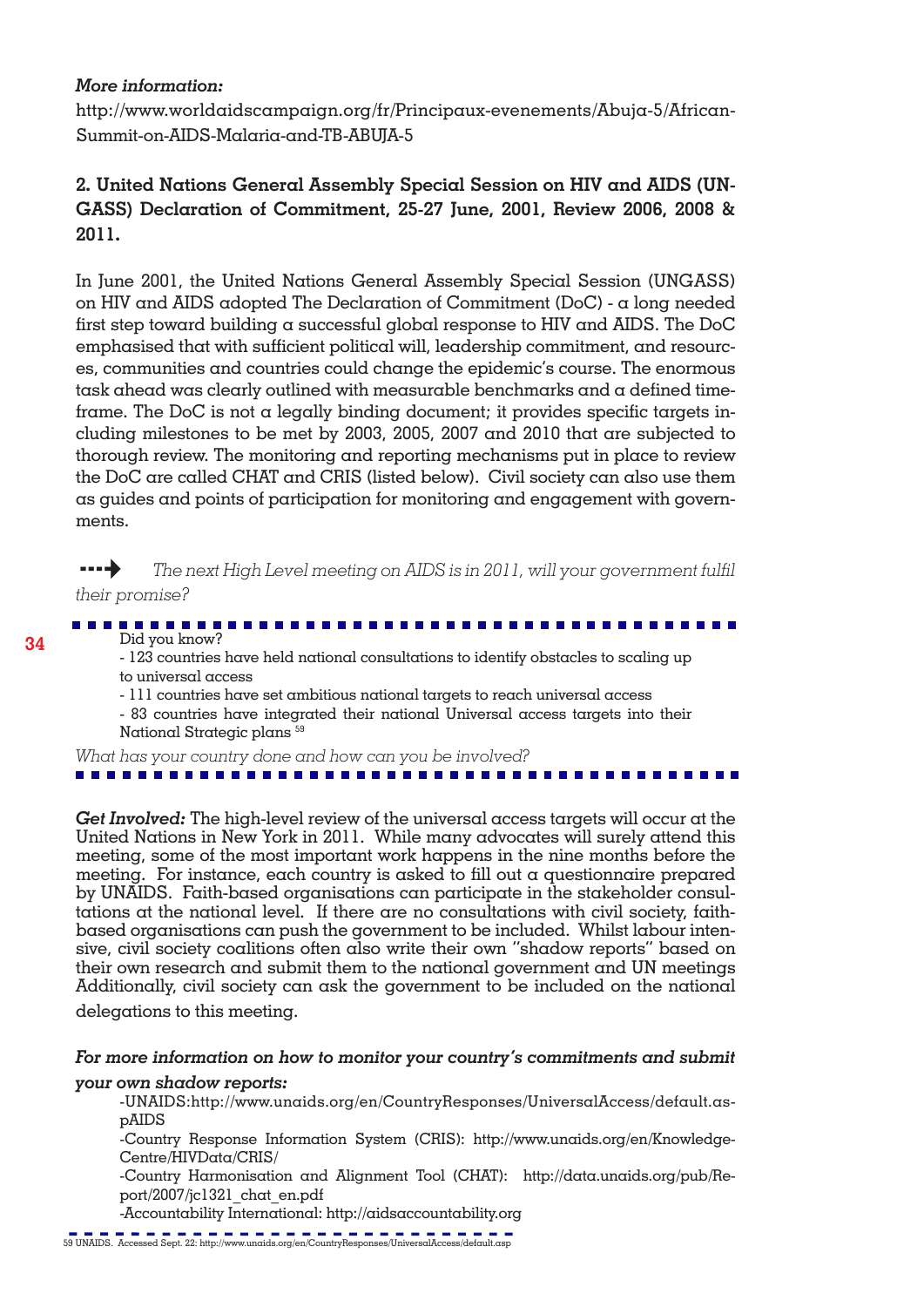#### **3. G-8 Commitment 2005**

In 2005, at the G-8 Summit in Gleneagles, Scotland, governments of the "Group of Eight" including France, United States, United Kingdom, Russia, Germany, Japan, Italy, and Canada pledged an immediate doubling of aid to Africa to \$50 billion annually in order to fight poverty and disease on the continent, in addition to cancelling at least \$40 billion in debt owed by the worlds poorest nations. The communique also included an agreement on providing universal access to HIV/AIDS treatment that pledged to provide 10 million HIV-positive people with treatment access by 2010. 60

#### 4 *If you are from a G-8 country, has your country increased its aid?*

*Get Involved:* Consider attending G-8 meetings as part of civil society coalitions. Raise awareness about G-8 commitments, and monitor the evolution of the G-20 meetings since the Group of 20 includes developing countries like Brazil, India, China and South Africa who are focused on alleviating poverty and responding to AIDS.

#### **4. Millennium Development Goals – September 2000-2015**

At the UN Summit in September 2005, 191 countries agreed unanimously to accelerate progress towards the Millennium Development Goals, which were set in on 2000 at the UN Millennium summit. Goal 6, Target 2 states: Achieve, by 2010, universal access to treatment for HIV/AIDS for all those who need it. 61 The fifteen-year goals are well-known by world leaders and the UN has invested many resources on making sure they are achieved.

Goal 6 is not the only goal that affects Universal Access. Achieving the targets of goal 4 & 5 on infant and maternal mortality also depend on decreasing number of deaths of women and children from AIDS. The targets of Goal 8 "Global Partnership for Development" commit highincome countries to work in partnership with medium- and low-income countries to: reduce debt, develop fair, rule-based trading system, provide access to affordable essential drugs in developing countries, and make new technologies available. For example, a country with fewer debt commitments is able to spend more on its health sector, and affordable essential medicines mean that people living with HIV and AIDS can access all the treatment they need for opportunistic infections.

Whilst there has been progress towards achieving the goals, the recent financial crisis means that nearly half of the world's achievements in poverty reduction in the last 10 years have been wiped out in 2008-2009. The World Bank estimates that 130-155 million people were pushed into poverty in 2008 alone because of rising food and fuel prices. High food prices and insecurity has resulted in riots around the world. It goes with out saying that having food to eat is critical to treating HIV. In addition, the World Food Programme estimates that the number of chronically hungry people in the world has surpassed the 1 billion mark in 2009. <sup>62</sup>

4 *The next checkpoint to goals is in 2010, will your country meet its commitments?*

60 "G8 Appears To Be On 'Verge Of Backtracking' On Gleneagles HIV/AIDS Commitments, Financial Times Reports". http://www.medicalnewstoday.com/articles/73568.php Accessed: Sept. 21, 2009. See also examples of faith-based advocacy at the G8: http://www.e-alliance.ch/en/s/hivaids/accountability/g8/ 61 http://www.un.org/millenniumgoals/aids.shtml Goal 6, Target 2 62 FAO's State of World Food Insecurity, October 2009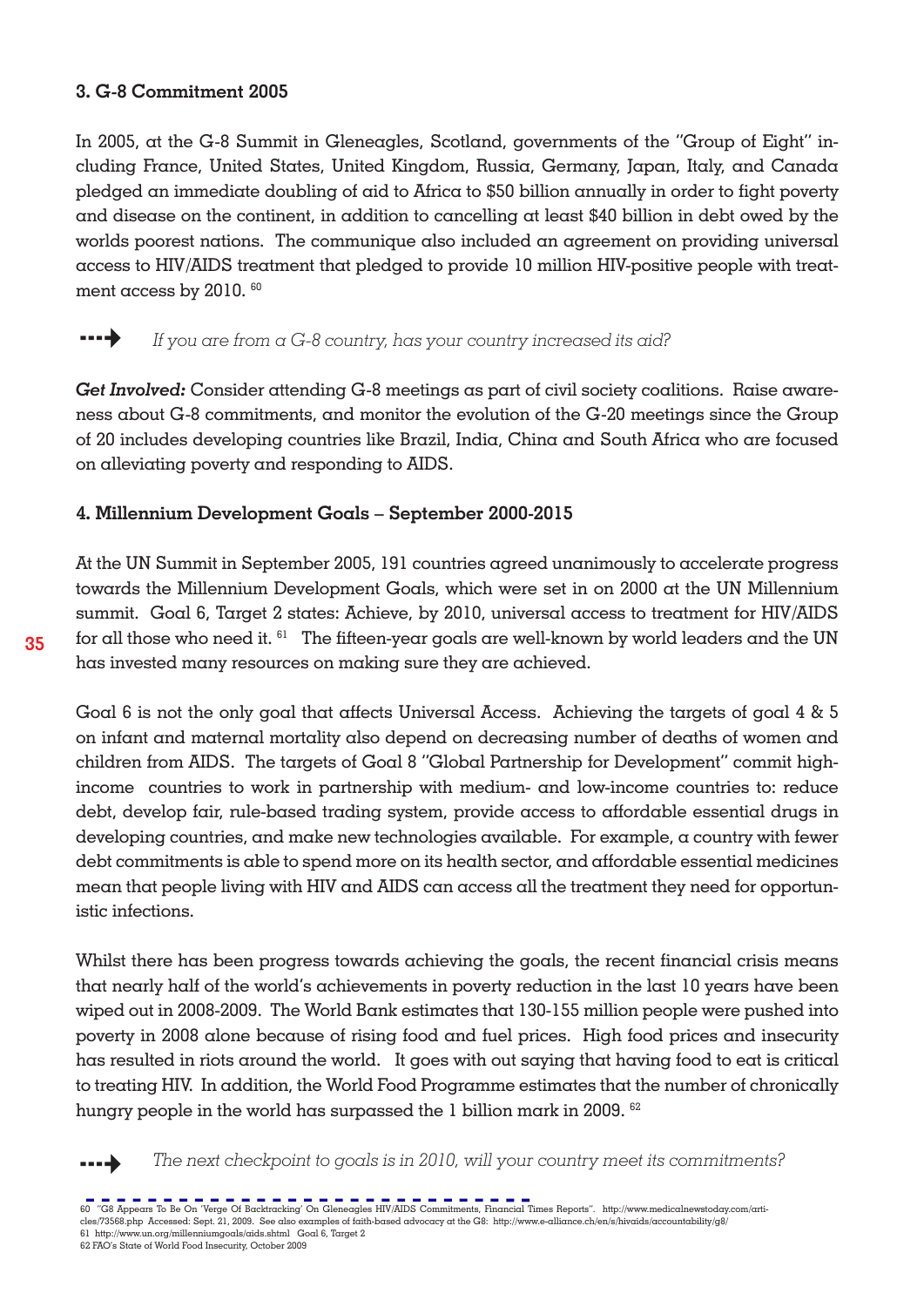*Get Involved:* Whilst the mid-point for the MDGs passed in 2007, an important review of the progress happens in 2010. Start planning events and mobilisations for 2010 & 2015. As the global food and finance crisis unfolds, monitor and educate people about how it affects the poorest people in the world.

Consider joining the annual "Stand Up Against Poverty" mobilisations, which occurs ever year in October 16-18 all over the world.

*More Information:* MDG progress indicators http://www.undp.org/mdg/tracking\_ home.shtml

To get involved in campaigns for the MDGs see: http://millenniumcampaign.org Stand up Against Poverty: http://standagainstpoverty.org/

**Monitoring & evaluation and indicators** *forums before they become concrete agreements. Advocates should keep in Political agendas like universal access are often discussed for years in various mind the following forums as strategic meeting places:*

It is unfortunate that the most others, includes that this kit, like  $\mathbb{R}^n$ International AIDS Conferences: These meetings happen every two years and *International AIDS Conferences: These meetings happen every two years and* the section on monitoring and evaluation (M&E) and the related appendix (See Ap-*are attended by thousands of participants including high profile leaders, medi*pendix IV) because a good advocacy plan is significantly strengthened when M&E *cal community, private sector, civil society, faith-based groups, donors, govern*ments and international organisations. The conference serves as a giant global  $\,$  $\mathcal{E}$  is a very decided by deciding to include  $\mathcal{E}$  in the including deciding to include new ac*conversation on the pressing needs and new learnings of the pandemic, and are strategic events for advocates.*

tivities, enlist new allies, open another front of debate or deciding not to do these things should be assessed in view of where you are in meeting your objectives. If *Regional Forums: Every 2 years each region has an AIDS Conference. At each*  your decision is to be an informed one, rather than just following your instincts, you *conference there will be a greater chance of media interest and campaigners*  are well placed to mobilise large numbers of delegates to keep the spotlight on  $\overline{\phantom{a}}$ detract from your progress. Indicators are designed to tell you where you are – they *universal access. These forums are great places to connect to national decision*  makers, and will be listed by region: http://www.worldaidscampaign.org/en/In*country-campaigns*

*To learn about the next one, go to: http://www.iasociety.org/*

#### **2. Universal Access & Human Rights**

Universal Access will not be achieved without human rights. Human rights are expressed in and guaranteed by international laws and treaties and in national constitutions and laws. Human rights laws bind governments to act in certain ways or to refrain from certain acts, in order to promote and protect human rights and fundamental freedoms of individuals or groups. Faith-based organisations have a special responsibility to reflect on and work to promote human dignity and respect by protecting the human rights of people living with or affected by HIV, and those who are vulnerable to infection.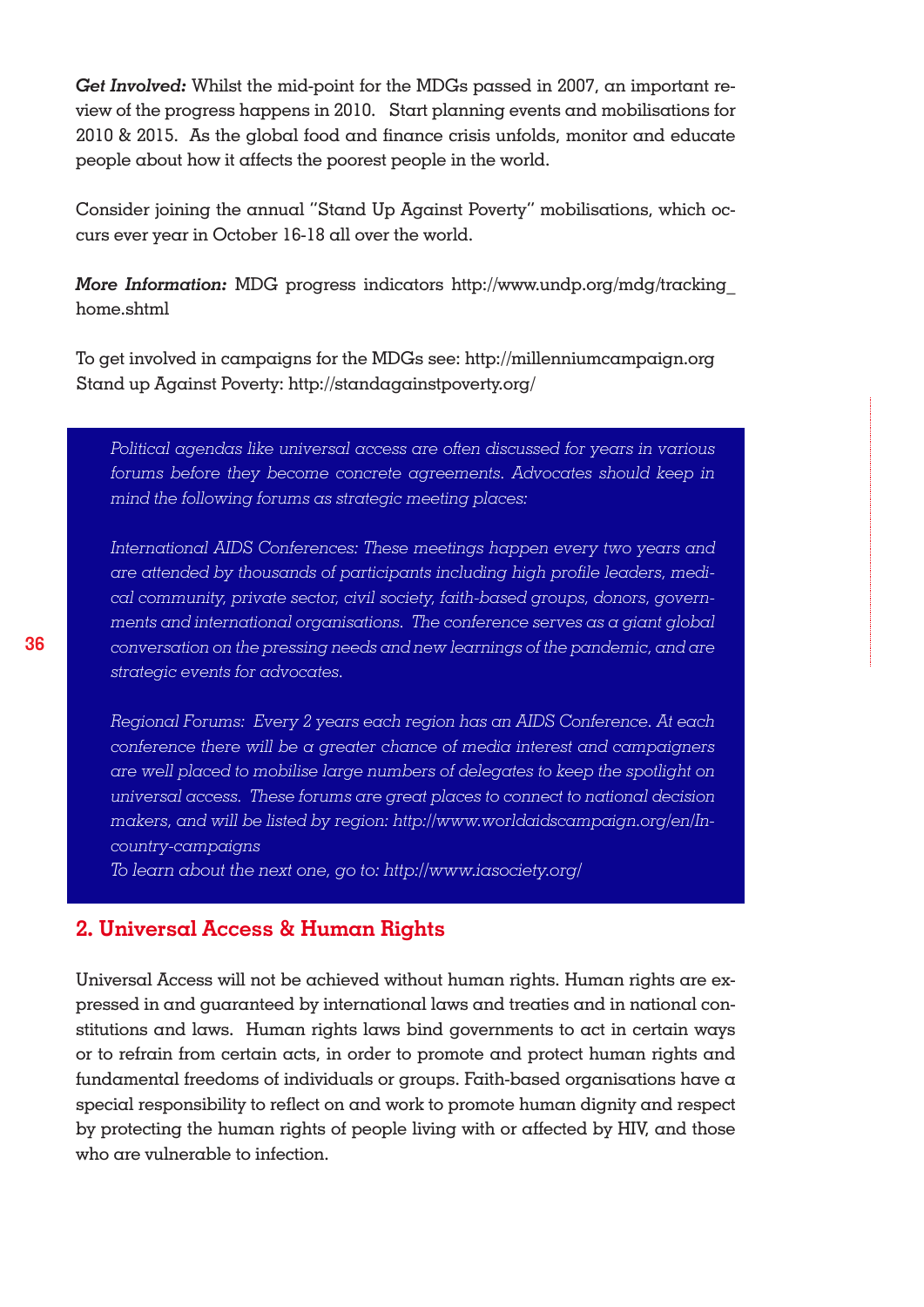Across the globe many laws have been passed and codes have been written to protect people living with HIV or suspected to be, and to protect people from getting HIV. As early as 1991, the World Health Organization listed 583 laws and regulations concerning HIV infection and AIDS from different countries.<sup>63</sup> Still, the 2008 UNAIDS Report on the Global AIDS Epidemic, <sup>64</sup> cites the need for sustained progress in addressing human rights violations, gender inequality, stigma and discrimination as essential to the long-term success in the response to the epidemic.

Stigma and discrimination are among the most recognised harmful features of the epidemic, yet almost no country has prioritised activities to reduce or eliminate them in their national HIV and AIDS plans or programmes.

#### **Ten Reasons why human rights should occupy the centre of the global response to HIV** <sup>65</sup>

1. Universal access will never be achieved without human rights.

2. Gender inequality makes women more vulnerable to HIV, with women and girls now having the highest rates of infection in heavily affected countries.

3. The rights and needs of children and people living with HIV are largely ignored in the response to HIV, even though they are the hardest hit in many places.

4.The worst affected receive the least attention in national responses to HIV.

5. Effective HIV prevention, treatment and care programmes are under attack.

6. HIV and AIDS activists risk their safety by demanding that governments provide greater access to HIV and AIDS services.

7. The protection of human rights is the way to protect the public's health.

8. HIV and AIDS poses unique challenges and requires an exceptional response.

9. "Rights-based" responses to HIV are practical, and they work.

10. Despite much rhetoric, real action on HIV and AIDS and human rights remains lacking.

#### 

Learn more: For a deeper look at the links between Universal Access and Human Rights, see Worksheet 6.

63 UNAIDS, Courting Rights: Case Studies in Litigating the Human Rights of the PLHIV http://data.unaids.org/Publications/IRC-pub07/jc1189-courtingrights\_en.pdf 64 UNAIDS, 2008 Report on the Global AIDS Epidemic http://www.unaids.org/en/KnowledgeCentre/HIVData/GlobalReport/2008/2008\_Global\_report.asp 65 Jürgens R and Cohen, J – OSI, Human Rights and HIV/AIDS: Now More Than Ever. http://www.soros.org/initiatives/health/focus/law/articles\_publications/publications/human\_20071017/english\_now-more-than-ever.pdf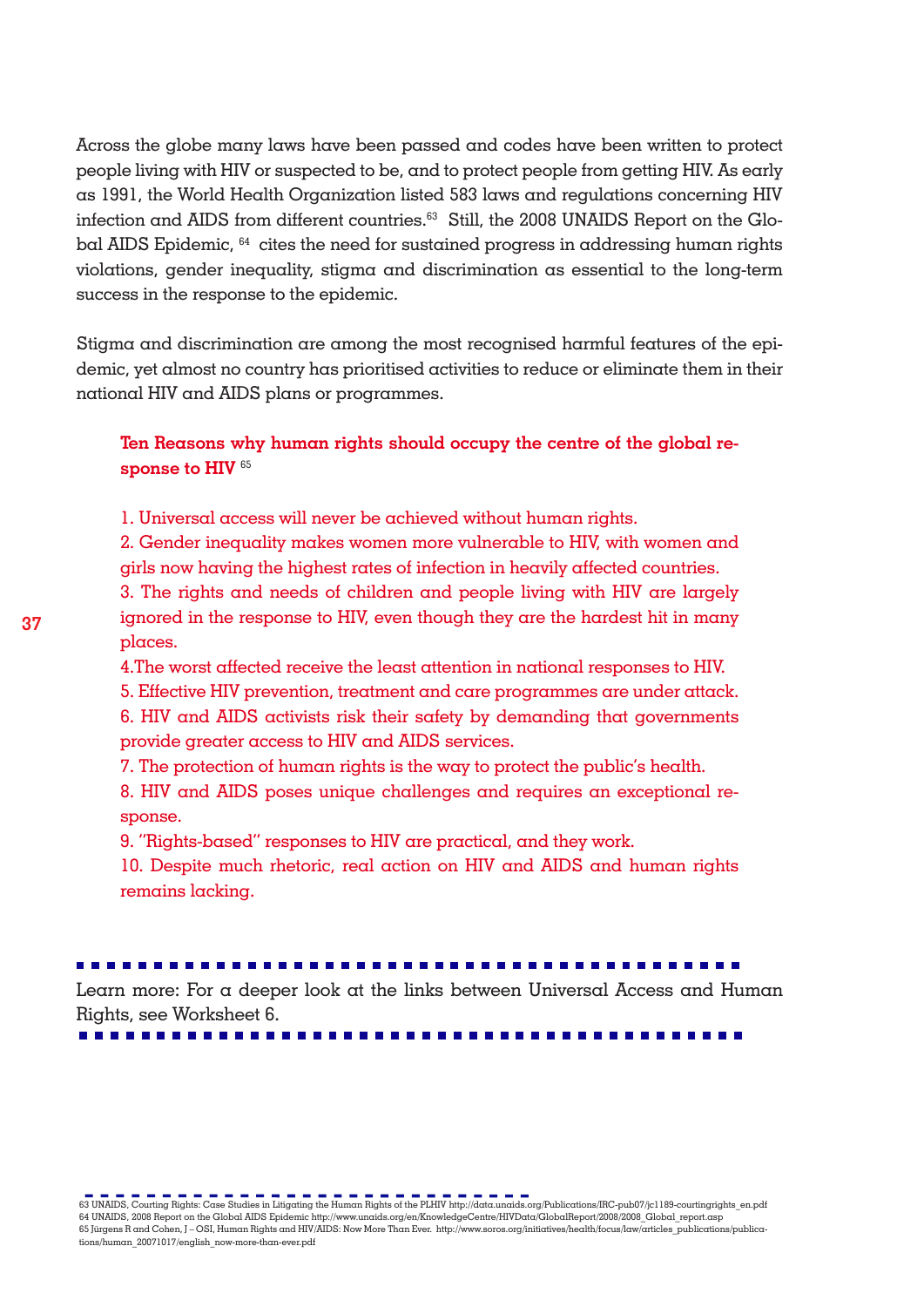#### **Key Human Rights issues**

#### *Stigma and Discrimination*

Since the 1980's, stigma and discrimination have been cited as one of the most significant barriers to reducing HIV. <sup>66</sup> Because it is so persistent on so many levels—families, communities, popular culture, institutions and governments—countering stigma and discrimination demands a global, national and community response. As moral authorities, religious communities have a particular responsibility to stand up for and work with people who are being discriminated against. Unfortunately, especially during the early stages of the pandemic, some religious communities spread misinformation and exacerbated stigma, for example refusing to serve communion to HIV-positive church-goers, or calling AIDS a punishment from God for sins or disobedience.

*There is still a great need for programmes that counter stigma and discrimination and religious communities can take a leadership role by encouraging greater participation of people living with HIV in all levels of decision-making.* 

#### *Women and girls and human rights*

The special vulnerabilities of women to HIV have long been recognised. The stories of today are the same stories told over two decades of the epidemic—such as violence against women and girls, including for example spousal abuse, rape in conflict or not, sexual abuse by "caretakers," sexual exploitation, assault for not conforming to gender norms, as well as violations such as the deprivation of property inheritance rights and other economic assets, and the inability to collect health and death benefits. Some women living with HIV have been forcibly sterilised without their consent. Women also need information and access to comprehensive sexual and reproductive health services. Again, the problem is not a lack of awareness of the violations of the rights of women and girls; it is a failure to act in ways to stop these violations.

*Religious communities can also step forward with advocacy and programmes that counter the violations of women and girls human rights, particularly violence against women because of their role influencing family behaviour and gender norms. This can be through making places of worship safe spaces where women can get support and access to services if they are facing domestic violence, have been thrown out of the house because of their HIV status or are facing disinheritance of their property after their spouse's death. This also means publicly denouncing domestic violence and encouraging men to learn about gender equality. For example, the Fellowship of Christian Councils and Churches in the Great Lakes and Horn of Africa (FECCLAHA) has launched the Tamar Campaign to encourage Churches to speak out openly against abuse and violence through using contextual bible study.* <sup>67</sup>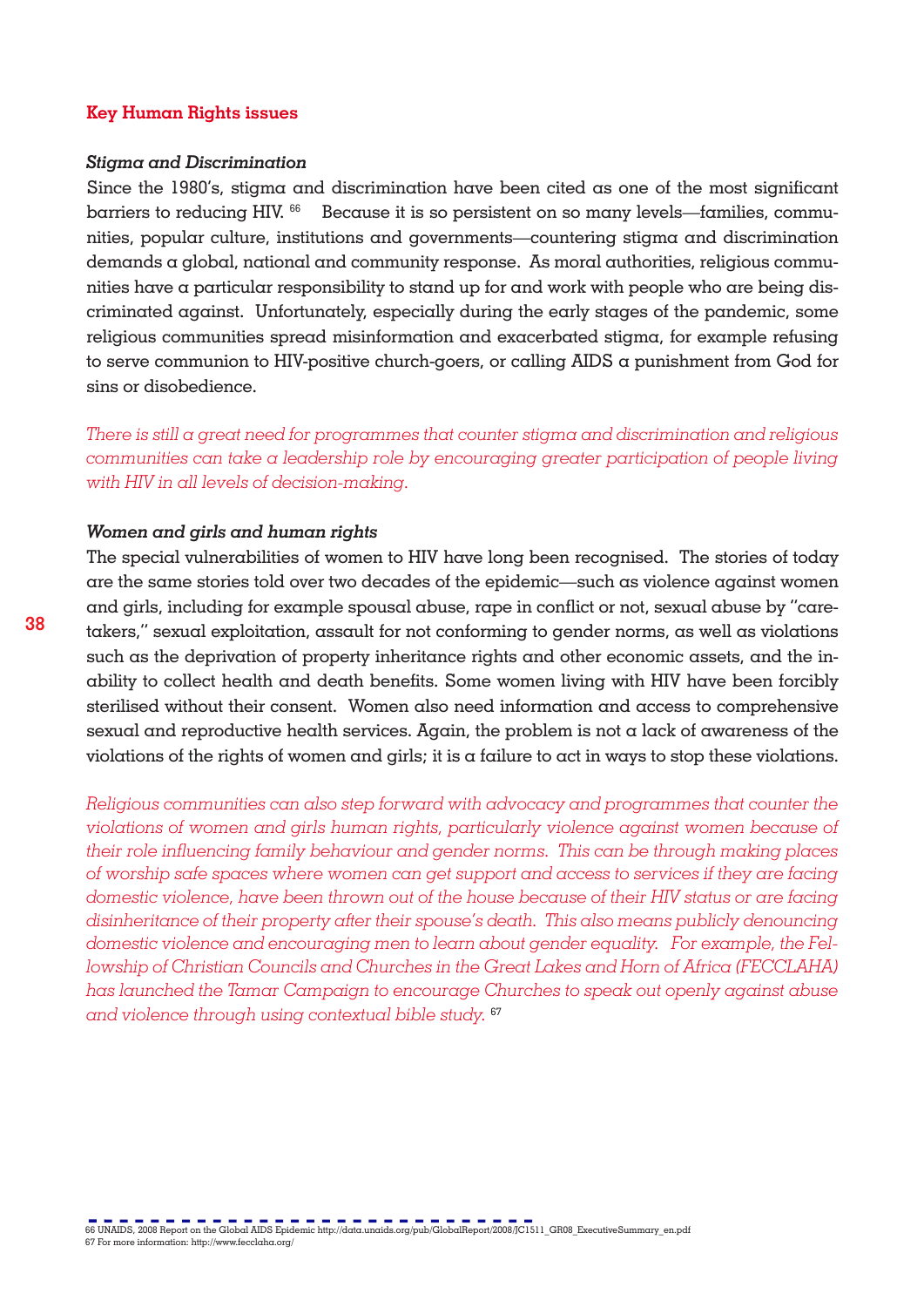#### *Travel Restrictions*

In the early days of the HIV and AIDS epidemic, governments often took actions that were motivated by fear and misunderstanding that proved neither beneficial to the health crisis in general, nor the people affected by it. One such example was travel restrictions to slow or all together stop people living with HIV from travelling to countries with the restrictions. In the 20 years since, a number of countries have lifted these restrictions because the public health community declared them ineffective and discriminatory. In spite of this, 74 countries still have some form of HIV specific travel restrictions, and 12 countries ban people living with HIV from entering the country for any reason or length of time. <sup>68</sup> After years of advocacy from civil society including faith-based organisations, the United States lifted their travel ban on persons with HIV in November 2009.

*Religious leaders can use their moral authority to point out the injustice and discrimination of these laws. For example, the Ecumenical Advocacy Alliance has encouraged members to advocate with their own national governments and used a game to raise awareness (see http:// www.e-alliance.ch/en/s/hivaids/stigma/travel-game/ )*

#### *Criminalisation*

Masquerading under the guise of preventing HIV infection, many countries have laws designating the transmission of HIV a criminal offence, and in some countries even exposing someone to HIV can be prosecutable. In Western and Southern Africa model laws are being drafted that contain aspects of criminalisation of HIV transmission. There is no evidence to support the view that criminalising HIV is an effective prevention strategy. In addition, there are potentially negative implications for marginalised groups already stigmatised as likely to be HIV positive, such as men who have sex with men and sex workers.  $69$ 

Criminalisation is a symptom of societies more willing to look for scapegoats rather than mounting serious prevention programmes that are geared towards marginalised groups. What does it say about societies who would rather jail the person with HIV rather than trying to promote prevention in the first place?

*Faith communities should be vigilant and speak out for the rights of those who are persecuted because of their HIV status. Additionally, many faith communities have outreach programmes within prisons for counselling and spiritual care. Faith communities can be sensitive to how prisoners living with HIV are treated and if they are accessing the services they need.* 

#### *Right to Prevention*

The ability to protect oneself from HIV depends on accurate and complete information about the modes of transmission of HIV, methods of prevention, and sexual and reproductive health, as well as access to resources for prevention. The right to know how to prevent disease is broadly included in the right to health and the right to education. While the right to education may be narrowly defined as the right to attend a formal education institution, HIV education should be taught as part of wider health education—both formal and informal. Providing information on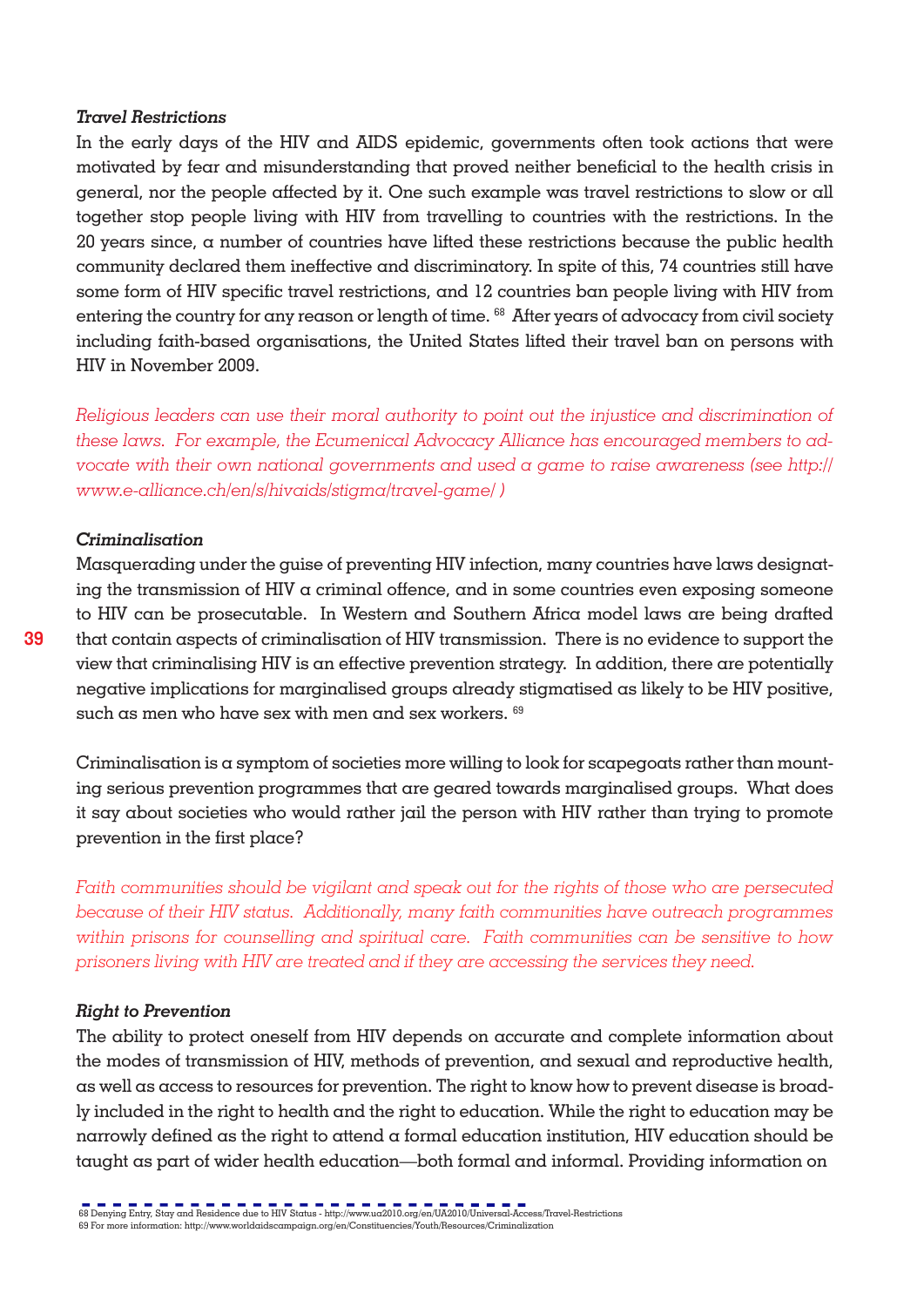only one form of prevention (use of condoms or abstinence or partner reduction) as the only way to protect oneself from HIV, without providing broader knowledge of how the virus is contracted and the multiple ways of protecting oneself, is in one sense a denial of human rights. However, along with having the knowledge about prevention, people need to have the support and access to appropriate resources in order to use the knowledge effectively.

*Faith communities must not forget that prevention is one of the most important parts of the HIV response. Accurate and comprehensive information about HIV and sexual and reproductive health is proven and simple way to prevent the spread of HIV. Promoting comprehensive HIV prevention means speaking out about the factors and myths that put people at risk of infection. Preventing the spread of HIV in the first place is much easier and cost-effective than treating it later.* <sup>70</sup>

 $\blacksquare$   $\blacksquare$   $\blacksquare$   $\blacksquare$   $\blacksquare$   $\blacksquare$   $\blacksquare$   $\blacksquare$   $\blacksquare$   $\blacksquare$   $\blacksquare$   $\blacksquare$   $\blacksquare$   $\blacksquare$   $\blacksquare$   $\blacksquare$   $\blacksquare$   $\blacksquare$   $\blacksquare$   $\blacksquare$   $\blacksquare$   $\blacksquare$   $\blacksquare$   $\blacksquare$   $\blacksquare$   $\blacksquare$   $\blacksquare$   $\blacksquare$   $\blacksquare$   $\blacksquare$   $\blacksquare$   $\blacks$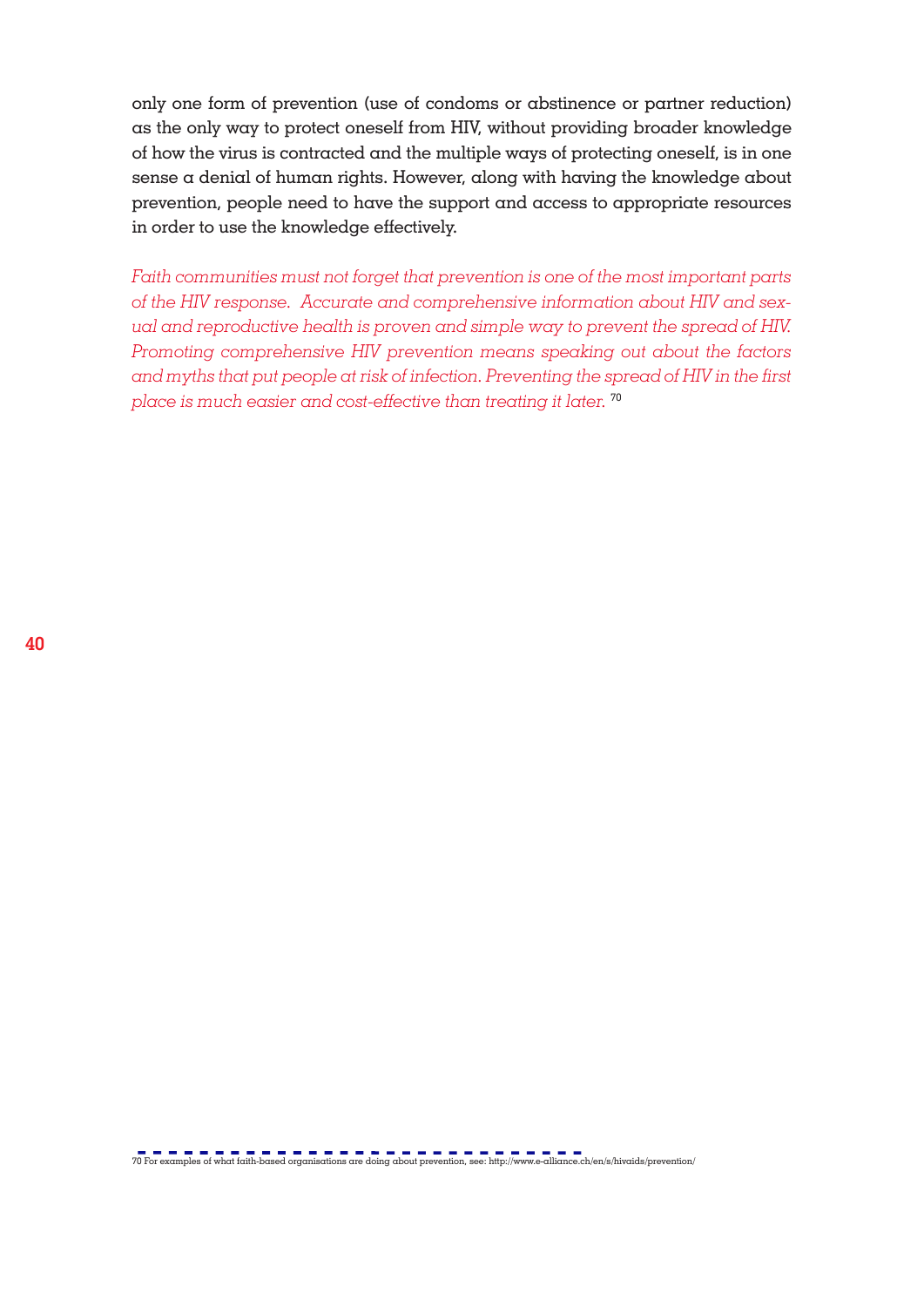# **Conclusion**

**There are many components to advocacy for universal access. We hope you have found tools in this guide for:**

- **• Inspiration and leadership**
- **• Creating a campaign strategy**
- **• Meeting face-to-face with decision-makers**
- **• Knowing your epidemic and building on existing responses**
- **• Networking with global coalitions and building your own**
- **• Knowing existing commitments to universal access and making the link to human rights.**

**This movement for universal access will take everyone. Thank you for being a part of it.**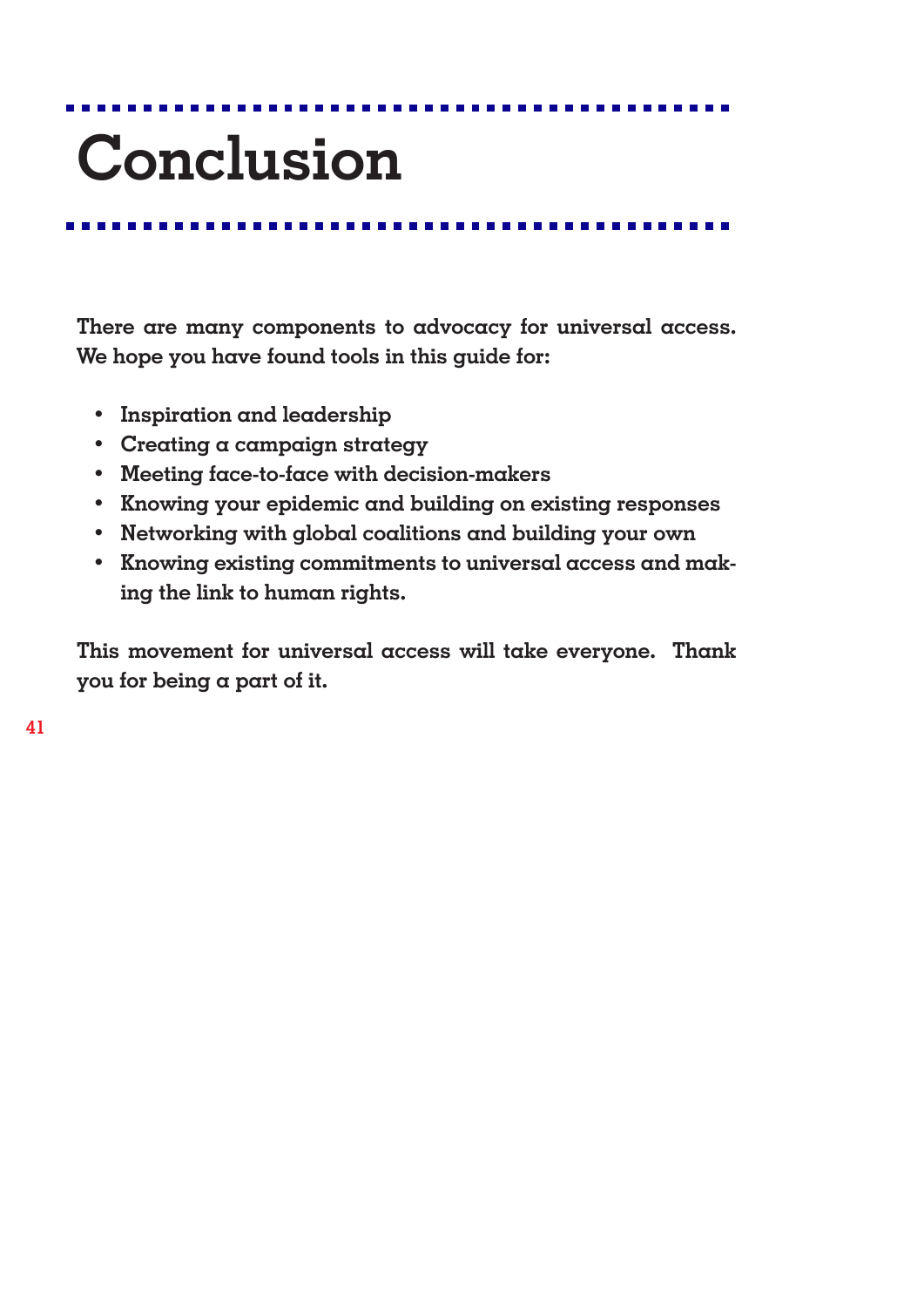# **Worksheets**

**How to use these worksheets: These worksheets are intended to help you deepen your understanding of advocacy.** 

**Campaigners are encouraged to discuss the worksheets in groups while developing their plans. Each worksheet has several discussion questions for you to consider. They could also be used as teaching tools or handouts at community workshops.**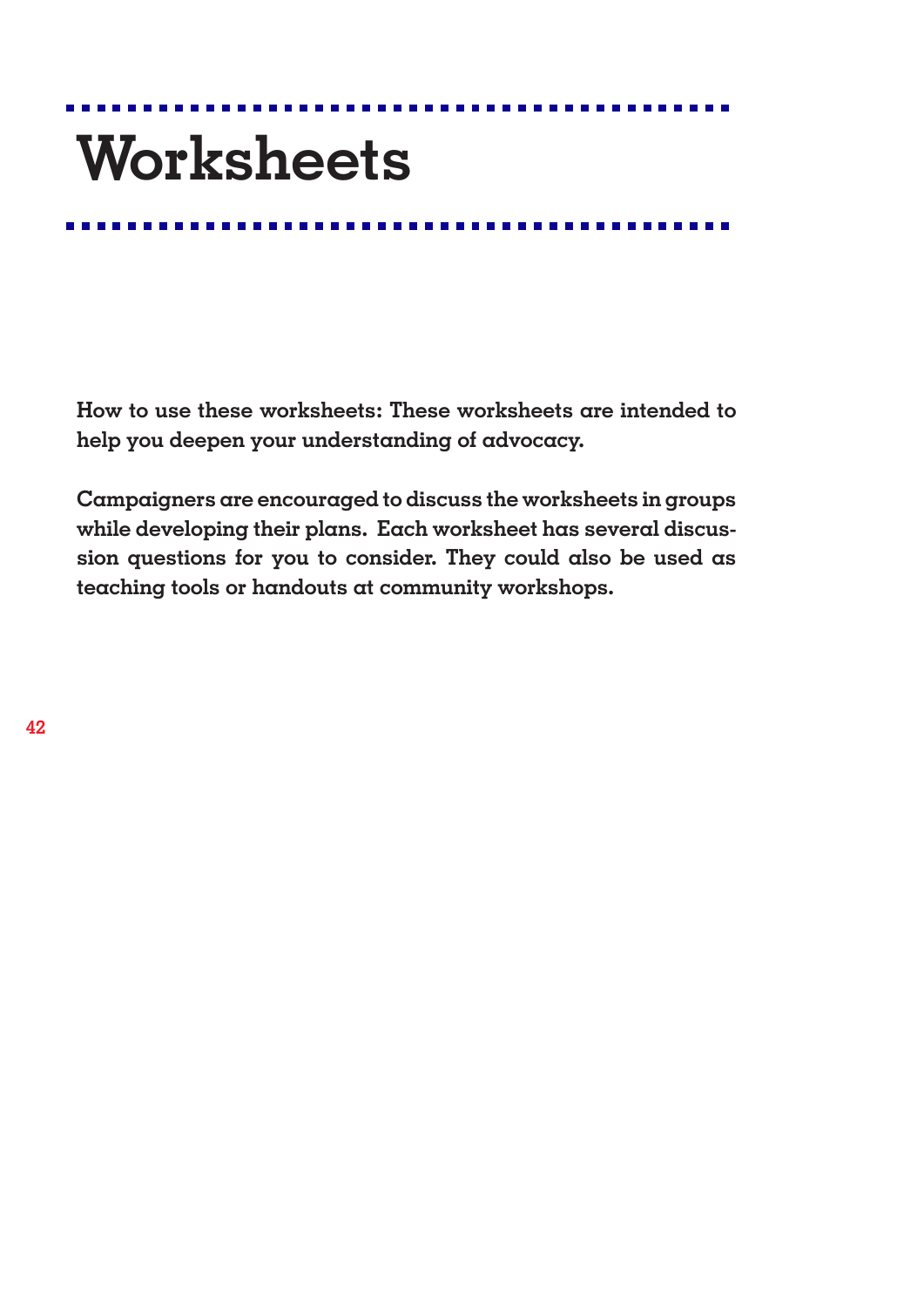## **Worksheet 1: Advocacy approaches**

| THREE APPROACHES TO ADVOCACY                                                                                                                             | LE                                   |
|----------------------------------------------------------------------------------------------------------------------------------------------------------|--------------------------------------|
| 1. For the People: Issues are identi-<br>fied and advocated for by outsiders.                                                                            | Int<br>$\mathrm{D}\mathrm{\epsilon}$ |
| + Quick access to decision-makers.<br>+ Good access to information about<br>wider context.<br>- May strengthen existing power struc-<br>tures            | in<br>Re<br>Tro                      |
| - May not increase capacity of local<br>groups to act.                                                                                                   | Nc<br>Hľ                             |
| 2. With the People: Issues are identi-<br>fied by the community and outside                                                                              | m <sub>6</sub><br>cri                |
| organisers mobilise capacity for<br>advocacy.                                                                                                            | Lo<br>Āс                             |
| +Increase access of affected people<br>to decision-makers.<br>+Advocacy skills and capacity devel-                                                       | se:<br>cu:                           |
| oped.                                                                                                                                                    | C <sub>c</sub><br>inf                |
| -Outsiders set the agenda.<br>-Slower because building consensus<br>takes time.                                                                          | be<br>Fα                             |
|                                                                                                                                                          | pa                                   |
| 3. By the People: Issues are identified<br>and advocated for by the community.                                                                           | ch                                   |
| $+$ Affected people see themselves as<br>agents of change.<br>$+$ Sustainable.<br>+Can correct power imbalance.<br>-Access to fewer resources and infor- | Int                                  |
| mation.<br>-Policy change may take longer                                                                                                                |                                      |
|                                                                                                                                                          |                                      |

#### VELS OF ADVOCACY

**International**  eclaration of Commitement, Trade antiretrovirals

**Regional**  afficking and prostitution

**National**  V/AIDS policy; national commit $ent$  to international agreements; minalisation

#### **Local authority**

cess to HIV testing, counselling rvices, treatment; HIV and AIDS curriculum in schools

ommunity care and support for lected/affected community members; Stigma and discrimination

 $mily$  negotiating safe sex with partners; Prevention of mother-toild transmission

ter-personal drug use; safe sex

#### **Discussion Questions:**

1. Is your campaign doing advocacy for, by and with the people?

2. Is your advocacy local, national, regional or international?

3. What would you do if you were to expand your advocacy from one level to another level?

These charts have been adapted from Tearfund's Practical Advocacy in Action.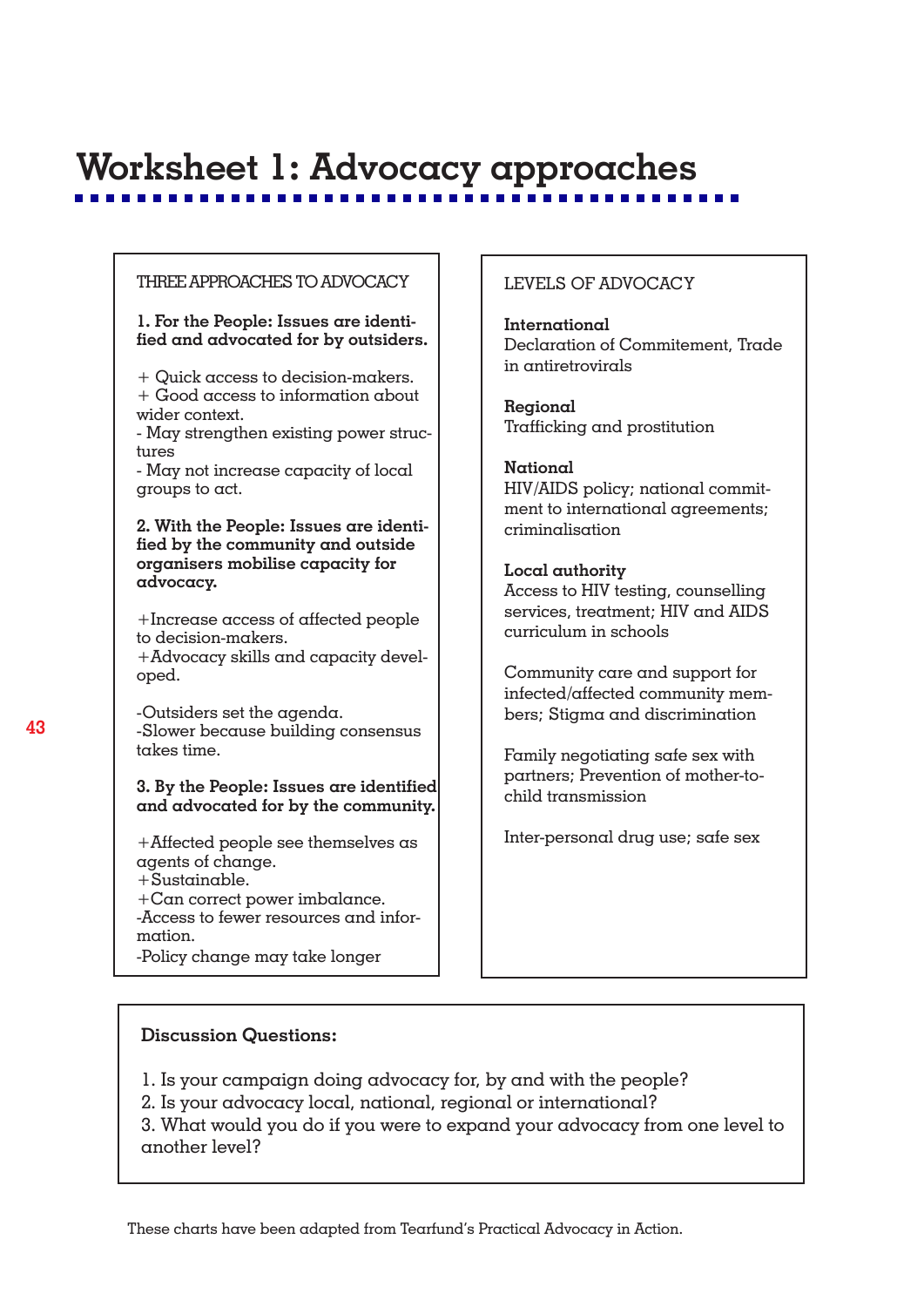## **Worksheet 2: Advocacy concepts**

|                                                                                   | Advocacv                                                                                                                     | Information,<br><b>Education &amp;</b><br>Communication                                                                | Community<br>Mobilisation                                                              | Networking &<br>Partnerships                                                                                       | Fundraising<br>& Resource<br><b>Mobilisation</b>                                                               | Overcoming<br>Stigma and<br><b>Discrimination</b>                                                                                           |
|-----------------------------------------------------------------------------------|------------------------------------------------------------------------------------------------------------------------------|------------------------------------------------------------------------------------------------------------------------|----------------------------------------------------------------------------------------|--------------------------------------------------------------------------------------------------------------------|----------------------------------------------------------------------------------------------------------------|---------------------------------------------------------------------------------------------------------------------------------------------|
| What can<br>it change?                                                            | Policies.<br>Implemen-<br>tation of<br>policies, laws<br>and practices                                                       | Awareness &<br>behaviour                                                                                               | Capacity of<br>communities<br>to identify and<br>address<br>problems                   | Isolation &<br>duplication                                                                                         | Level of<br>resources<br>available for<br><b>HIV/AIDS</b><br>work                                              | Level of<br>stigma and<br>discrimina-<br>tion against<br>people                                                                             |
| <b>Target</b><br>group                                                            | Decision-<br>makers,<br>policymakers,<br>leaders, people<br>in<br>positions of<br>influence                                  | Particular age<br>group, gender,<br>residents of an<br>area, etc.                                                      | Members of a<br>community                                                              | Individuals<br>or groups<br>who have a<br>similar<br>agenda                                                        | Communi-<br>ties, local<br>councils,<br>government,<br>donors                                                  | People who<br>stigmatise or<br>discriminate                                                                                                 |
| Does it<br>mainly<br>target<br>people<br>who have<br>influence<br>over<br>others? | Yes                                                                                                                          | No                                                                                                                     | Yes                                                                                    | N <sub>0</sub>                                                                                                     | Yes                                                                                                            | N <sub>0</sub>                                                                                                                              |
| <b>Typical</b><br><b>indicators</b><br>of<br>success                              | Policies,<br>Implementa-<br>tion, laws or<br>practices<br>which enable<br>improved HIV<br>and AIDS<br>prevention and<br>care | Percentage of<br>youth delaying<br>sexual debut;<br>changes in<br>attitude<br>to people<br>living with<br>HIV and AIDS | A community<br>problem is<br>solved:<br>more people<br>attend<br>community<br>meetings | Members of<br>the<br>network or<br>partnership<br>achieve<br>more than<br>they could if<br>they<br>worked<br>alone | Farmer gives<br>use<br>of building<br>for meetings;<br>members of<br>mosque give<br>alms; donor<br>gives grant | Fewer workers<br>dismissed<br>because of<br>HIV status;<br>less cases of<br>depression<br>among people<br>living<br>with<br><b>HIV/AIDS</b> |

#### **Discussion Questions:**

1. Which category does your campaign fall into?

2. If it fits more squarely in another category other than advocacy, can you include an advocacy component, i.e. targeting people with influence over others?

This table was is adapted from its original version in the Advocacy in Action Toolkit prepared by the International AIDS Alliance: http://www.aidsalliance.org/custom\_asp/publications/view. asp?publication\_id=142.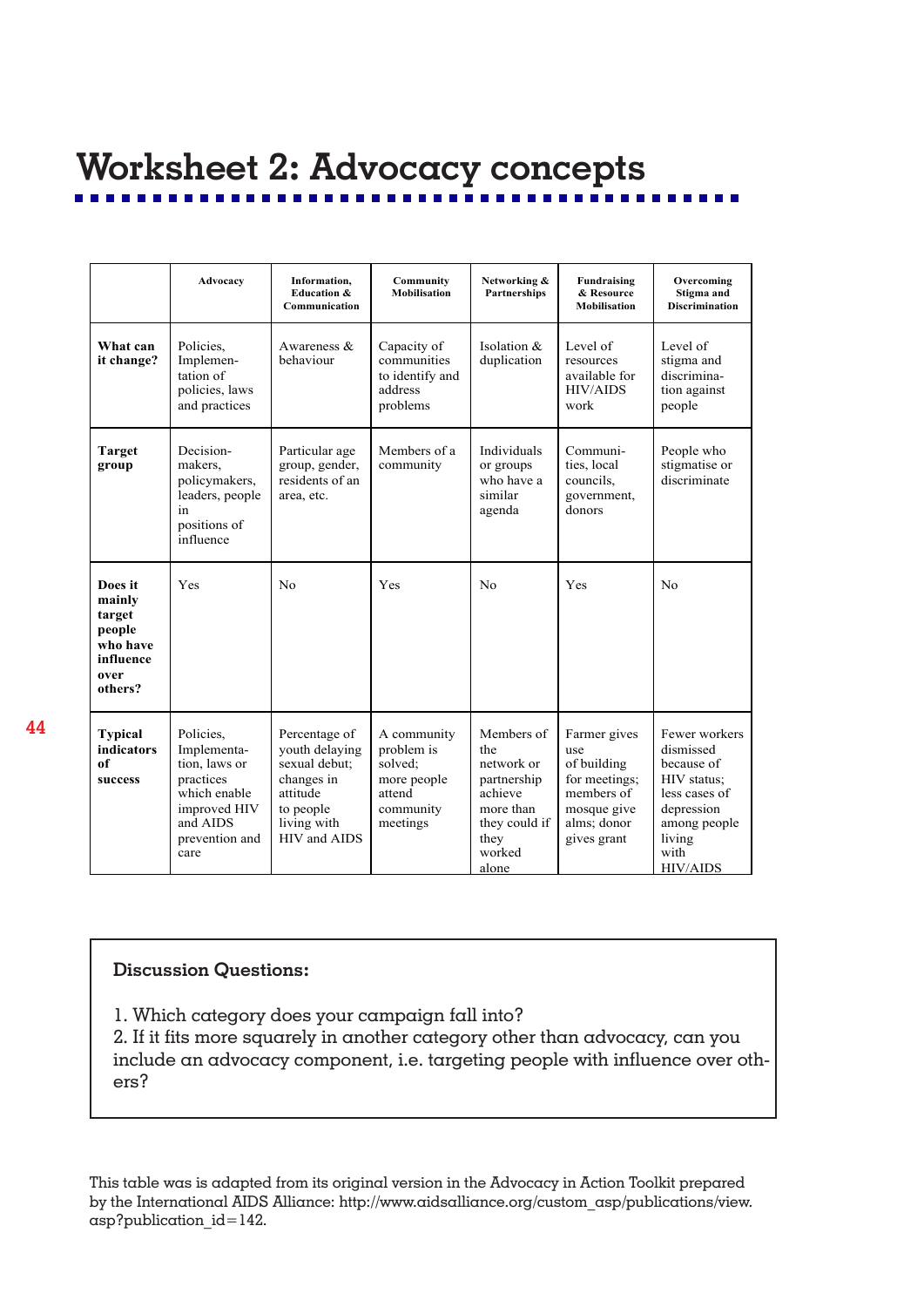## **Worksheet 3: Planning a community**

**This outline is to get you started. You should adapt it to best fit your context.**

1) Organise a plenary discussion on HIV-related issues specific to your country and community. Invite speakers from different sectors, such as women's organisations, health ministries, non-governmental organisations, youth organisations, networks of and people living with HIV and other faith communities.

2) Host your plenary in a place of worship and open with a word of prayer, keeping in mind being inclusive of those who do not share your faith.

3) Have each panellist share their knowledge and experiences, as well as their recommendations on which areas of advocacy are most urgent. Make sure at least one of the panellists can give an accurate and comprehensive overview of how HIV is affecting your community.

4) Have participants break into small groups.

5) Ask each group to construct an issue-ranking matrix (see Worksheet 4) for any HIV-related advocacy issues that come to mind. This entails assigning 1-5 points to each issue for each of the following criteria. The higher number of points renders the issue more desirable for advocacy:

o Potential for being solved through advocacy

o Benefits for people affected by the issue

o Possibilities to involve those affected by the issue

#### Notes:

o Ask participants to add up the points for each issue and share with others their highest-scoring issues. Remind participants that ideally their issueranking matrix would be informed by research and consultations with affected parties and others.

o Adjust this exercise and criteria as is relevant to you. Instead of using the matrix, you could simply have small groups come to consensus on their top priority issues.

6) Have the small groups share their priorities with the plenary, then facilitate consensus around one priority advocacy issue. The greater the consensus and ownership of the issue, the greater your chances of success.

7) Take a list of everyone who wants to be involved in this advocacy campaign. Designate a leadership group including men and women to plan the next steps for your campaign. You can use the tools in this guide to determine your objectives, tactics, message and timing.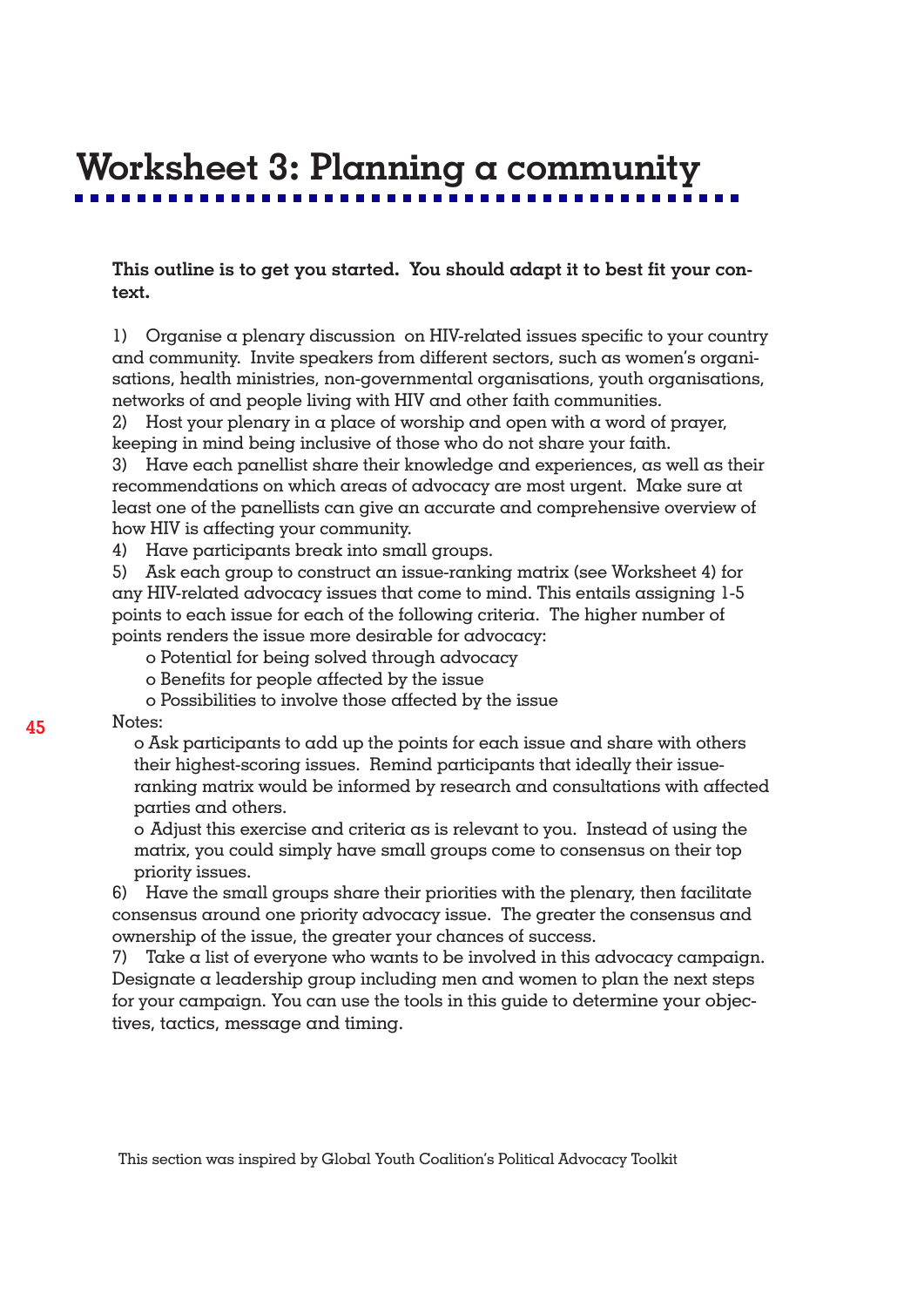## **Worksheet 4: Advocacy issues identification**

**This table is a useful and easy tool to use to determine whether a campaign will be viable. You can fill it in as an individual or in a small group. You can expand the table to include other key questions and you can set the outcome level as you wish. Assign a rank of one to five for each category. The issue with the highest number of points will likely be your top priority.**

| <b>ISSUES</b> | <b>CRITERIA</b>                               |                                                          |                                      |                                                    |        |
|---------------|-----------------------------------------------|----------------------------------------------------------|--------------------------------------|----------------------------------------------------|--------|
|               | Can the<br>issue be<br>solved by<br>advocacy? | Will many<br>people be<br>motivated<br>to advo-<br>cate? | Benefits for<br>people af-<br>fected | Possibilities<br>to involve<br>those af-<br>fected | Totals |
|               |                                               |                                                          |                                      |                                                    |        |
|               |                                               |                                                          |                                      |                                                    |        |
|               |                                               |                                                          |                                      |                                                    |        |
|               |                                               |                                                          |                                      |                                                    |        |
|               |                                               |                                                          |                                      |                                                    |        |
|               |                                               |                                                          |                                      |                                                    |        |

This worksheet is adapted from the International AIDS Alliance's Advocacy in Action Toolkit, available www.aidsalliance.org/.../adv0602\_Advocacy\_toolkit\_eng.pdf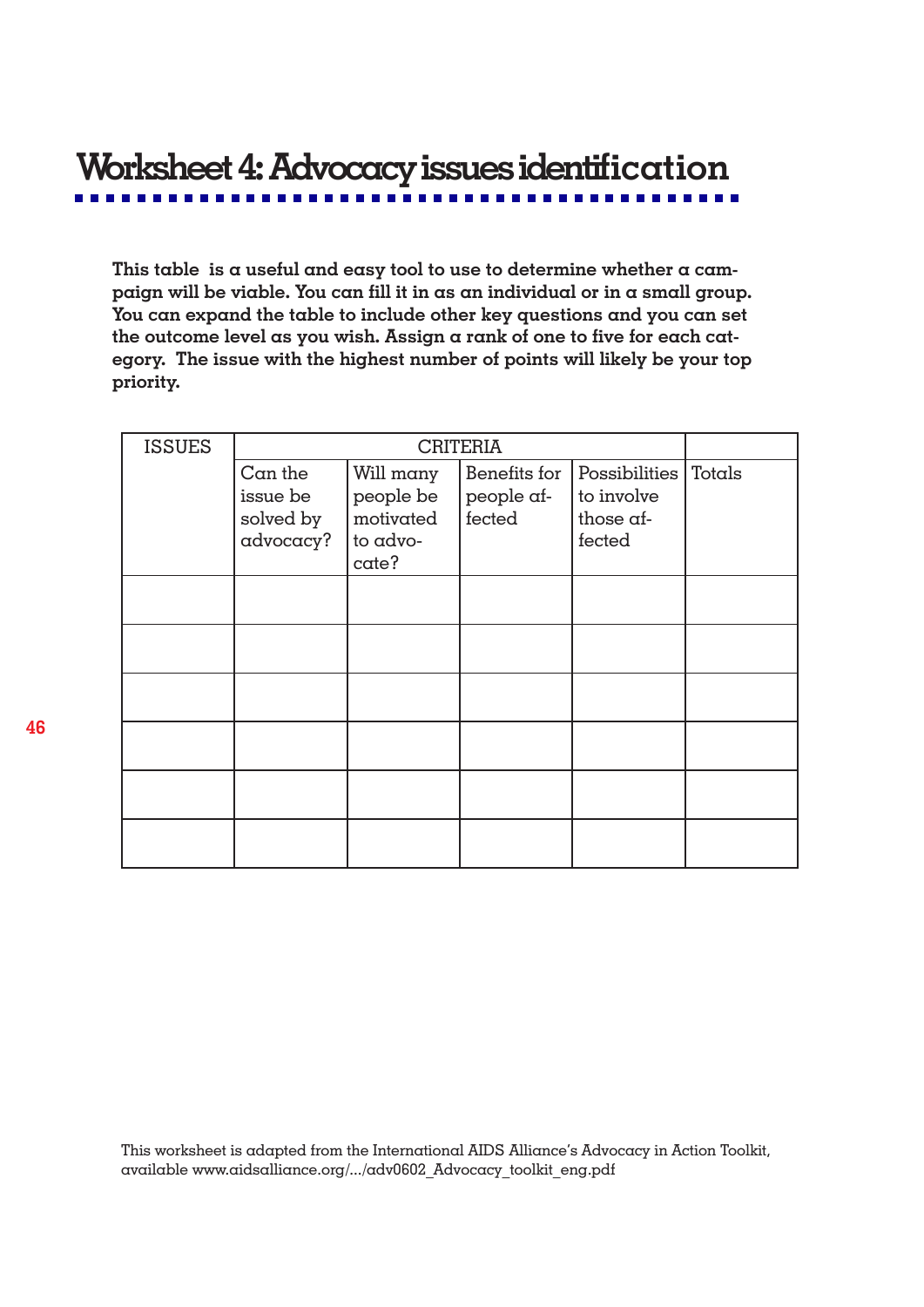## **Worksheet 5: Mapping your NGO coalition**

**Use this example from Mongolia to help you draw your own campaign map. Notice that thin lines are weak links and thick lines are strong ones. This map was taken from the National AIDS Foundation and HIV/AIDS Alliance in Mongolia.**

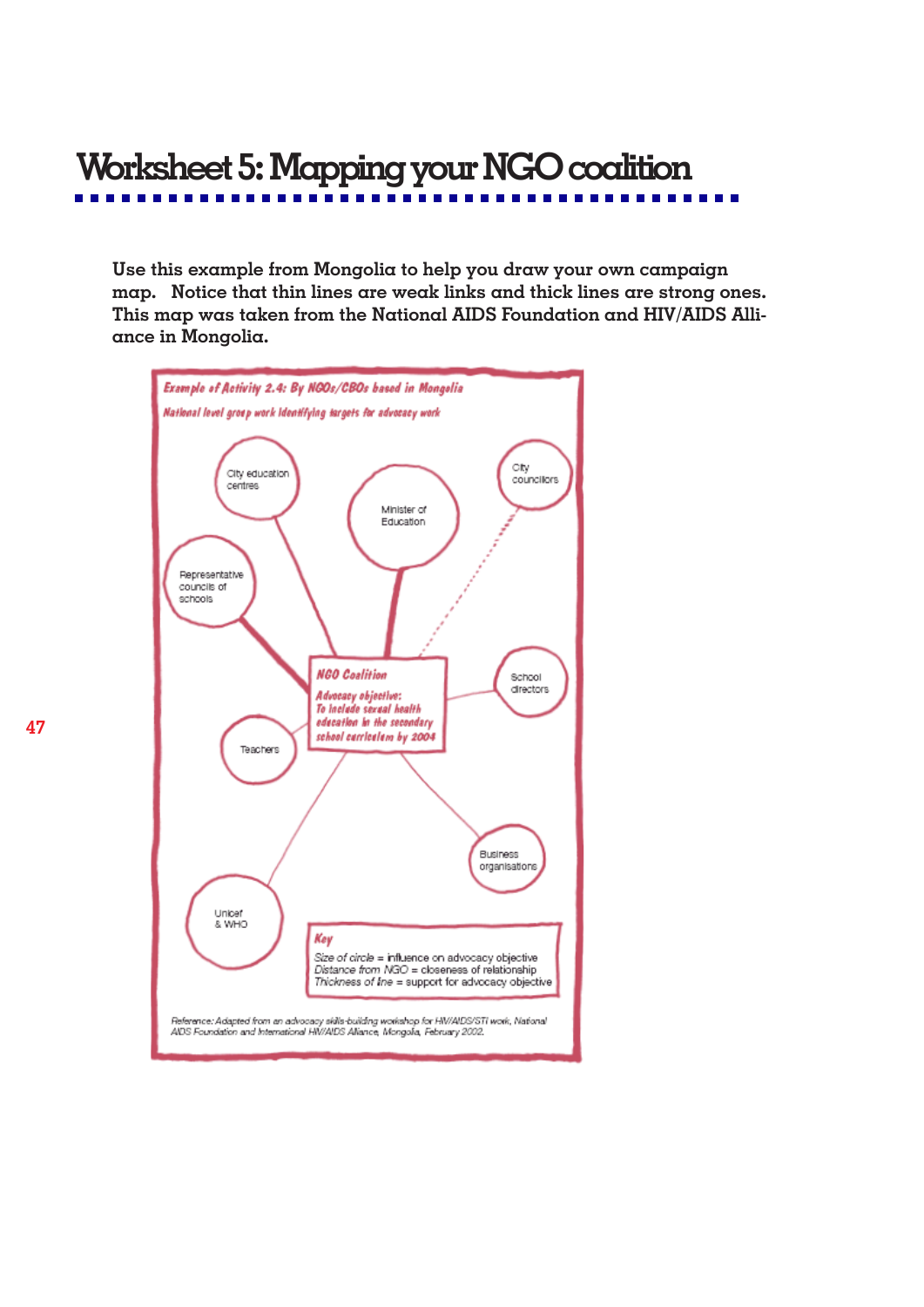## **Worksheet 6: Know your human rights for universal access and network matrix**

#### **Important Rights for People Living with HIV and AIDS**

| *Human Right*                                | *What does it mean for people liv-<br>ing with HIV*                                                                                                                                                                                                                                                                                                                                                                |
|----------------------------------------------|--------------------------------------------------------------------------------------------------------------------------------------------------------------------------------------------------------------------------------------------------------------------------------------------------------------------------------------------------------------------------------------------------------------------|
| Right to equality, right to dignity          | A person cannot be discriminated<br>against because of their HIV status.                                                                                                                                                                                                                                                                                                                                           |
| Right to liberty and security of per-<br>son | A person has the right to make<br>their own decisions about them-<br>selves, for example, a person may<br>not be forced to take a HIV test.                                                                                                                                                                                                                                                                        |
| Right to privacy                             | People living with HIV have the<br>right not to disclose their HIV sta-<br>tus.                                                                                                                                                                                                                                                                                                                                    |
| Right to freedom of movement                 | No person should have travel<br>restrictions imposed on them be-<br>cause of their positive status.                                                                                                                                                                                                                                                                                                                |
| Right to health                              | People living with HIV have the<br>same rights to health care and to<br>access treatment as all other peo-<br>ple.<br>People living with HIV may not be<br>denied health care and treatment<br>services because of their status.<br>People living with HIV have the<br>right to sexual and reproductive<br>health.<br>All people have right to knowledge<br>and means to prevent themselves<br>from HIV infection. |
| Right to work                                | People living with HIV have the<br>same right to work as other people.<br>Nobody may be denied work op-<br>portunities because of their positive<br>status.                                                                                                                                                                                                                                                        |

UNAIDS, for more info: http://www.unaids.org/en/PolicyAndPractice/HumanRights/default.asp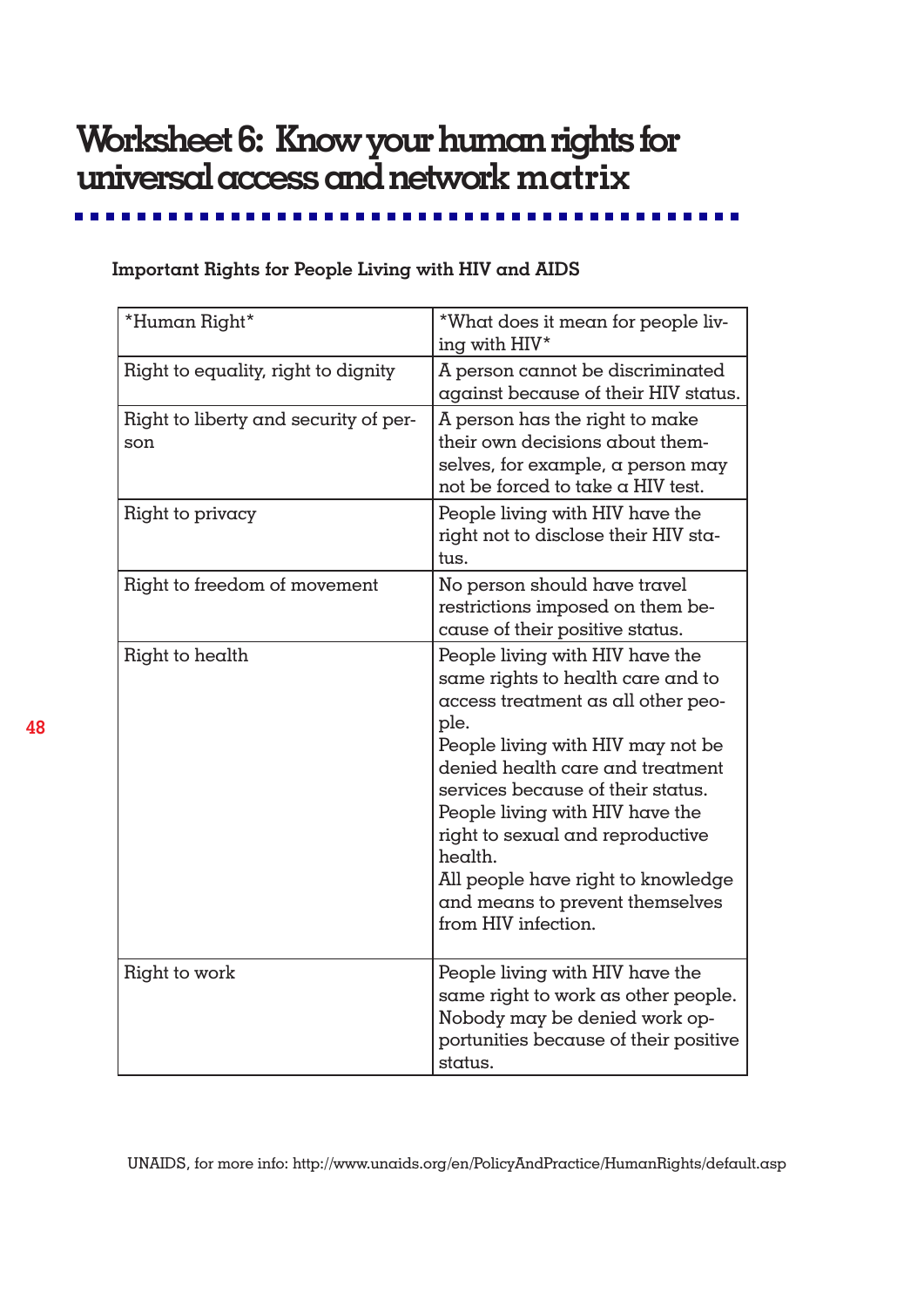## **Additional Resources**

#### . . . . . . . . . . . . . . . . . . .

Advancing Reproductive Health and Family Planning through Religious Leaders and Faith-Based Organizations. Pathfinder International, August 2006. http://www.pathfind.org/site/DocServer/FBO\_final\_reference.pdf?docID=6901

Advocacy in action – A toolkit to support NGOs and CBOs. International Council of AIDS Service Organizations (ICASO), January 2002. http://www.aidsalliance.org/custom\_asp/publications/view.asp?publication\_id=142

Developing Strategic Plans: A Tool for Community- and Faith-Based Organizations Communities Responding to the HIV/AIDS Epidemic (CORE), March 2007. http://coreinitiative.org/Resources/publications.php

Engaging with the Global Fund to Fight AIDS, Tuberculosis and Malaria: A Primer for Faith-Based Organizations. Friends of the Global Fight, 2007. www.theglobalfund.org/documents/friends/TGF\_APrimerForFBO.pdf

Exploring Solutions: How to Talk about HIV Prevention in the Church, Ecumenical Advocacy Alliance, 2008. http://www.e-alliance.ch/en/s/hivaids/publications/exploring-solutions/

Faith untapped. Why churches can play a crucial role in tackling HIV and AIDS in Africa. Tearfund, August 2006. http://www.tearfund.org/webdocs/Website/Campaigning/Policy%20and%20research/Faith%20 untapped.pdf

HIV/AIDS Advocacy and Media Relations Manual + Stigma and Discrimination Handbook Religions for Peace, 2008. http://www.wcrp.org/resources/toolkits/HIV

HIV, AIDS, & Islam: A Workshop Manual Based on Compassion, Responsibility and Justice. Positive Muslims, 2007. http://coreinitiative.org/Resources/publications.php

HIV Prevention: A Global Theological Conversation. Ecumenical Advocacy Alliance, 2009. http://www.e-alliance.ch/en/s/hivaids/publications/theological-conversation

Keep the promise! A teaching resource on advocacy and HIV and AIDS. Ecumenical Advocacy Alliance, 2006. http://www.e-alliance.ch/en/s/hivaids/keep-the-promise/

Moments in Time HIV/AIDS Advocacy Stories. The Policy Project, July 2003. http://www.policyproject.com/stories/

ROOTS 1 - Understanding Advocacy. Tearfund, 2002. http://tilz.tearfund.org/Publications/ROOTS/Advocacy+toolkit.htm

ROOTS 2 - Practical Advocacy in Action. Tearfund., 2002. http://tilz.tearfund.org/Publications/ROOTS/Advocacy+toolkit.htm

The Global HIV/AIDS Pandemic, an educational resource on the Jewish response to the pandemic. American Jewish World Service, 2005. http://www.ajws.org/what\_we\_do/education/hiv\_aids.html

Scaling up Effective Partnerships: A Guide to Working with Faith-Based Organizations in the response to HIV and AIDS, Ecumenical Advocacy Alliance, 2006. www.e-alliance.ch/hiv\_faith\_guide.jsp

What Religious Leaders can do about HIV/AIDS. Religions for Peace, 2004. http://www.wcrp.org/resources/toolkits/HIV-AIDS